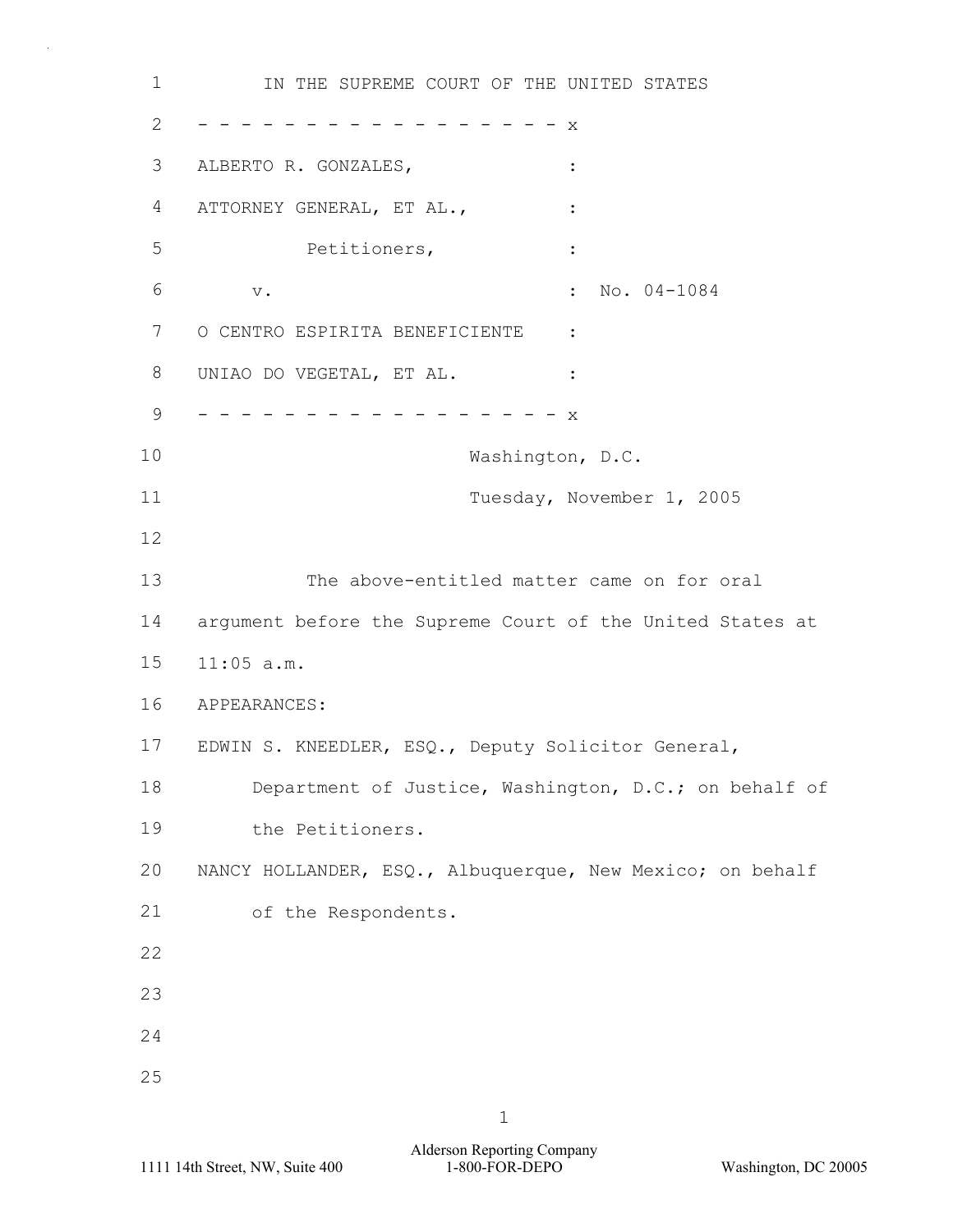| $\mathbf 1$ | CONTENTS                     |      |
|-------------|------------------------------|------|
| 2           | ORAL ARGUMENT OF             | PAGE |
| 3           | EDWIN S. KNEEDLER, ESQ.      |      |
| 4           | On behalf of the Petitioners | 3    |
| 5           | ORAL ARGUMENT OF             |      |
| 6           | NANCY HOLLANDER, ESQ.        |      |
| 7           | On behalf of the Respondents | 27   |
| 8           | REBUTTAL ARGUMENT OF         |      |
| 9           | EDWIN S. KNEEDLER, ESQ.      |      |
| 10          | On behalf of the Petitioners | 53   |
| 11          |                              |      |
| 12          |                              |      |
| 13          |                              |      |
| 14          |                              |      |
| 15          |                              |      |
| 16          |                              |      |
| 17          |                              |      |
| 18          |                              |      |
| 19          |                              |      |
| 20          |                              |      |
| 21          |                              |      |
| 22          |                              |      |
| 23          |                              |      |
| 24          |                              |      |
| 25          |                              |      |
|             |                              |      |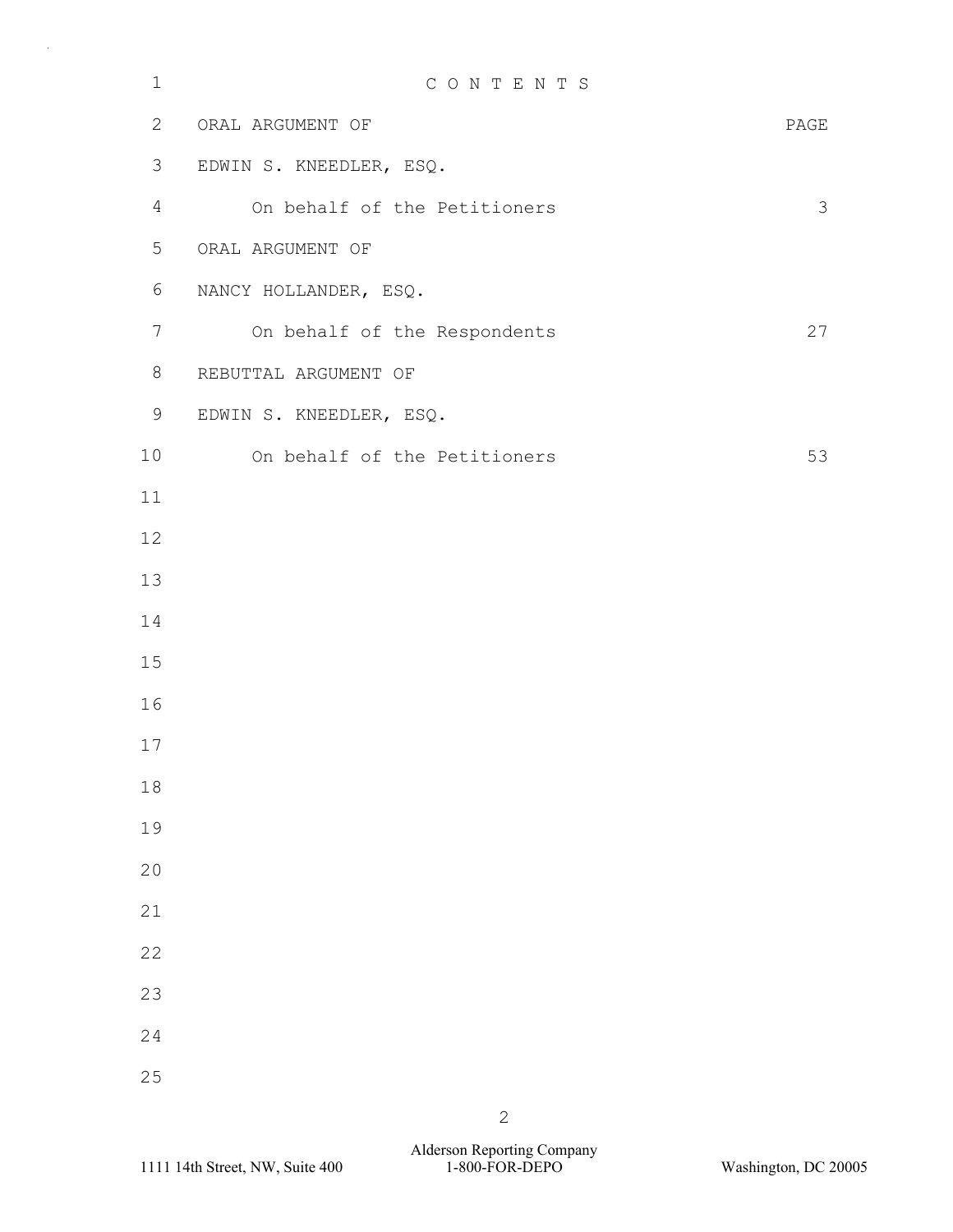| $\mathbf{1}$ | PROCEEDINGS                                                |  |
|--------------|------------------------------------------------------------|--|
| 2            | [11:05 a.m.]                                               |  |
| 3            | CHIEF JUSTICE ROBERTS: We'll hear argument next            |  |
| 4            | in Gonzales versus O Centro Espirita Beneficiente Uniao Do |  |
| 5            | Vegetal.                                                   |  |
| 6            | Mr. Kneedler.                                              |  |
| 7            | ORAL ARGUMENT OF EDWIN S. KNEEDLER                         |  |
| 8            | ON BEHALF OF PETITIONERS                                   |  |
| 9            | MR. KNEEDLER: Mr. Chief Justice, and may it                |  |
| 10           | please the Court:                                          |  |
| 11           | The Court of Appeals decision in this case                 |  |
| 12           | carves out an exception to the categorical prohibition for |  |
| 13           | the Controlled Substances Act in order to permit           |  |
| 14           | respondents to import, distribute, and use a Schedule 1    |  |
| 15           | controlled substance. The Court of Appeals believed this   |  |
| 16           | exception was justified by the Religious Freedom           |  |
| 17           | Restoration Act in order to enable respondents to use      |  |
| 18           | hoasca tea, which contains dimethyltryptamine, or DMT, in  |  |
| 19           | the substance, for religious purposes. The court of        |  |
| 20           | appeals was wrong. RFRA carries forward the compelling-    |  |
| 21           | interest test, as set forth in prior Federal court         |  |
| 22           | decisions.                                                 |  |
| 23           | JUSTICE O'CONNOR: May I address a preliminary              |  |
| 24           | inquiry that I have? Are we reviewing here the issuance    |  |
| 25           | of the injunction by the trial court?                      |  |
|              | 3                                                          |  |

Alderson Reporting Company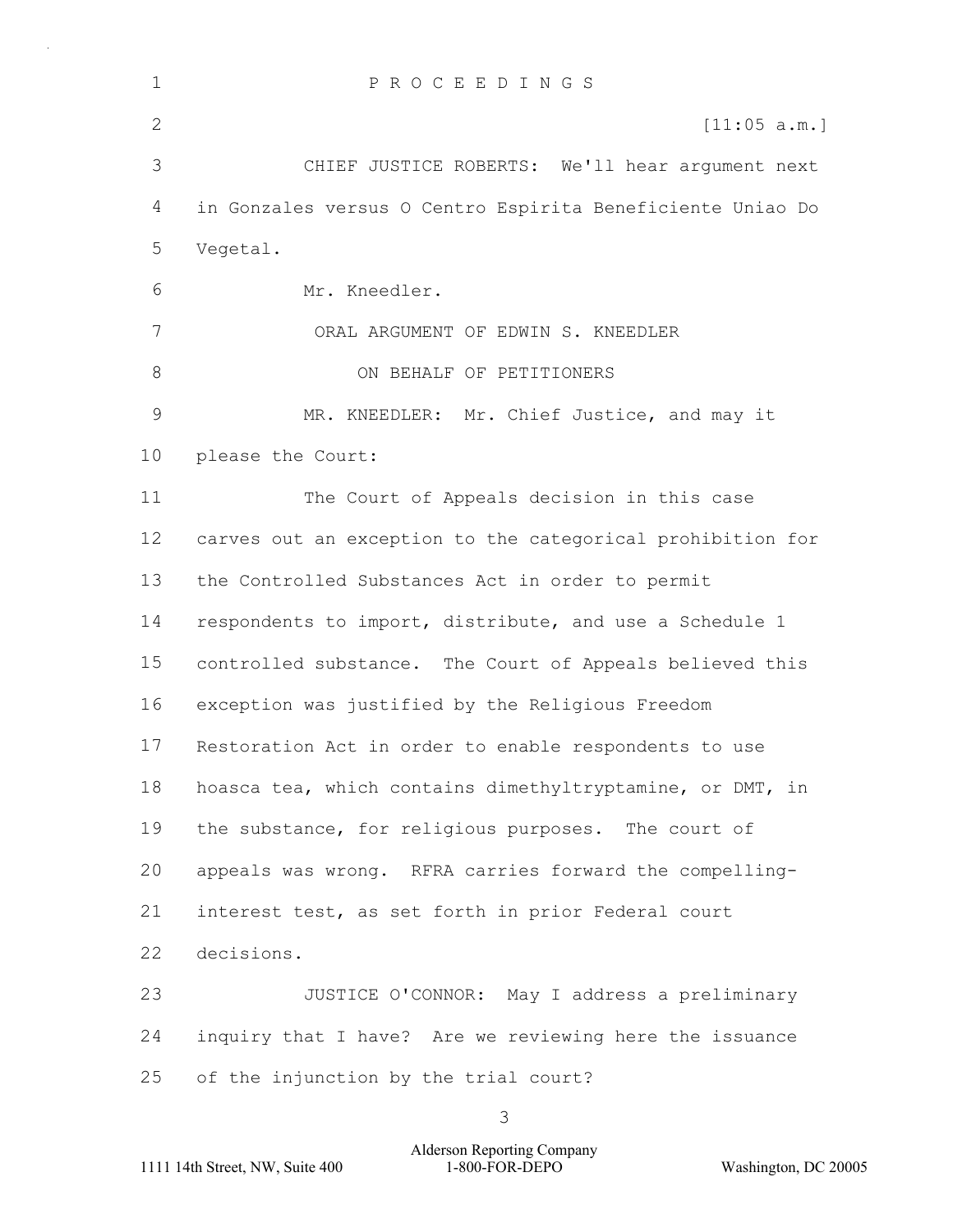1 MR. KNEEDLER: Yes, a preliminary injunction. 2 JUSTICE O'CONNOR: And we have to find that, for 3 the trial court to have issued it, it was an abuse of 4 discretion?

5 MR. KNEEDLER: Well, with respect to certain 6 aspects of the preliminary injunction question, yes. For 7 example, whether a preliminary injunction should -- is the 8 proper remedy if all the other criteria are satisfied.

9 JUSTICE O'CONNOR: You know --

10 MR. KNEEDLER: But --

11 JUSTICE O'CONNOR: -- the court found evidence 12 in equipoise and so on and so forth, so I just wondered, 13 at the bottom line, what our legal standard is here.

14 MR. KNEEDLER: Yes. We believe that the Court 15 of Appeals erred -- or District Court and Court of Appeals 16 erred, as a matter of law, in entering the injunction -- 17 JUSTICE O'CONNOR: Abused its discretion. 18 MR. KNEEDLER: Well, abused -- a court always 19 abuses its discretion if it -- if it commits a legal

20 error. So, that is basically our position here.

21 JUSTICE KENNEDY: It seems to me your position is that you must -- we must give controlling determinative weight to the fact that it's listed in Schedule 1. And the respondents say you don't give it any weight at all, it's all on a case-by-case basis. Is there a middle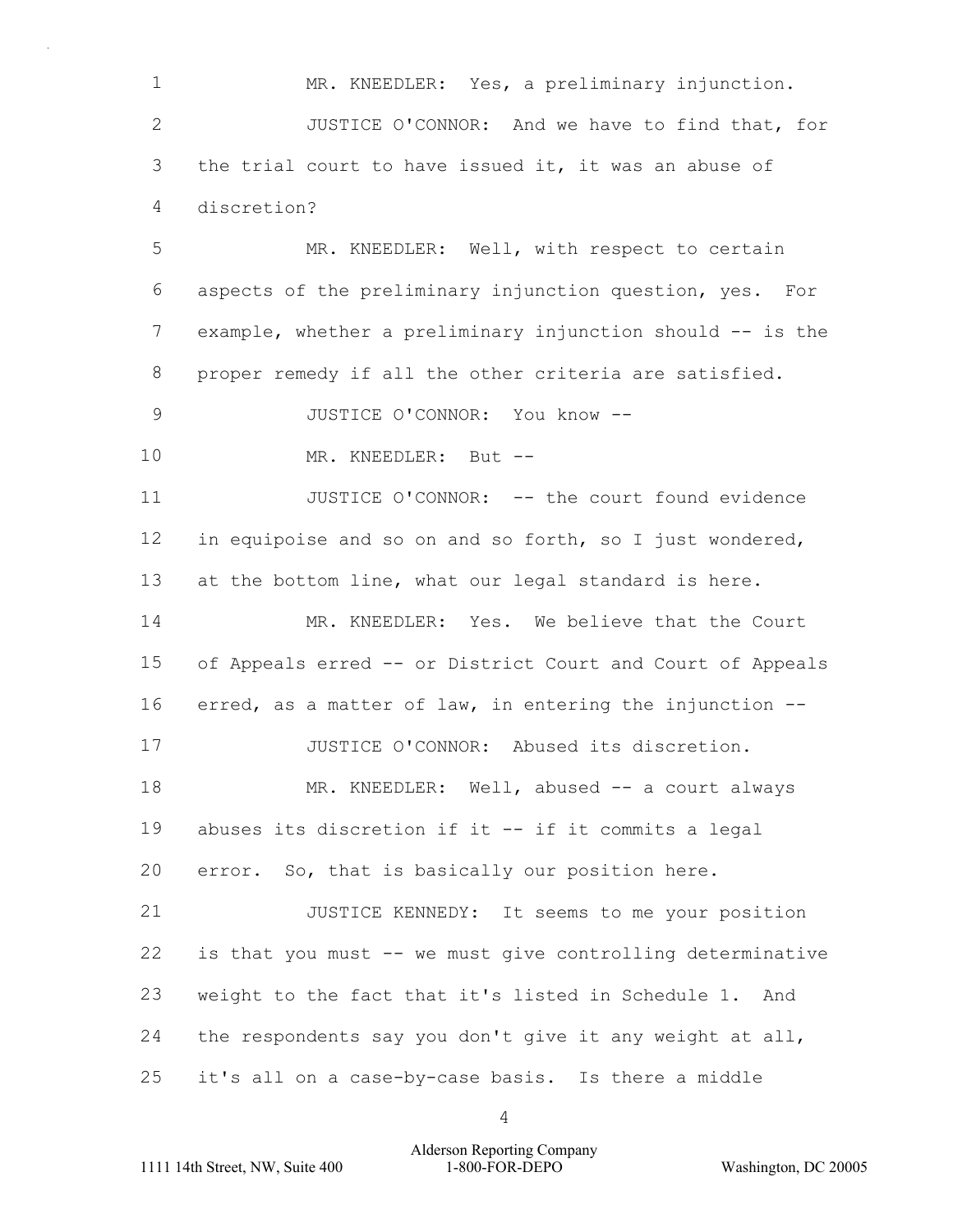ground that there -- which I think would allow you to prevail here -- that there is a presumption that there is a compelling governmental interest when it's in Schedule 1? It's a rebuttable presumption, but it's a presumption that, when it's in Schedule 1, it's a compelling interest. 6 MR. KNEEDLER: Well -- 7 JUSTICE KENNEDY: The --8 MR. KNEEDLER: -- first of all, our principal submission is that Congress's designation in Schedule 1 is sufficient unto itself. But we also do include a further submission that, if the Court didn't disagree with that, that Congress's -- Congress, in Schedule 1, has said that any mixture containing any amount of a listed hallucinogenic substance is barred. And there's no question that this substance contains that. But if the Court was going to look beyond that to the facts of this case, there's also no question in this case that respondents' use of the substance produces the very effects that led Congress to put the substance on Schedule 1. So, to allow the -- to allow the substance to be used would be in direct derogation of Congress's judgment. 22 The disagreement, such as there is, goes not to the -- not to that question. And that's on page 214(a) of the joint appendix -- or the petition appendix. The District Court specifically found that those effects are

1111 14th Street, NW, Suite 400 1-800-FOR-DEPO Washington, DC 20005 Alderson Reporting Company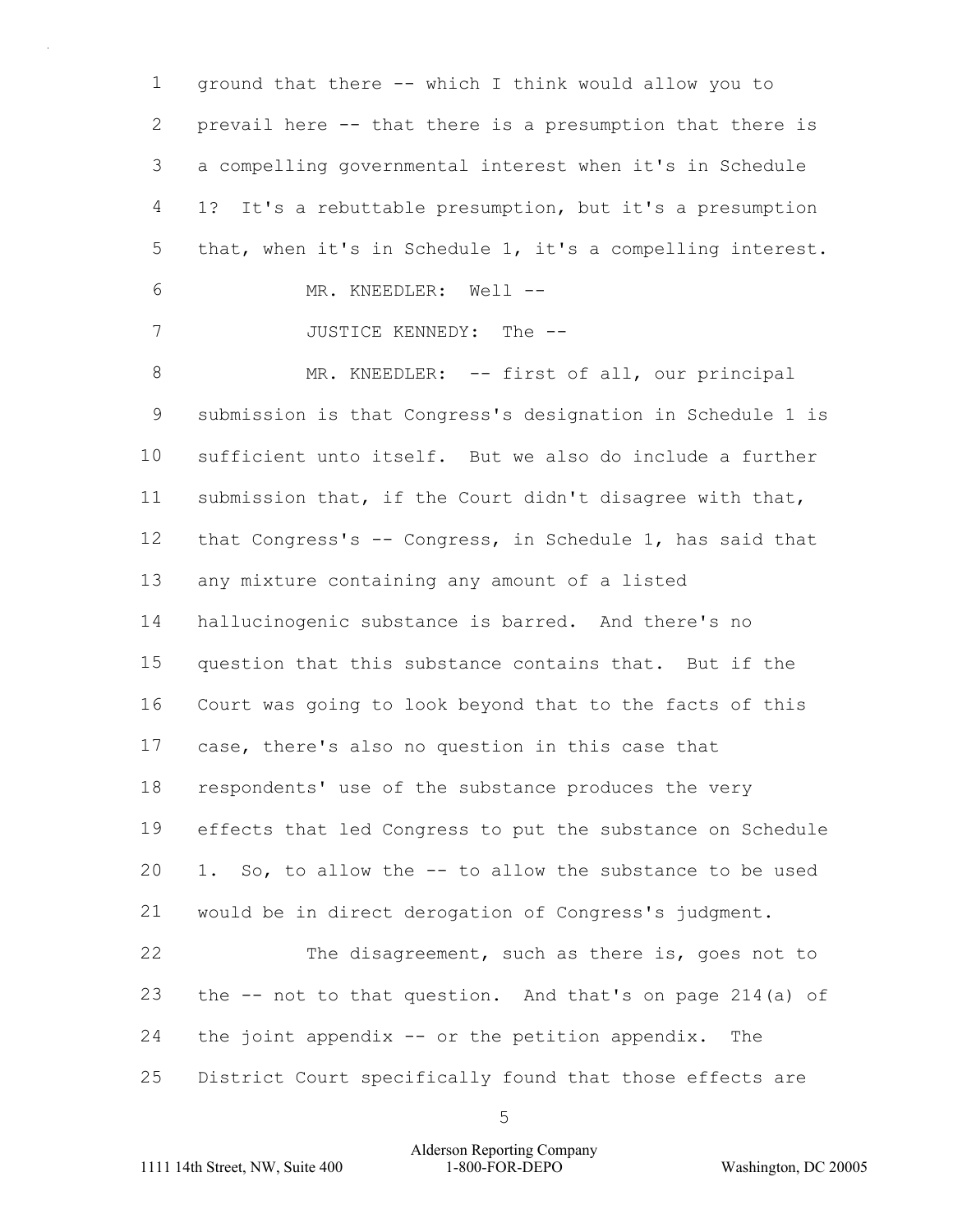produced. Respondents' argument in the lower courts was essentially that those effects shouldn't matter, or that those effects should be ignored. But we think that that's inconsistent with Congress's judgment. So, my point is, if you go beyond the text of the statute, it shouldn't be for anything more than to -- for the Court to assure itself that the effects that caused Congress to list the subject, in fact, occur, and --

9 JUSTICE GINSBURG: Mr. Kneedler --

10 JUSTICE KENNEDY: Well, but part of the statute is Sherbert and Verner and the test that Congress says we have to apply to its acts here.

13 MR. KNEEDLER: Right. But under -- the Act does 14 say carry forward the prior Federal court decisions. But, prior to Smith, this Court, on a number of occasions, had recognized the compelling interest in uniform enforcement of important statutes that could not function under a system of individualized religious --

19 JUSTICE GINSBURG: Mr. --

20 MR. KNEEDLER: -- exemptions.

21 JUSTICE GINSBURG: -- Mr. Kneedler, I think

everyone would concede that there is a compelling

interest, governmental interest, to have the Controlled

24 Substances Act on that level, yes. But then, Congress has

passed another statute that says all laws shall be subject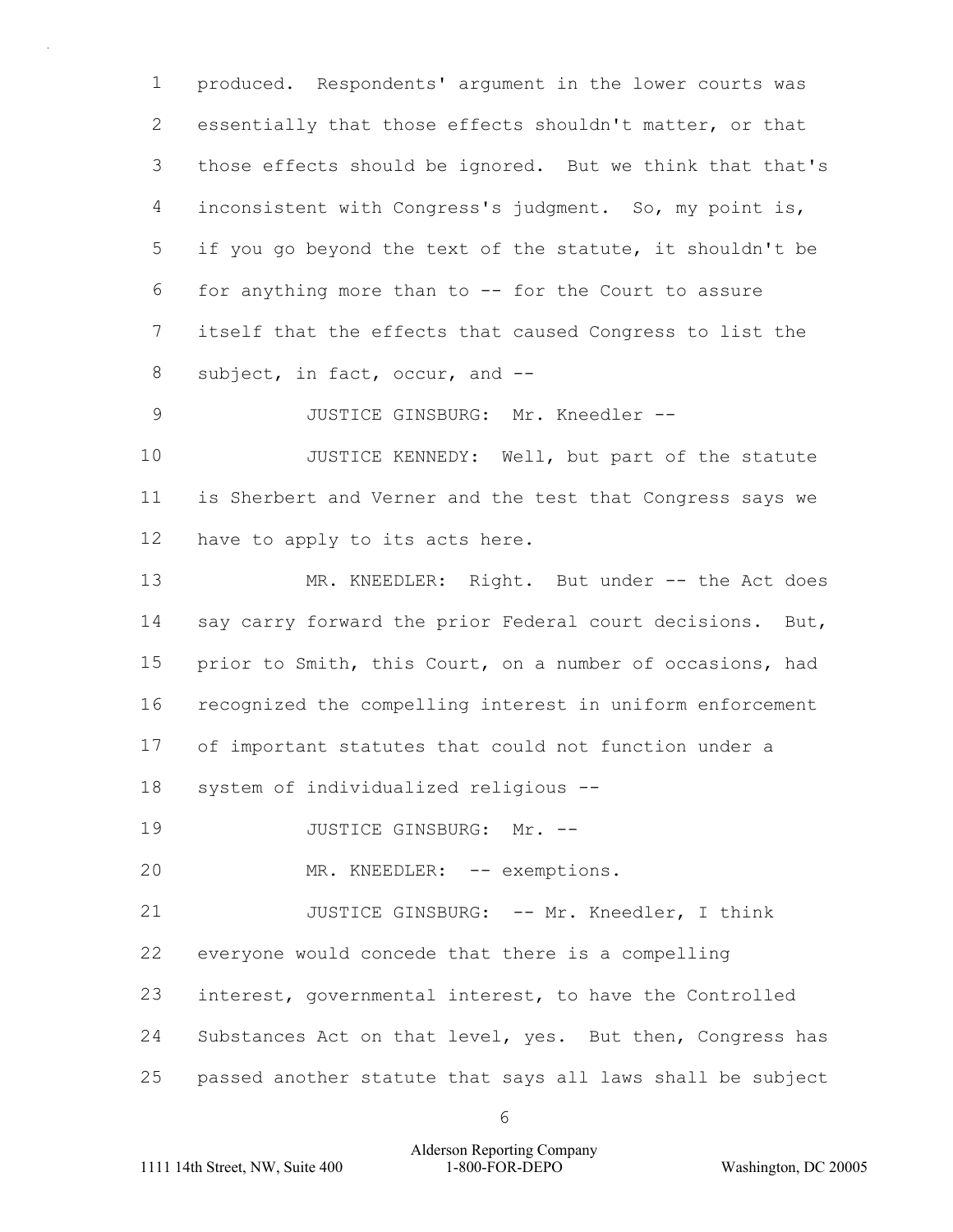to RFRA -- shall be subject to RFRA. So, we can't just look at "Is there a compelling State interest for the controlled Substances Act?" in a vacuum. We have to take what was a later statute, RFRA, to which the Controlled Substances Act is made subject by Congress. And I thought the argument was: Is there a compelling State interest in that context? How can there be, given the situation with peyote and, "We're just like the Native American Church in that regard"?

10 MR. KNEEDLER: Well, the argument is not that the Controlled Substances Act is not subject to RFRA. It is subject to RFRA. But -- just as it was subject to the First Amendment's Free Exercise Clause -- and, in this Court's pre-Smith cases, in which the Court -- at least Congress understood the Court to have been applying a compelling-interest test, the Court was applying that compelling-interest test to particular statutes under which individualized religious exemptions would not be 19 feasible, and held, as a categorical matter, that they were not required. The Social Security Act, the tax code, the laws against polygamy, the Sunday closing laws, all are -- all of those are ones in which the Court had previously concluded that individualized exceptions were not appropriate.

25 JUSTICE GINSBURG: I would understand that if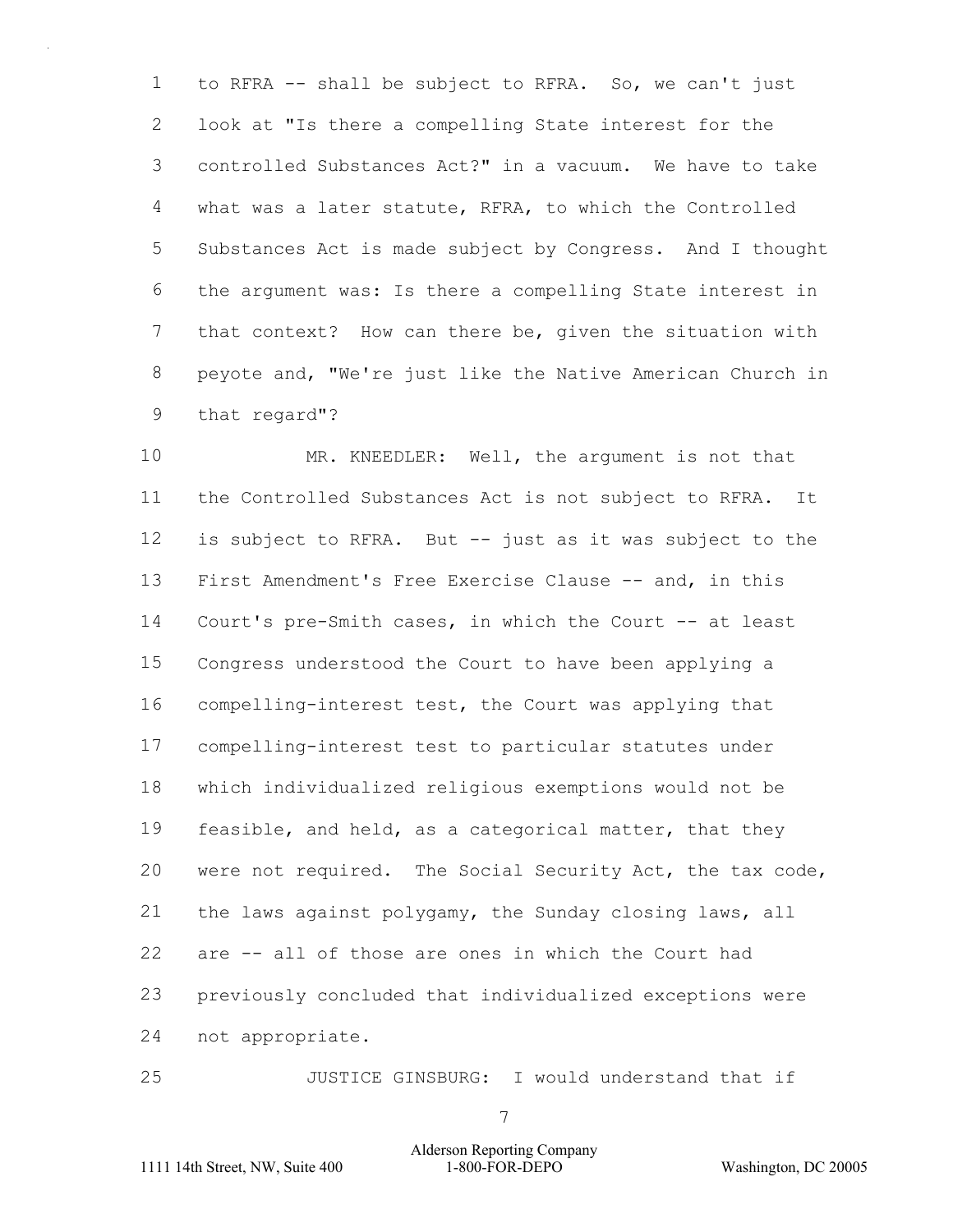the Government had acted uniformly. But we do have two situations that seem to be like -- the peyote and this case. And if the Government must accommodate to one, why not to the other?

5 MR. KNEEDLER: In the peyote exception, Congress was acting under its distinct constitutionally recognized authority with respect to Indian tribes. The Indian Commerce Clause specifically authorizes Congress to legislate with respect to Indian tribes --

- 10 JUSTICE SCALIA: It's --
- 11 MR. KNEEDLER: -- as --

12 JUSTICE SCALIA: But it still shows -- whatever 13 power they were -- they were proceeding under, it still 14 shows that it's not all that important that nobody be able 15 to use a substance banned by category 1. I mean --

16 MR. KNEEDLER: Well, I --

17 JUSTICE SCALIA: -- whatever power it was under, 18 it's a demonstration that you can make an exception 19 without the sky falling.

20 MR. KNEEDLER: Well, I, in no way, think that Congress believed that by enacting the special provision for Indian tribes, it was thereby opening the Controlled Substances Act to individualized --

24 JUSTICE SOUTER: Well --

25 MR. KNEEDLER: -- religious exceptions.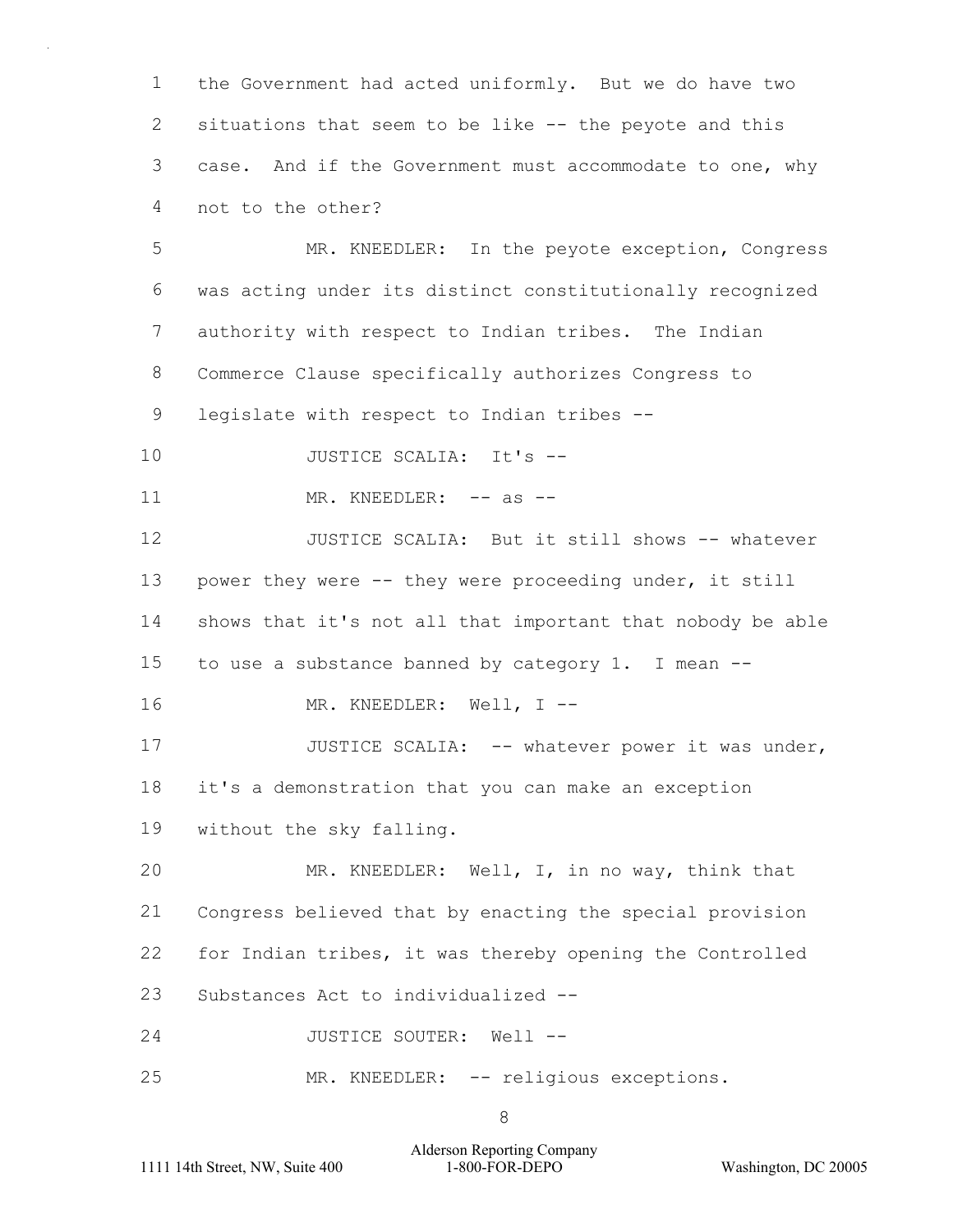1 JUSTICE SOUTER: -- maybe Congress didn't assume that. They probably didn't think about it. But what's wrong with the argument?

4 MR. KNEEDLER: Well, I think what's wrong with the argument is that what Congress did with respect to Indian tribes was take a look at that distinct context and 7 conclude that, for a variety of reasons -- and, particularly, respecting the autonomous authority of an independent Indian tribe to control its internal affairs this exception applies only to members of recognized Indian tribes -- that, in that context, balancing all of the relevant considerations -- not the sort of balance under RFRA -- 14 JUSTICE SOUTER: But it --15 MR. KNEEDLER: -- but balancing all the

 considerations under the -- its Indian power, concluded there was --

18 JUSTICE STEVENS: But Justice Scalia's point is, no matter what the legal theory, the evidence, historical evidence, seems to indicate that the sky didn't fall. And if it didn't fall for the larger number of Native Americans involved who use peyote, and the very small number using this drug, can't we, kind of, think that at least, "Well, maybe it's not all that compelling"? 25 MR. KNEEDLER: But that was -- that was a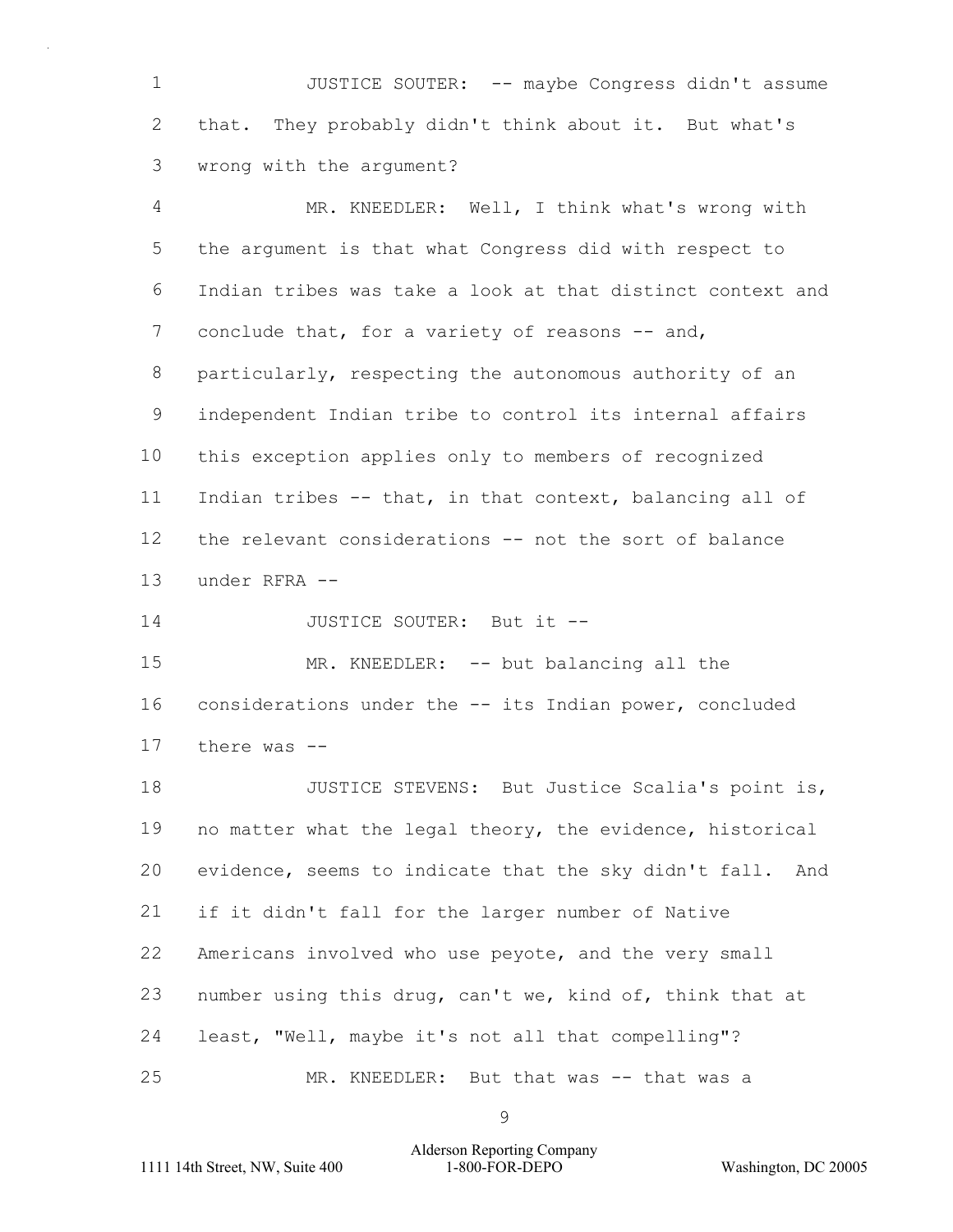specific judgment made by Congress itself, looking at -- 2 JUSTICE GINSBURG: But, Mr. Kneedler, may I --3 MR. KNEEDLER: -- all the factors. 4 JUSTICE GINSBURG: -- may I stop you -- 5 MR. KNEEDLER: Yes. 6 JUSTICE GINSBURG: -- there? Because, correct me if I'm wrong, but it was my impression that the DEA was allowing an exemption for peyote use by the Native American Church before Congress passed the law. 10 MR. KNEEDLER: That -- that's correct, but that was understood at the -- at -- back in 1970, or back, actually, in '65, when that was first adopted, to have been consistent with Congress's original intent in passing the statute, and the Controlled Substances Act, which carried forward the schedules. But, in any event, Congress has now addressed the subject by statute, following the enactment of RFRA, following this Court's decision in Smith, and which has brought things into quite different focus. 20 JUSTICE GINSBURG: But if you take it that the

 Government was right -- before Congress passed the law, the Government was right to give the exemption to allow that ceremonial use of peyote, then I don't see how you get mileage from a congressional act that was passed later than Congress's is saying, "Executive, we agree with you,

# 1111 14th Street, NW, Suite 400 1-800-FOR-DEPO Washington, DC 20005 Alderson Reporting Company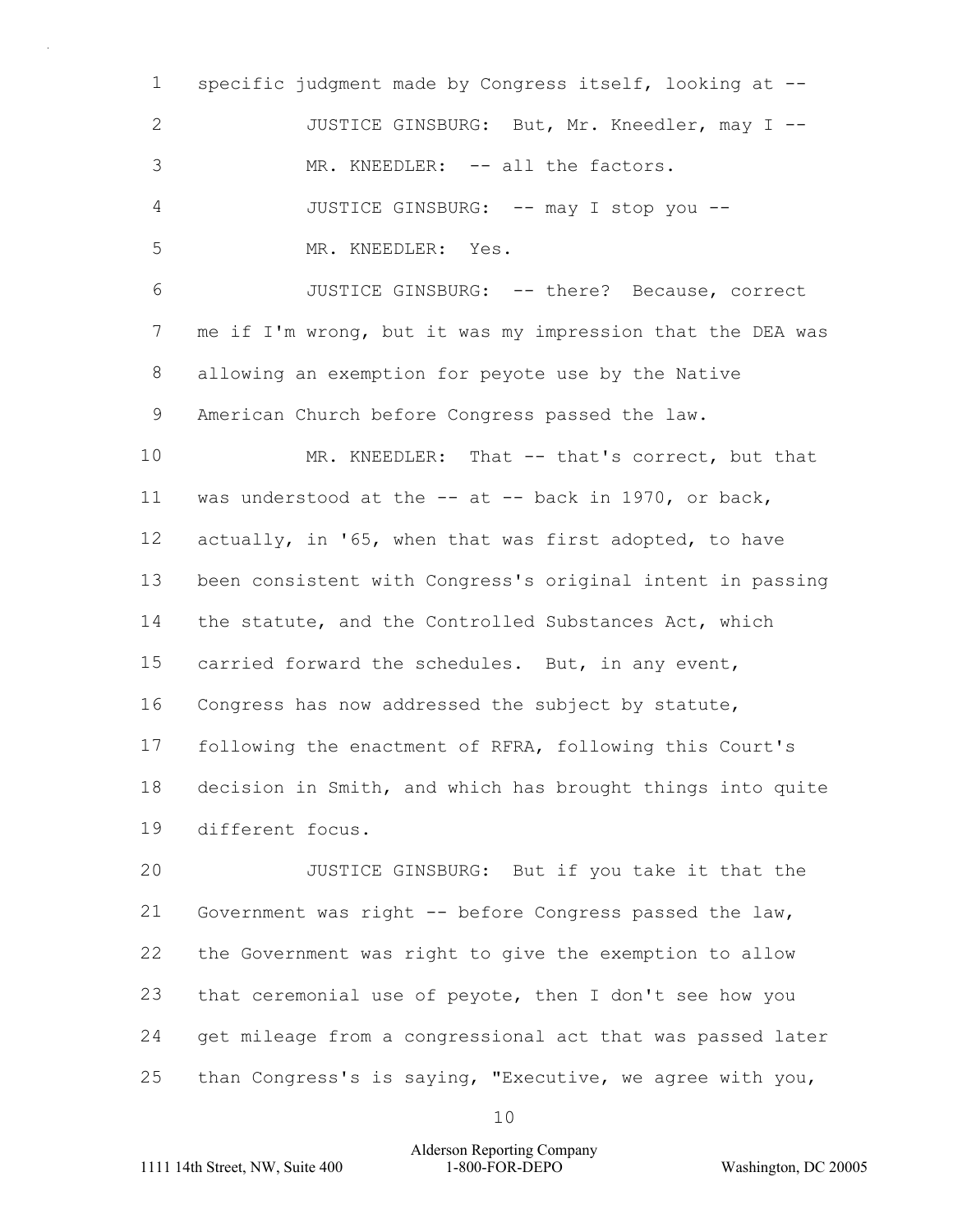1 you did right." But it's not -- you -- I don't see how 2 you can rely on the congressional statute when the 3 Government was doing this even without a -- 4 MR. KNEEDLER: Yes, and --5 JUSTICE GINSBURG: -- congressional statute. 6 MR. KNEEDLER: -- the statute actually, you 7 know, now gives some firm statutory basis for that 8 exception, which may not really have existed so 9 comfortably after this Court's decision in Smith. And 10 there was, it's true, nothing specific in the statute 11 before. The critical point, though, to bear in mind for 12 the sort of claim that respondents are arguing for here is 13 that it would turn over to 700 district judges a 14 determination based on particular records, particular 15 credibility determinations, the judgment as to whether -- 16 JUSTICE SOUTER: Yes, but --17 MR. KNEEDLER: -- an exception --18 JUSTICE SOUTER: -- isn't that exactly the --19 what the Act does? That's -- 20 MR. KNEEDLER: No -- 21 JUSTICE SOUTER: -- why they passed it. 22 MR. KNEEDLER: With all respect --23 JUSTICE SCALIA: And that's why we came out the 24 other way in Smith, by the way. 25 MR. KNEEDLER: But --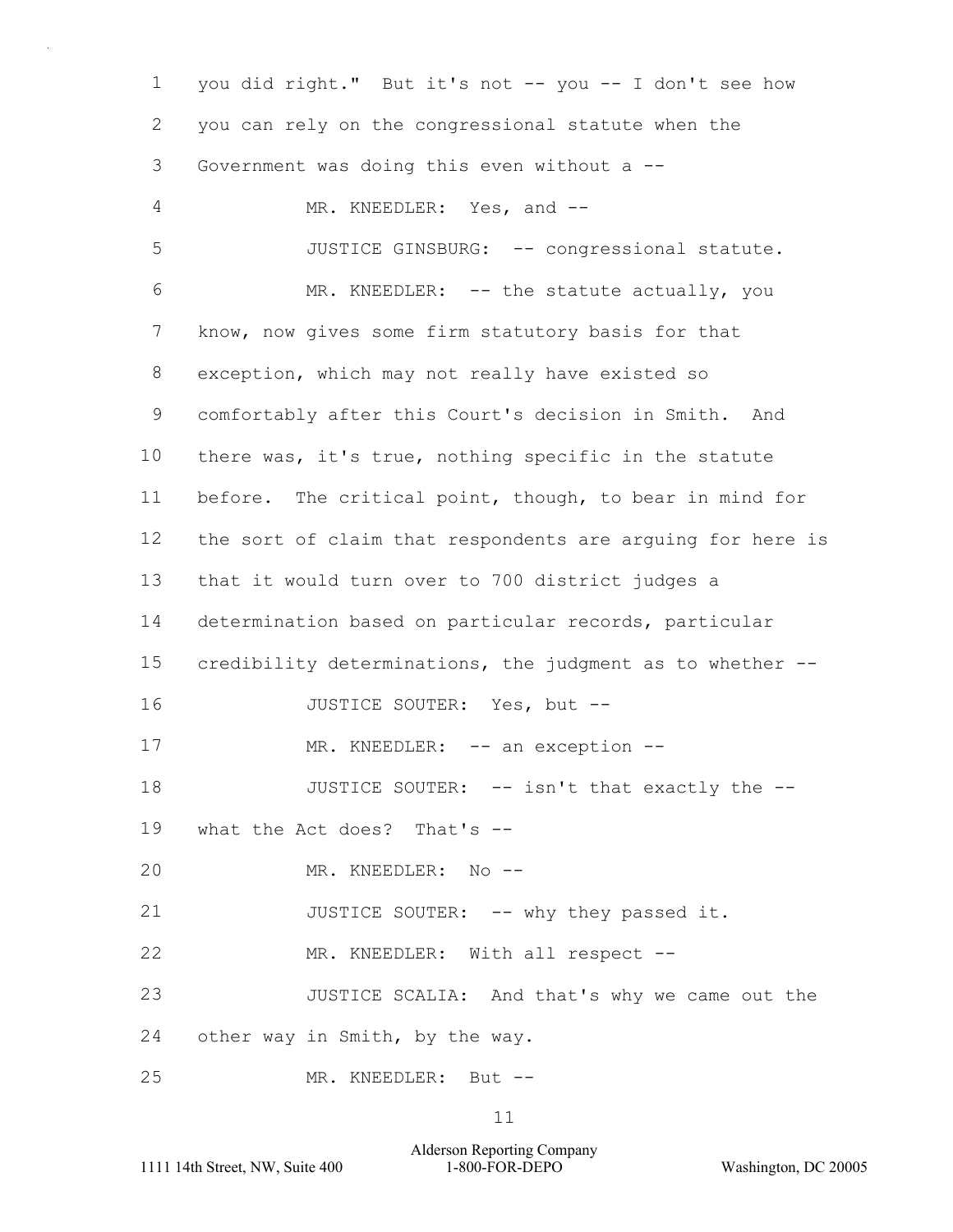1 [Laughter.]

2 MR. KNEEDLER: -- but even when Congress went 3 back to pre-Smith, again Congress recognized that there 4 are certain statutes in -- that serve a compelling 5 interest that would be undermined by individualized 6 determinations, and the Controlled -- 7 JUSTICE O'CONNOR: Well, it didn't --8 MR. KNEEDLER: -- Substances Act --9 JUSTICE O'CONNOR: -- say that, did it? I mean, 10 it did seem to indicate, after the passage of RFRA, courts 11 are supposed to examine, in each case, whether there is a 12 compelling State interest and whether it's closely enough 13 related. 14 MR. KNEEDLER: But it -- but that was the test 15 that the Court was applying, as Congress understood it, 16 prior to Smith, in which, I repeat, the Court said there 17 were certain statutes that categorical judgments could be 18 made about. And the Controlled Substances Act is such a 19 statute, as this Court recognized in Raich and in Oakland 20 Cannabis -- 21 JUSTICE KENNEDY: I want you --22 MR. KNEEDLER: -- where the Court --23 JUSTICE KENNEDY: -- to stay on this point, 24 because it's important, but if this were a Schedule 2 25 substance, would your argument be the same?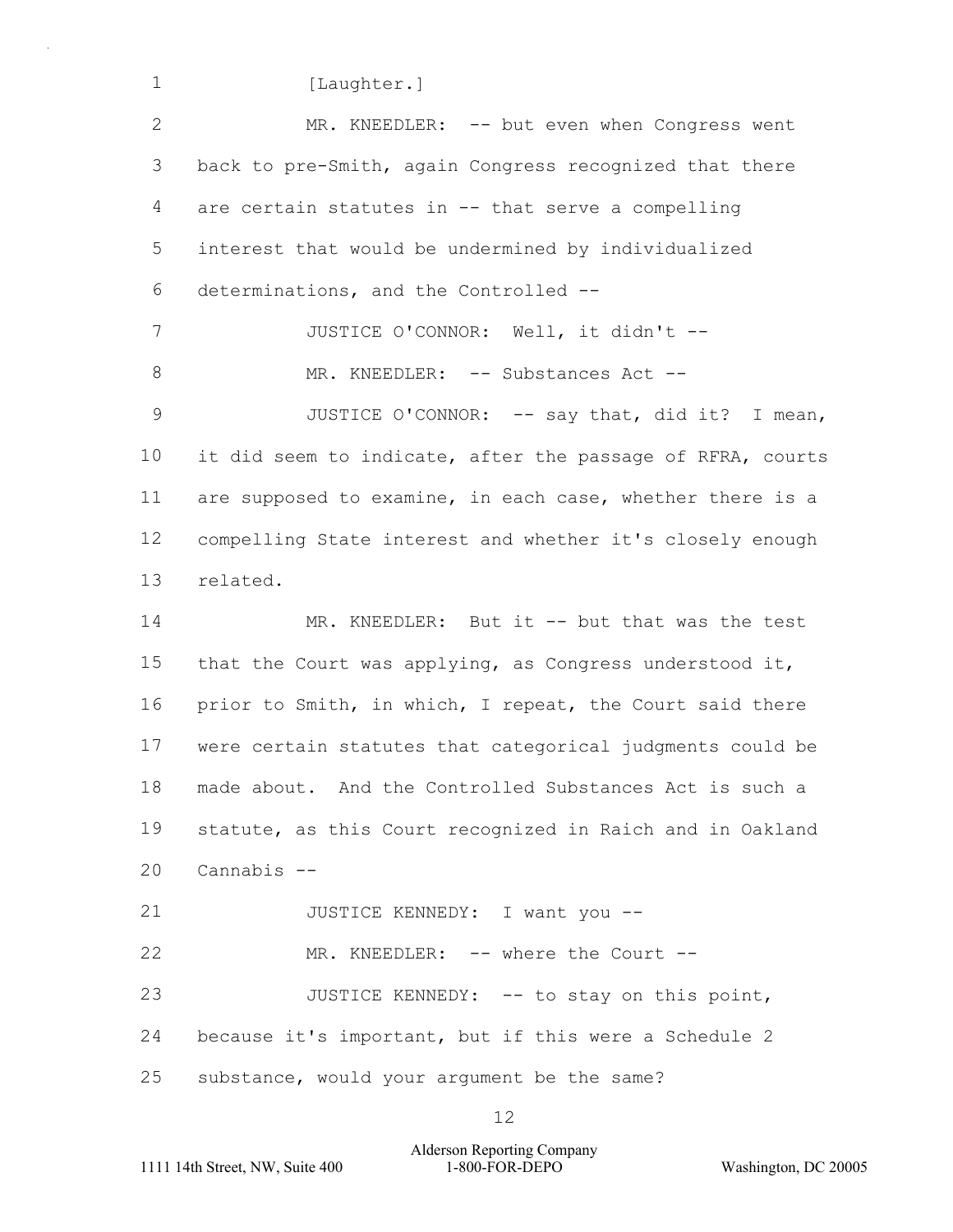1 MR. KNEEDLER: Our argument would be the same, but for an additional reason there, and that is that even where Congress has -- or even where a substance may be distributed and used, it is only for medical purposes, which is in furtherance of, not in derogation of, the health and safety purposes of the statute. And even then, it is done to very strict -- pursuant to very strict controls that are really incompatible with sacramental use of a substance. There is a requirement of prescription, or dispensing by a physician under physician control, with recordkeeping -- identifying the dosage, the amount of the sacrament -- recordkeeping of the person who takes it. There is -- there is an incompatibility and potential entanglement problem in how to -- in trying to apply a system like that, even under Schedule 2. But under Schedule 1, what you have is contraband, as this Court said -- 18 JUSTICE BREYER: But suppose we --19 MR. KNEEDLER: -- in Raich. 20 JUSTICE BREYER: -- I grant you that administrative considerations are relevant. Of course they're relevant. But that's far from saying they're determinative. And then we're back to what Justice Souter said, absolutely relevant in deciding the compelling

interest, but the fact that peyote seems to have been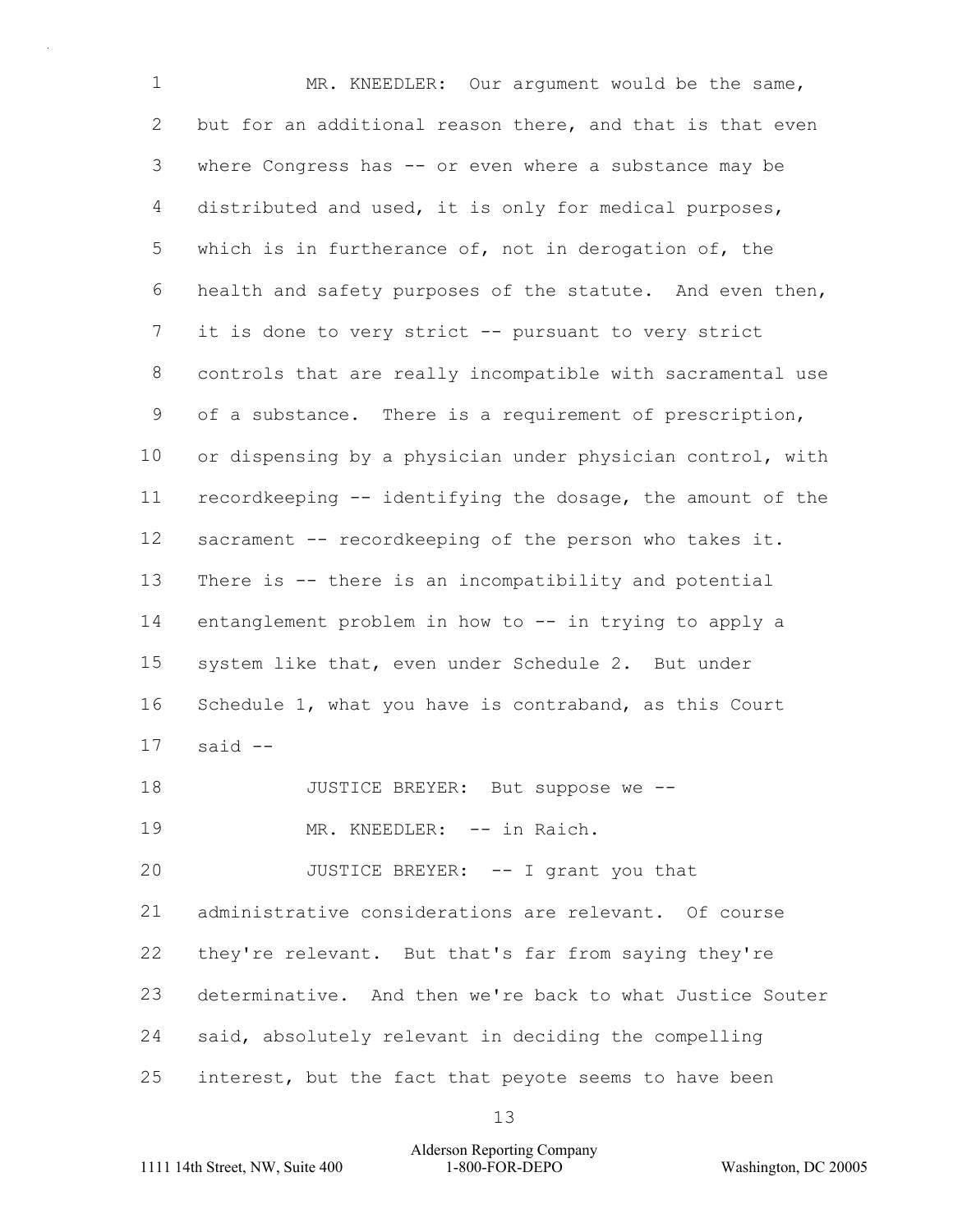administered without the sky falling in suggests that,

here, they're not determinative. That's all.

3 MR. KNEEDLER: Well, if I could go back to the way the Controlled Substances Act operates, it does not permit a rescheduling or use of a drug based on individualized determinations made by individual Federal District Courts making their own judgment about how serious the risk is. If a substance is going to be moved from Schedule 1 to Schedule 2, for example, to allow medical use, that is done through a centralized administrative determination involving coordination between the Secretary of Health and Human Services and the Attorney General, in which expert opinions are gotten and 14 a judgment is made, but the judgment is made only if there is an accepted medical use. In other words, there has to 16 be not -- a consensus, not simply an -- a determination by one religious group or one judge -- 18 JUSTICE SCALIA: But --19 MR. KNEEDLER: -- that something may be so. 20 JUSTICE SCALIA: -- RFRA overrides all that. 21 MR. KNEEDLER: No. I -- 22 JUSTICE SCALIA: I understand RFRA to be -- to say there can be an exception to all Federal statutes where someone makes a religious objection to compliance

25 and, in the judgment of the court, there's not a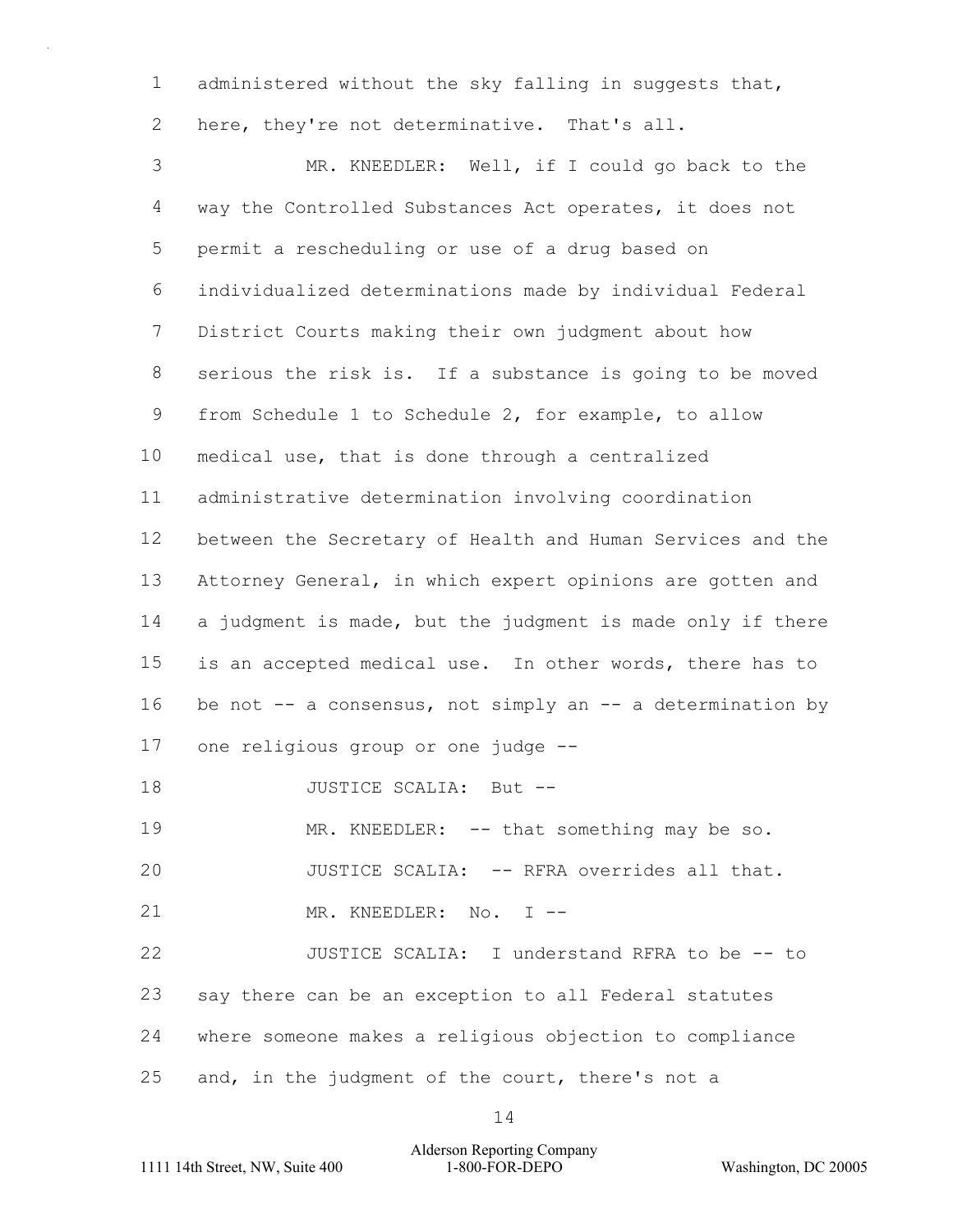compelling State interest in the Government going ahead with the statute. So, you know, whatever the scheme was under the drug laws, it seems to me it's subject to this new legislation.

5 MR. KNEEDLER: We're not saying it's not subject to the legislation, but in deciding how the compelling 7 interest applies under the statute -- just as under the First Amendment itself, before RFRA was passed, and the one is to replicate the other -- the court -- there were certain statutes, when the court looked at the way they operated and what was necessary to their effectuation, the court said that individualized exceptions would not be feasible. And there's no reason to believe, and every reason to disbelieve --

15 CHIEF JUSTICE ROBERTS: Well, when you talk about  $-$ 

17 MR. KNEEDLER: -- that Congress meant to put that to one side.

19 CHIEF JUSTICE ROBERTS: -- reasons to believe and disbelieve, we don't have to make a once-and-for-all determination, do we? A lot of your concerns talk about what's going to happen if this exception is granted. Now, if some of those things come true, can't this issue be revisited? I don't regard -- maybe I'm wrong, but, under RFRA, you're not saying it's a compelling-interest test.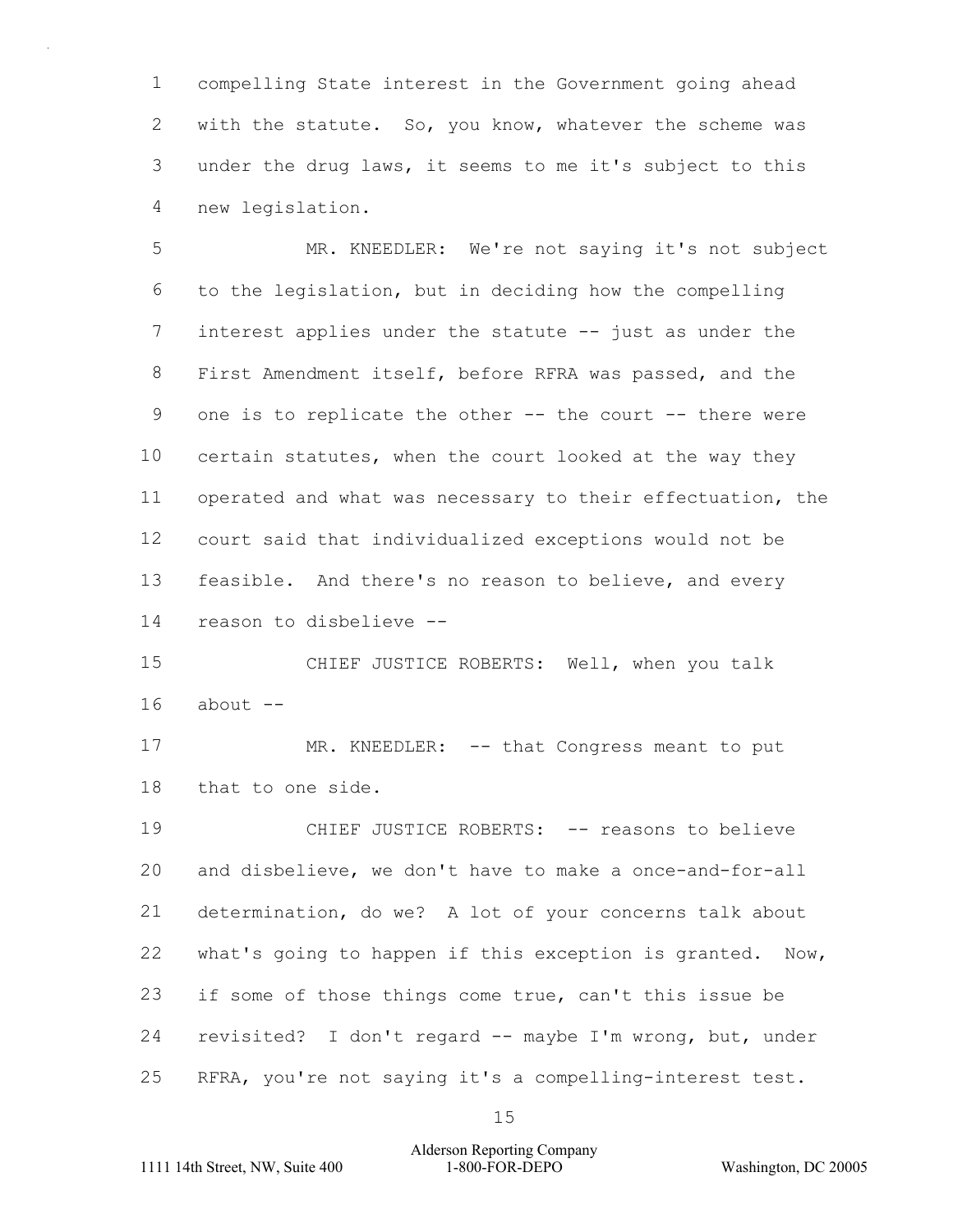It may be -- may not be satisfied in this case, but if it turns out there's a lot of diversion of the hallucinogen or the membership of the church expands in a way that leads you to believe it's being abused, I mean, then you'd look at it again, right?

6 MR. KNEEDLER: I have several responses to that. 7 That sort of approach, putting to the test basically a congregation-by-congregation -- or denomination-by- denomination, to use familiar terms -- test about whether a -- an exception should be recognized for a particular religion, itself, presents difficult questions. If you -- if you have a particular religious sect that believes that it is -- that it is important to invite everyone to the table -- not simply a closed group that has gone through screening, but a -- but everyone to their table -- 16 JUSTICE SCALIA: But that --17 MR. KNEEDLER: -- that would be -- but that 18 would  $--$  that  $--$  the  $--$  a court would be in a judgment 19 about -- in saying that that --20 JUSTICE SCALIA: Couldn't have said it better. And that's what we said in Smith. But Congress didn't like Smith and has enacted this statute obviously to undo, to the extent it can, the effect of our judgment in Smith.

25 MR. KNEEDLER: No, what -- it did not seek,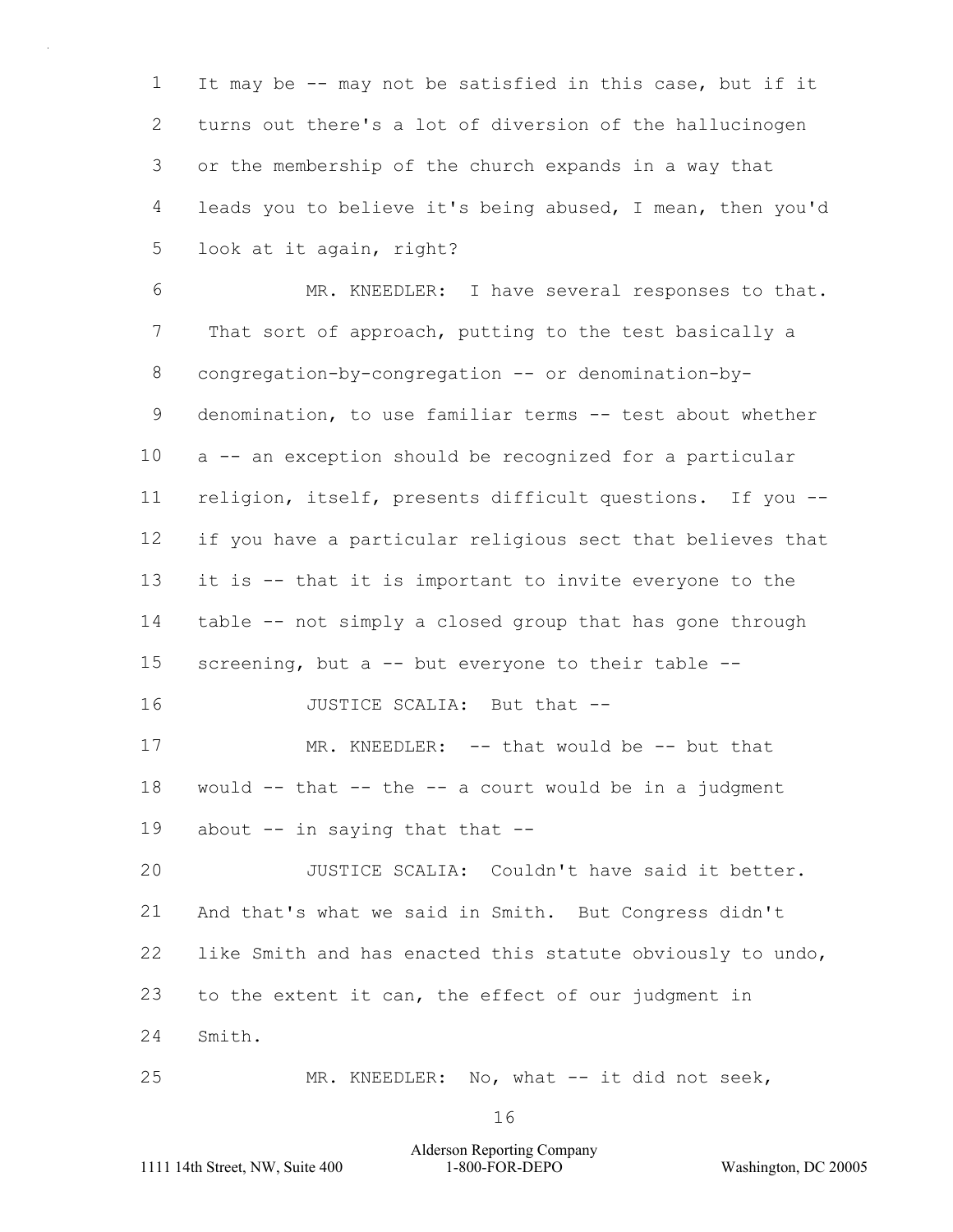under the judgment in Smith. What the Court was -- what Congress was responding to was the -- what it understood to the the test. It reinstated the compelling-interest test, but specifically said it was not disagreeing with the outcome of any particular case under that prior test. 6 And three of those cases -- Hernandez, concerning the tax 7 code; Lee, concerning the Social Security Act; and Braunfeld, regarding the Sunday closing laws -- were all ones that adopted the approach that I have suggested. 10 CHIEF JUSTICE ROBERTS: But your -- but your approach is totally categorical. If you had a group that had, once a year, one drop of the hallucinogen involved here, per member, and it was rigorously policed, your position would still be the same -- 15 MR. KNEEDLER: Our -- 16 CHIEF JUSTICE ROBERTS: -- even applying RFRA, which sets forth a compelling-interest test. 18 MR. KNEEDLER: -- our principal position would

19 be the same. And I -- and I think that that approach is consistent with Justice O'Connor's opinion in Smith, which got a lot of prominence in the subsequent debate about RFRA, because, in that -- in that opinion, even though the compelling-interest test was applied, Justice O'Connor concluded that that test was satisfied because -- 25 JUSTICE O'CONNOR: But Congress disagreed,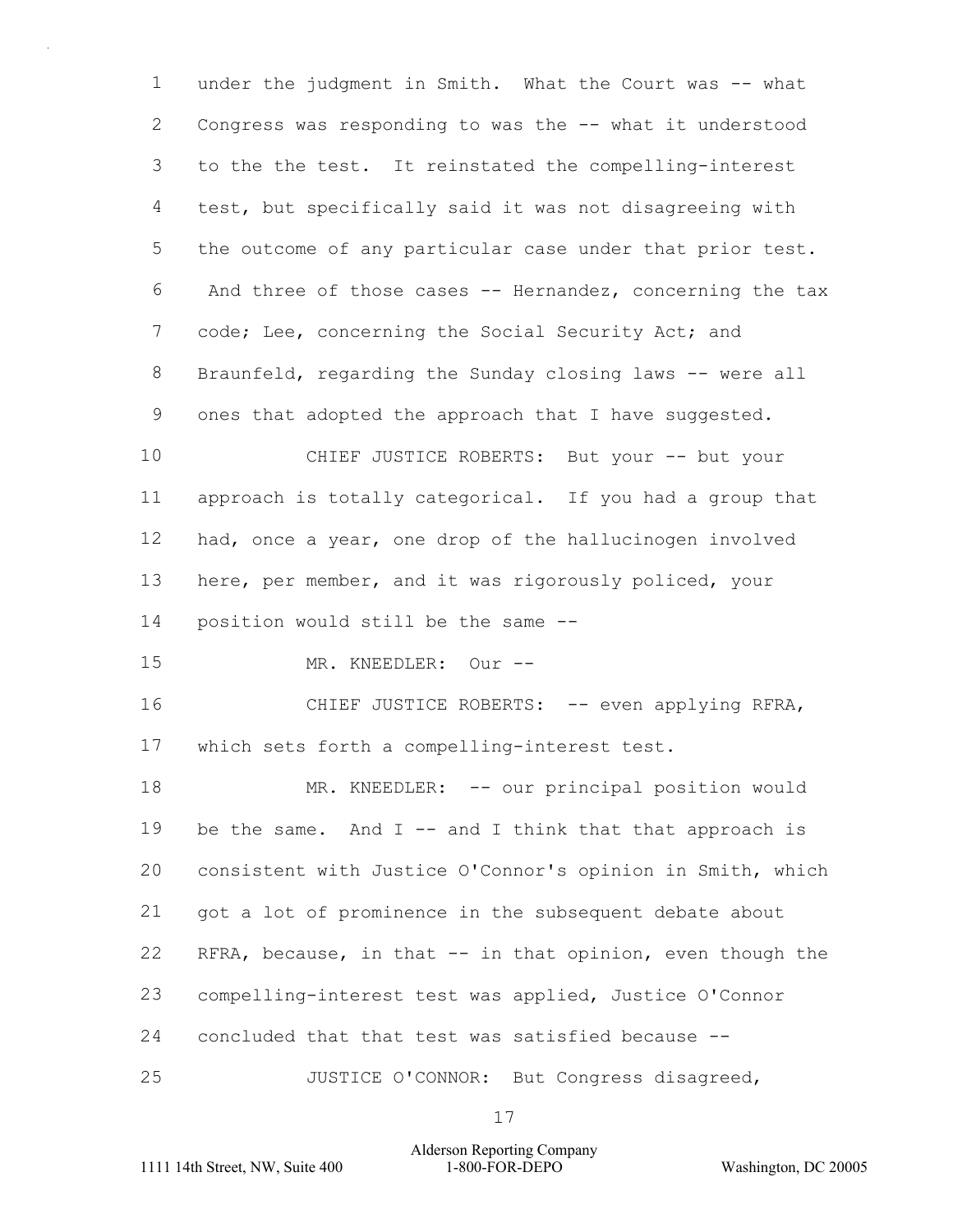ultimately. They allowed the use of peyote.

2 JUSTICE O'CONNOR: And that's an important point. Congress doing it does not open the Controlled Substances Act to the individualized determinations by 700 District Courts. It makes -- 6 JUSTICE GINSBURG: Mr. Kneedler -- 7 JUSTICE SOUTER: No, but in --8 MR. KNEEDLER: -- a specialized judgment. 9 JUSTICE GINSBURG: -- may Congress, consistent with the Establishment Clause, say that we will create an exception for peyote, but not for this other church, which has far fewer members, less risk of diversion, has been found to be a genuine religion? The problem of preferring one religious group over another, it seems to me, arises once there is an exception for the Native American Church. 16 And I heard you say, "Well, the Indian tribes are special," but is that -- that's it. It would have to be -- 19 MR. KNEEDLER: Well, we think that -- we think

 that's critical, because what -- just as in this Court's decision in Laurel, what Congress has done is to act to respect the autonomous, independent institutions of the 23 tribe. That also meets certain law enforcement concerns, because you have the tribal government, you have tribal law enforcement personnel, you have tribal culture and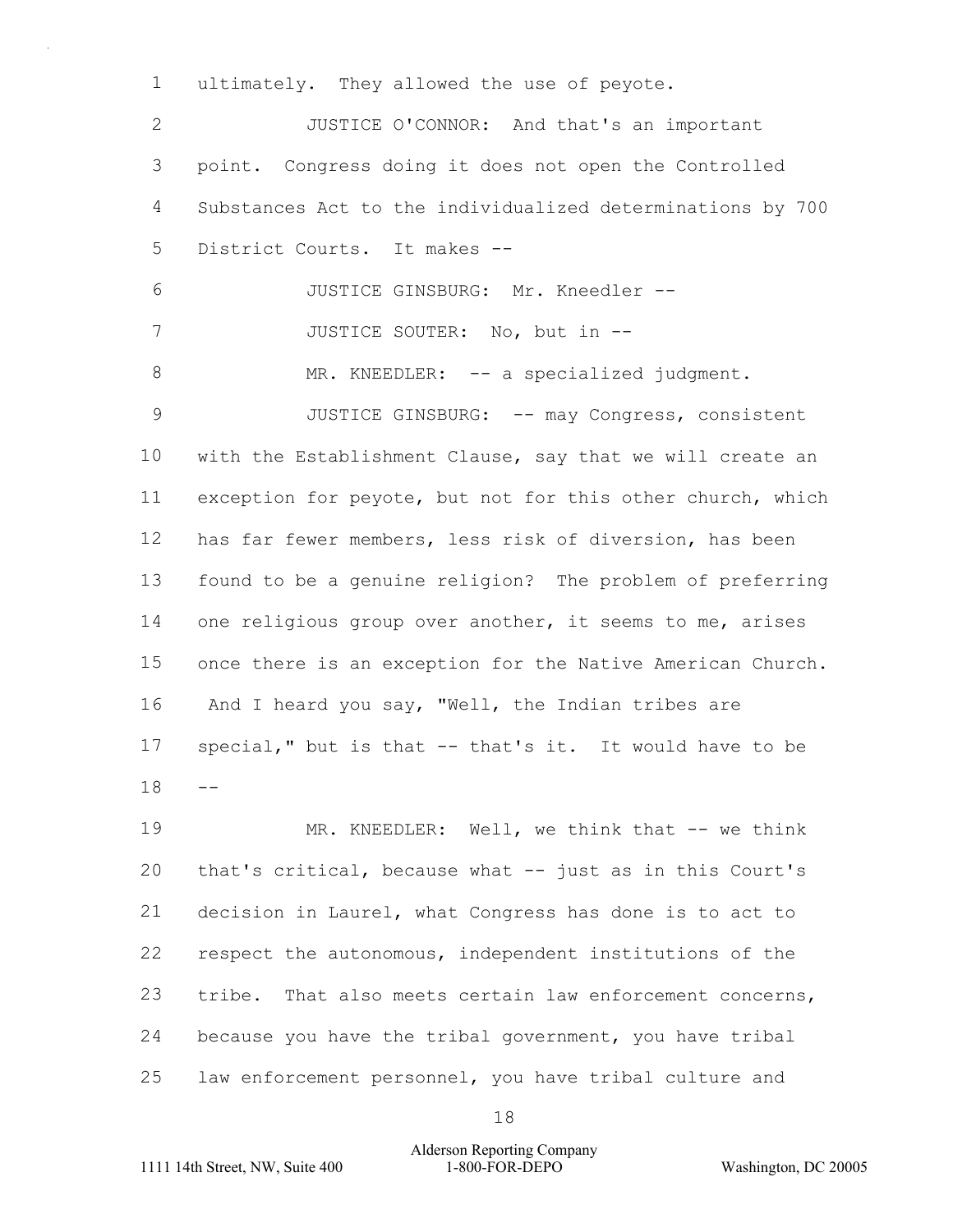tradition that is independent simply of the religion. You have -- you have the entire tribal cultural structure that Congress could quite reasonably regard as being different. 4 And respecting that distinct political attribute of tribes under this Court's decision in Morton versus Mancari, we don't think, creates an Establishment Clause 7 problem. What --

8 JUSTICE GINSBURG: May I -- may I ask you one question about the procedural posture of this case? This is an appeal from a preliminary injunction. That's how it got here. And we have been discussing, mostly, the case just as though it had been a permanent injunction. The -- 13 there are pieces of this case, like the Treaty and what it 14 allows and doesn't allow, that -- where the record is so thin. Is there a way of dealing with this case so there is the full airing that it never got, without resolving, at this point, other issues --

18 MR. KNEEDLER: Well, I --

19 JUSTICE GINSBURG: -- you've been debating? 20 MR. KNEEDLER: -- I -- on that limited point, if the Court applied the usual standards for the granting of a preliminary injunction, I think that the Court could quite readily reverse the preliminary injunction here, because that requires a clear showing of a substantial likelihood of success on the merits, plus that the other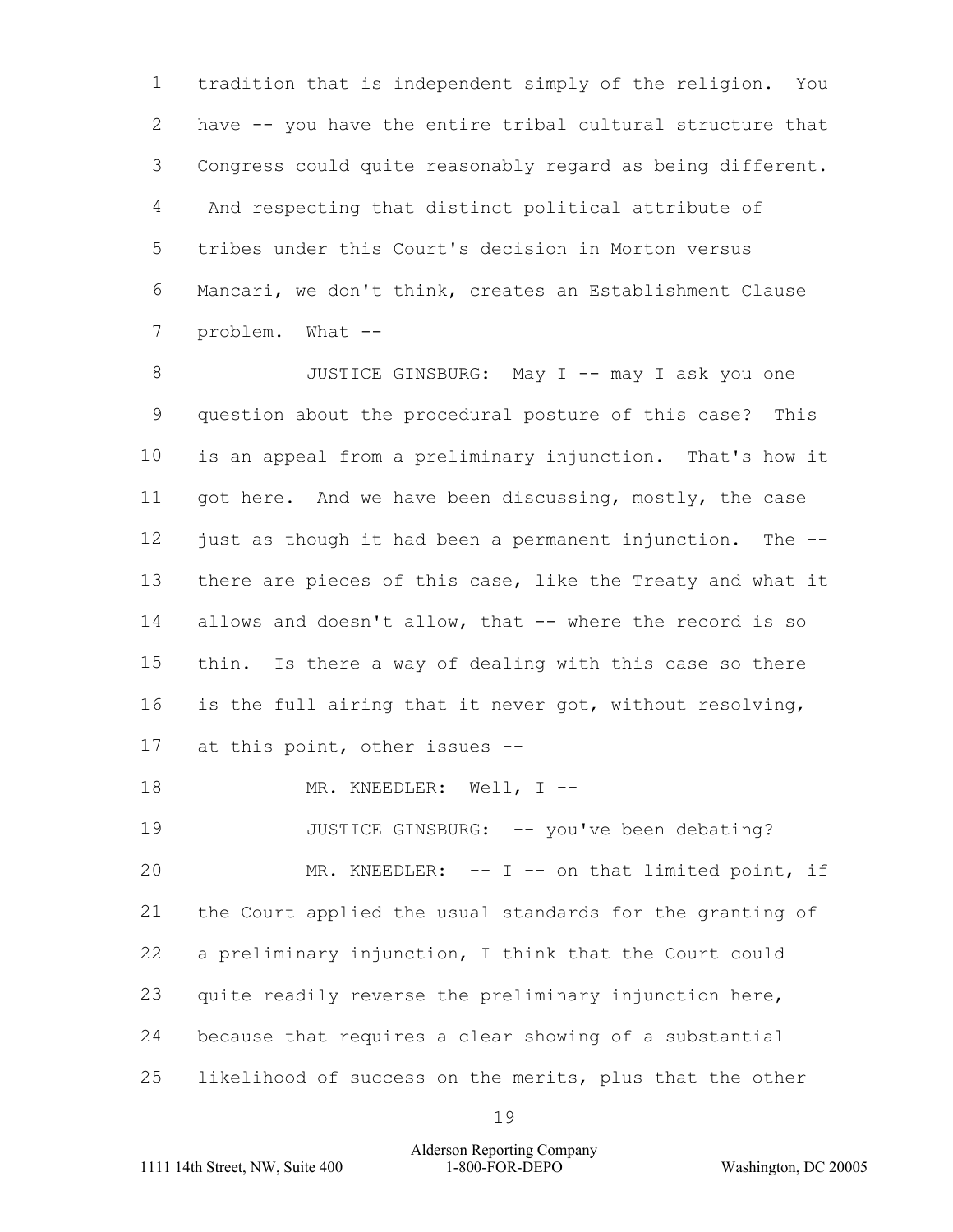factors be decided. And with respect to the application of the Convention, that's really a question of law. And the United States took the position before the District Court in this case, that the Convention applied to the tea. We think it's unquestionably a mixture, and, therefore, a preparation within the meaning of the -- of 7 the Convention, and the -- and the District Court's injunction really puts the United States in violation of an international agreement that is critical to prohibiting trafficking -- 11 JUSTICE GINSBURG: But they were --12 JUSTICE KENNEDY: Do --

13 MR. KNEEDLER: -- in drugs.

14 JUSTICE KENNEDY: -- do your briefs --

15 JUSTICE SOUTER: Well --

16 JUSTICE KENNEDY: -- indicate, or does the record indicate, that the Government was foreclosed from presenting any evidence it wanted to present? If you, for some reason, go back, and this whole thing is done again, whether they -- is there important additional evidence for you to introduce, or do we essentially have the case in front of us, so far as you're concerned? 23 MR. KNEEDLER: Well, in -- as far as our position is concerned on our submission so far, we don't

think the Court needs any further evidence. On the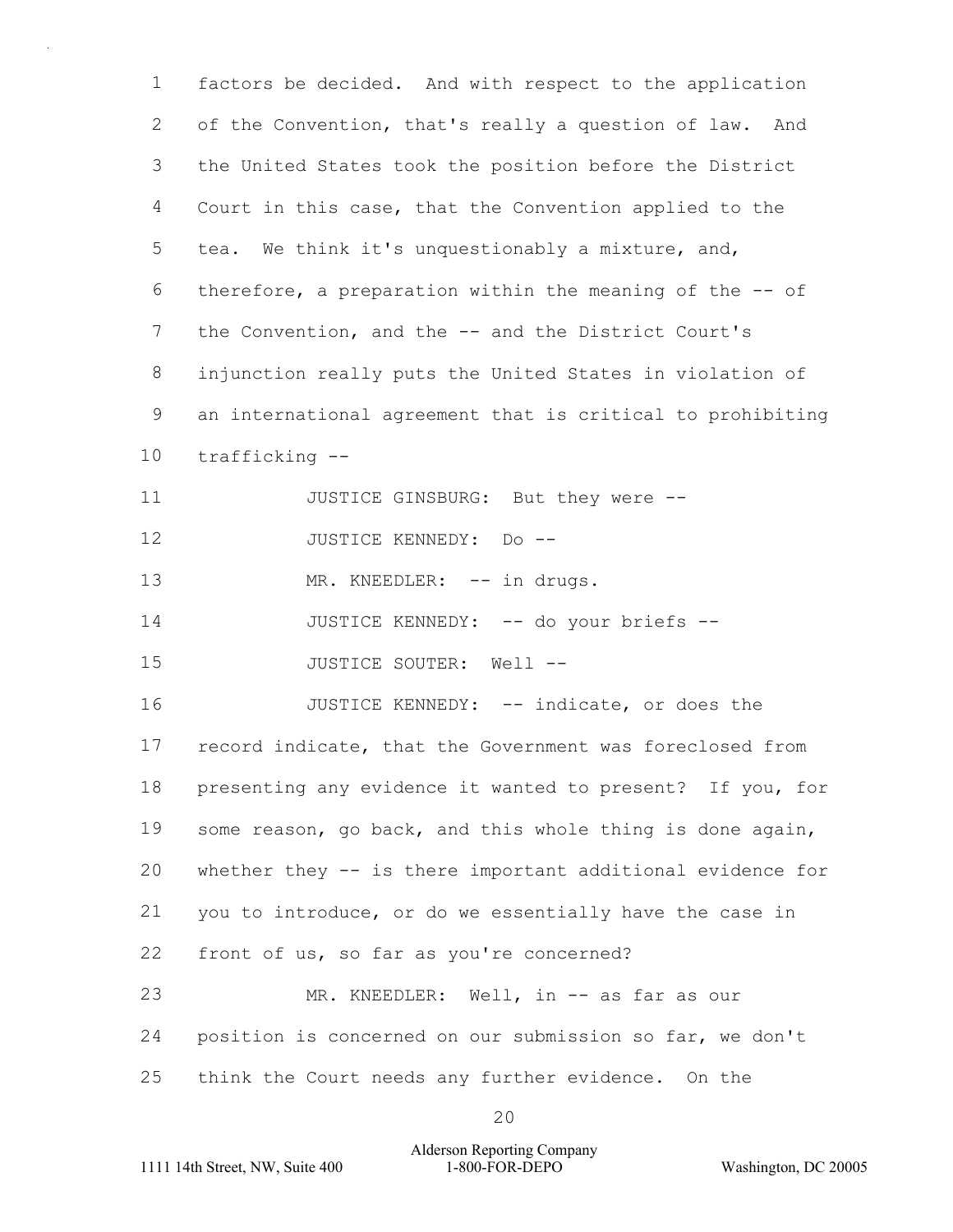question of the application of the Convention, as we say, we believe that is a question of law. This Court has long deferred to the position of the executive branch on the interpretation of Conventions. And --

5 CHIEF JUSTICE ROBERTS: Counsel, I was a little 6 unclear about your position on the Convention. I thought, 7 at some -- one point, you said that it didn't really add 8 much to your argument under the Controlled Substances Act, 9 which implemented the Convention. Is --

10 MR. KNEEDLER: No, it --

11 CHIEF JUSTICE ROBERTS: -- there an independent  $12 - -$ 

13 MR. KNEEDLER: No, it --

14 CHIEF JUSTICE ROBERTS: -- argument?

15 MR. KNEEDLER: No, we believe that complying 16 with an international Convention designed to prohibit 17 trafficking in drugs is, itself, a compelling interest.

18 And the -- under this Court's decisions in --

19 JUSTICE SOUTER: How --

20 MR. KNEEDLER: -- that would be incorporated in RFRA. And it -- a -- an order that puts the United States in violation of that -- and the Court of Appeals didn't really deny -- a majority of the judges, anyway -- deny that this injunction requires the United States to violate the Convention --

Alderson Reporting Company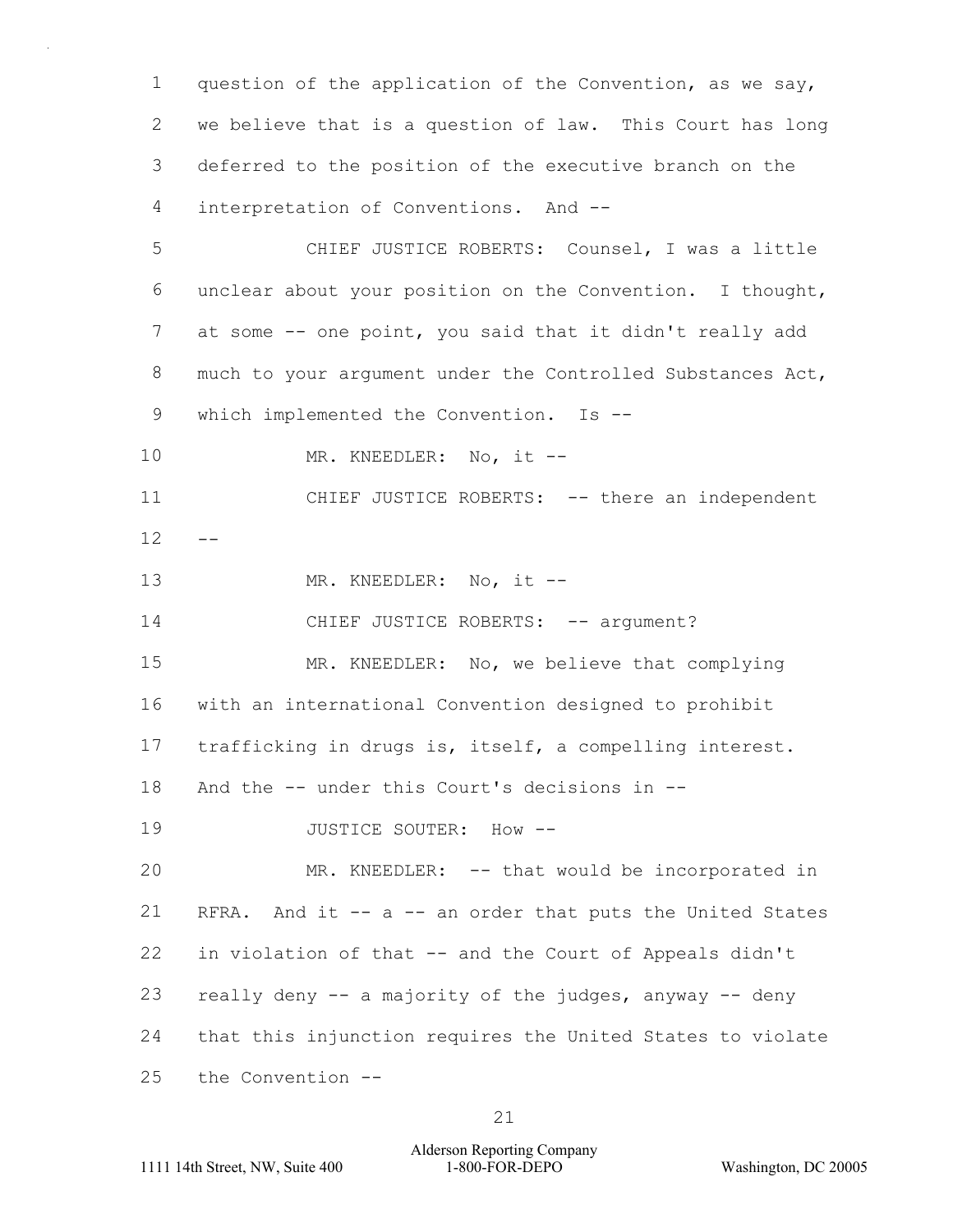1 JUSTICE SOUTER: Well, it --2 MR. KNEEDLER: -- by facilitating the 3 importation of drugs from outside the country. 4 JUSTICE SOUTER: Well, what do you -- here's the 5 problem that I have, particularly at the stage of the 6 preliminary injunction, with that argument. The -- 7 they're -- the Convention also includes that provision 8 that its terms will be defined, enforced, and so on, in 9 harmony, or conformity, with the domestic law of the 10 signatory. Our domestic law includes RFRA. That would 11 seem to open the door for, in effect, a RFRA exception. 12 MR. KNEEDLER: No, that exception is --13 JUSTICE SOUTER: Let me -- let me -- let me just 14 finish my -- let me get to my -- let me get to my question  $15 - -$ 16 MR. KNEEDLER: Sorry. 17 JUSTICE SOUTER: -- before you answer it. 18 [Laughter.] 19 JUSTICE SOUTER: My -- the particular concern I 20 have with that, at the preliminary injunction stage, is 21 not necessarily that that particular argument should, for 22 all times, be assessed correctly by the -- by the District 23 Court. But it seems to me that if the District Court at 24 least plausibly reads that exception to negate your 25 argument, isn't that good enough, at the preliminary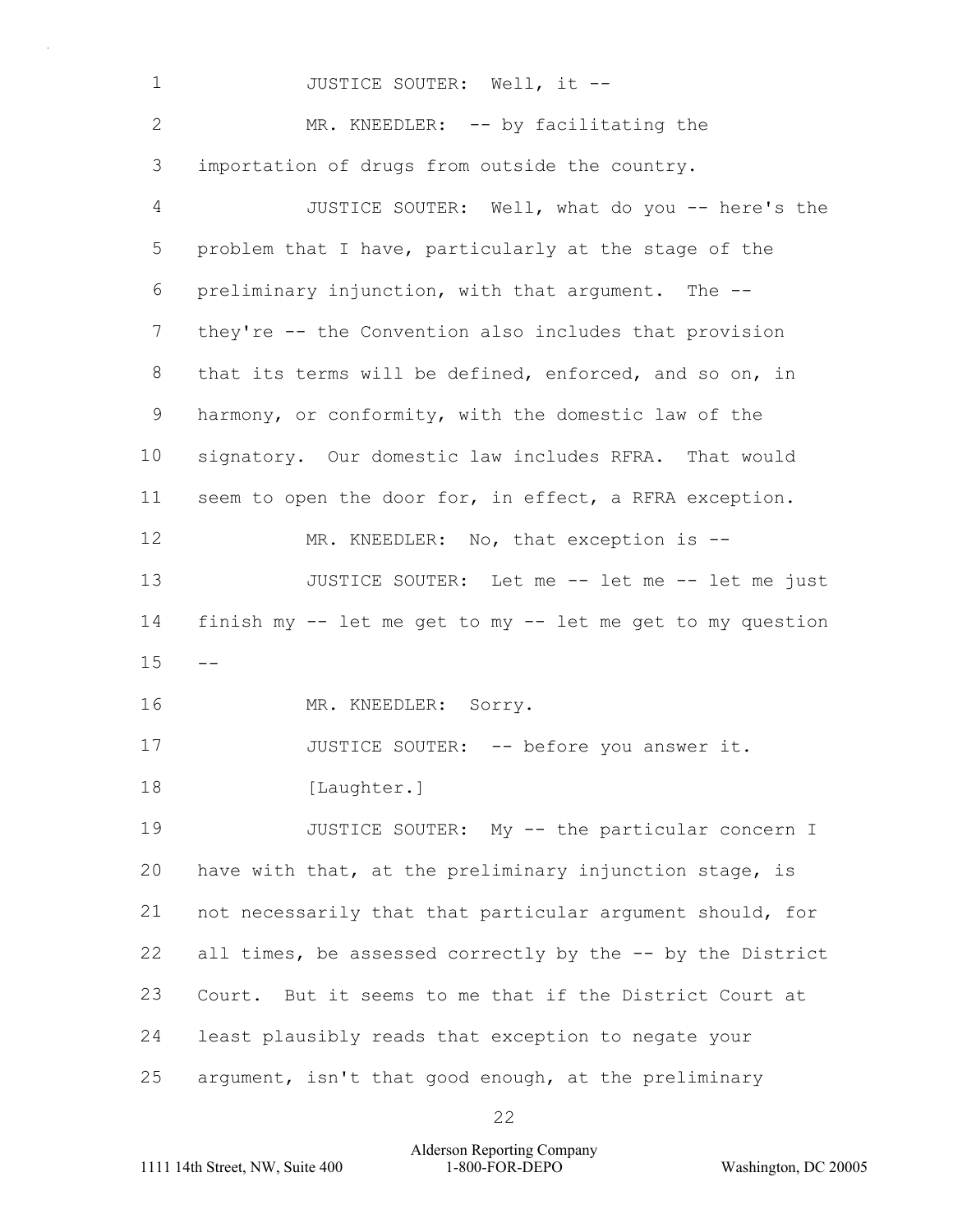1 injunction stage, as a basis for the Court saying, "Look, 2 you haven't -- you, the Government -- haven't carried your 3 burden to show the affirmative defense here"? 4 MR. KNEEDLER: This is a -- the interpretation 5 of the Convention is a legal question, not a factual one. 6 And Article 22 refers -- 7 JUSTICE SOUTER: It is, there's no question. 8 But we're still at the preliminary injunction stage. 9 MR. KNEEDLER: Right. But respondent would bear 10 the -- would bear the burden of -- 11 JUSTICE SOUTER: Why does the respondent bear 12 the burden? You have the burden -- 13 MR. KNEEDLER: Because this is to -- 14 JUSTICE SOUTER: -- under the statute. 15 MR. KNEEDLER: -- this is a change of the status 16 quo. And to require the Government to allow the 17 importation of a substance is prohibited by the 18 Convention. But if I -- 19 JUSTICE SOUTER: Well --20 MR. KNEEDLER: -- if I could --21 JUSTICE SOUTER: -- no, but I realize that --22 could we pause on that for a second? Because you 23 apparently take the position -- the Government takes the 24 position that when -- under the governing law, the 25 Government would have an affirmative burden, ultimately,

1111 14th Street, NW, Suite 400 1-800-FOR-DEPO Washington, DC 20005 Alderson Reporting Company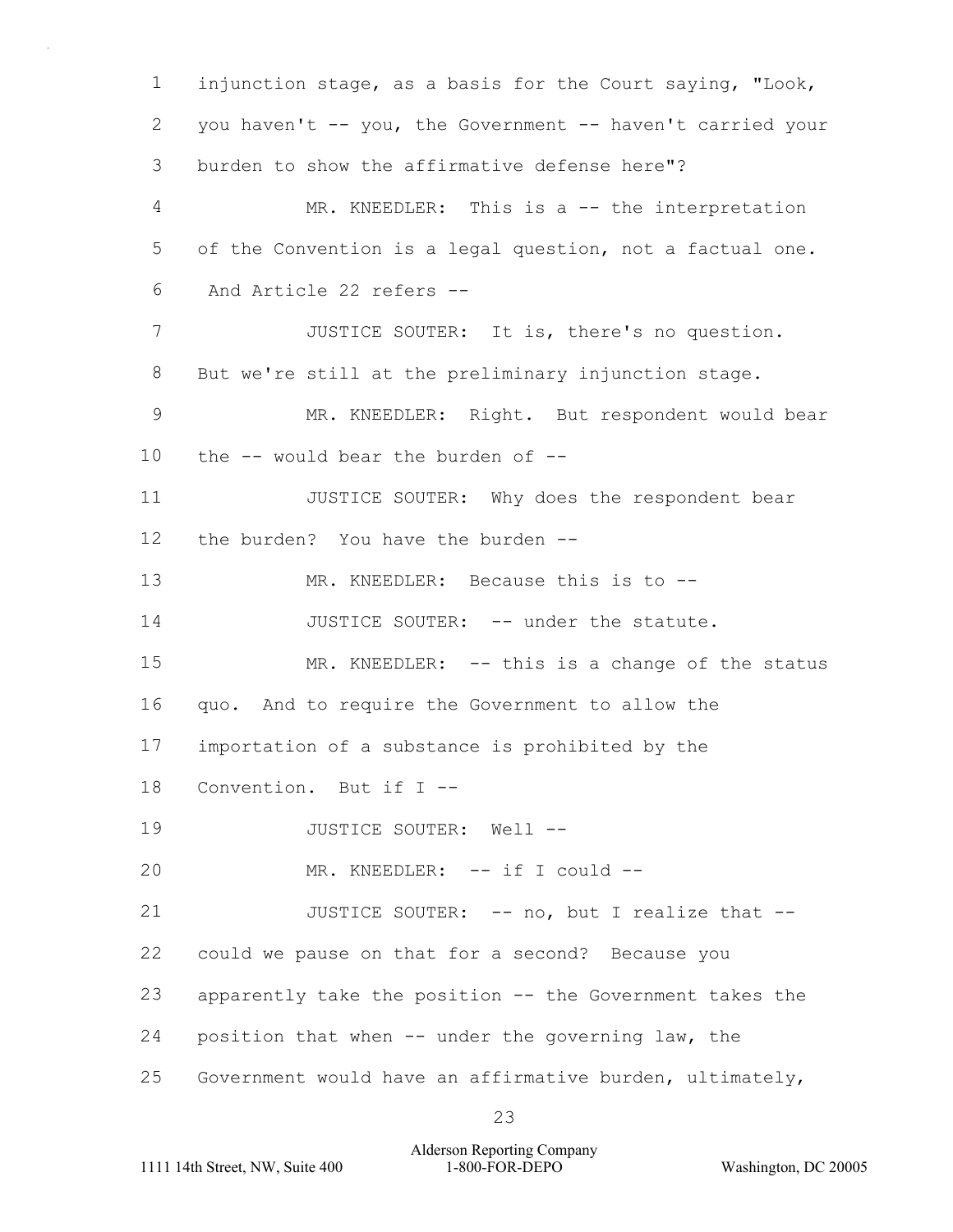1 to defend -- in this case, on compelling interest, least 2 restrictive, et cetera -- that, at the preliminary 3 injunction stage, the applicant for the injunction has the 4 burden to negate the probability that the Government will 5 carry its burden on the ultimate issue. And I don't see 6 why that should be so at all. 7 MR. KNEEDLER: Well, at least with respect to 8 the interpretation of a Convention, where the -- where the 9 Government has taken -- 10 JUSTICE SOUTER: No, but let --11 MR. KNEEDLER: No, I --12 JUSTICE SOUTER: -- just --13 MR. KNEEDLER: -- I under- --14 JUSTICE SOUTER: -- go through --15 MR. KNEEDLER: -- I understand the --16 JUSTICE SOUTER: Get to the Convention --17 JUSTICE KENNEDY: -- I understand the broader 18 point, but -- 19 JUSTICE SOUTER: -- later. Get to the general 20 -- first get to the general issue. Does the applicant for 21 the injunction have the burden to negate the probability 22 that the Government will prevail in its affirmative 23 defense, ultimately? 24 MR. KNEEDLER: We -- 25 JUSTICE SOUTER: Is that your position?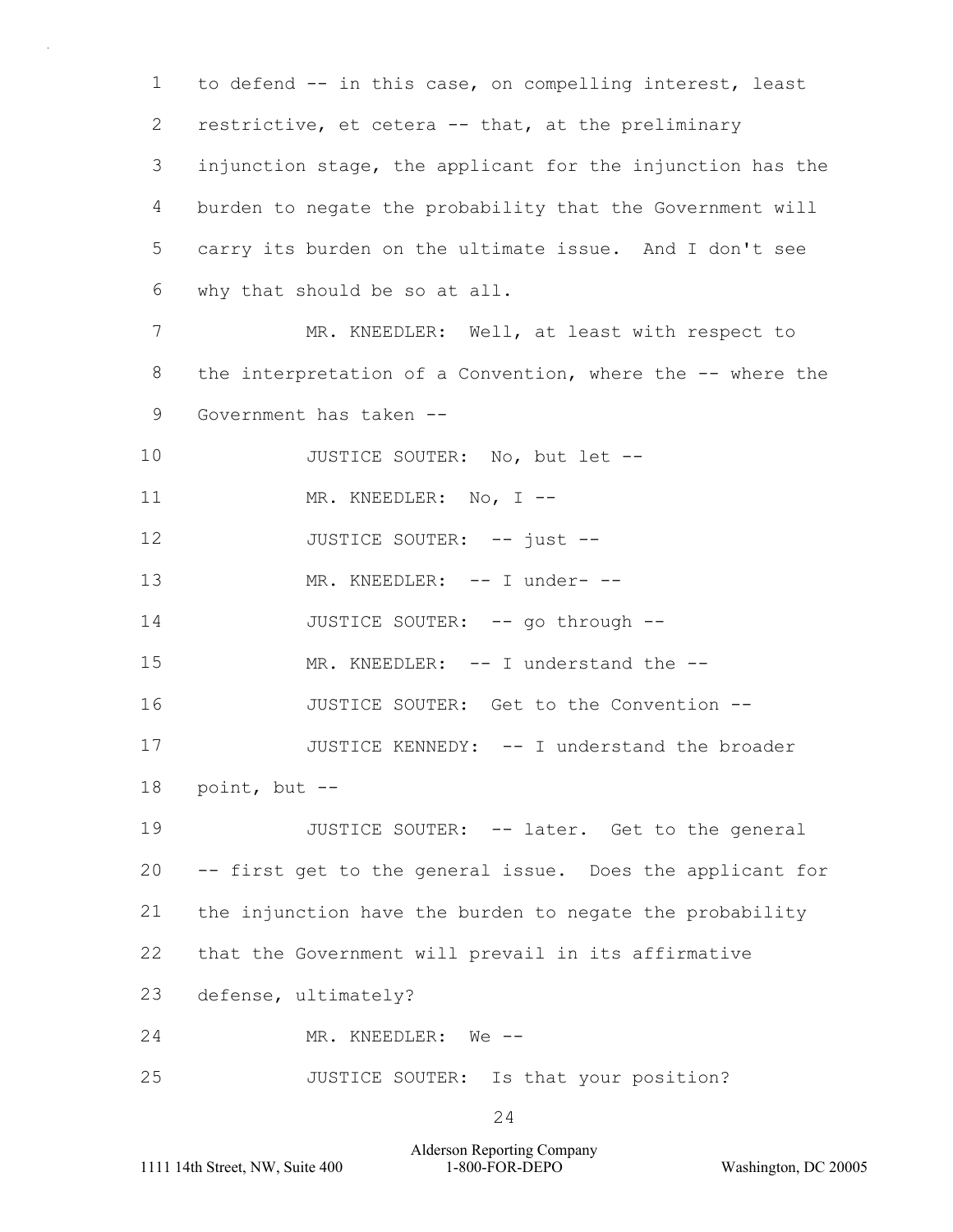1 MR. KNEEDLER: Yes, that is our position, and we 2 cite cases in the -- in the brief that say that. But it 3 is not critical to the outcome of this case with respect 4 to the Convention issue and several other of the issues  $5$  that  $-$ 6 JUSTICE GINSBURG: Well -- 7 MR. KNEEDLER: -- that I -- that I was going to  $8 - -$ 9 JUSTICE SOUTER: Well, the Convention -- 10 JUSTICE GINSBURG: So --11 JUSTICE SOUTER: -- issue goes directly to your 12 affirmative defense. 13 MR. KNEEDLER: It goes -- but it is a question 14 of law. And the article of the Convention that you're 15 referring to is -- concerns the penal provisions. In 16 other words, Article 7 of the Convention requires each 17 party to prohibit  $--$  this is Article 7, on page 288(a)  $--$ 18 requires that -- each State to prohibit these substances. 19 Twenty-two simply goes to the criminal provisions that 20 each party's State will adopt internally to carry that 21 out. But it doesn't -- it doesn't detract from the -- 22 from the categorical obligation under Article 7, which -- 23 JUSTICE BREYER: Well, the --24 MR. KNEEDLER: -- would prohibit it. 25 JUSTICE BREYER: -- part of the Treaty question

1111 14th Street, NW, Suite 400 1-800-FOR-DEPO Washington, DC 20005 Alderson Reporting Company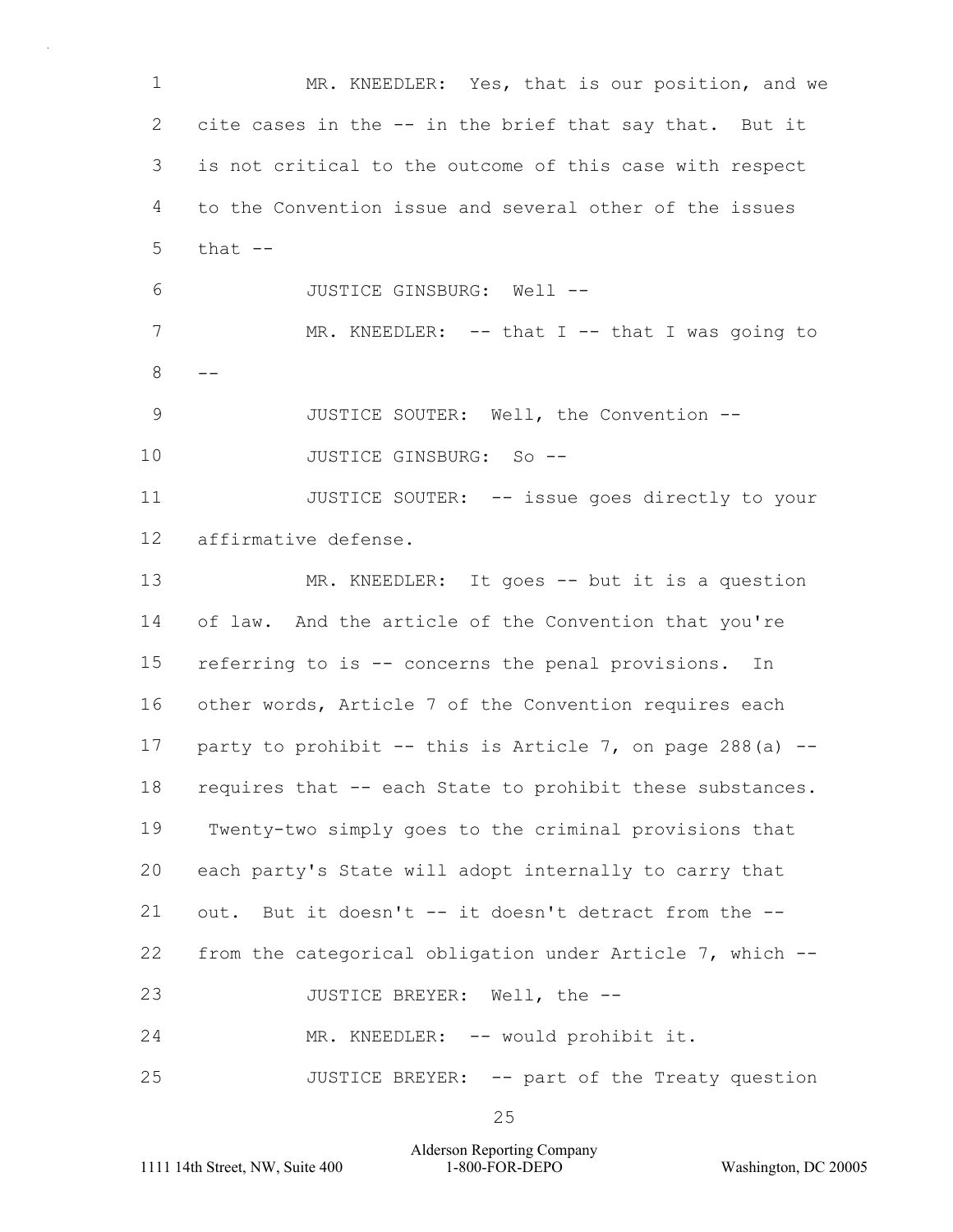1 that I had is also -- this is a root that you are -- and 2 it contains DMT. And the Treaty doesn't ban everything 3 that contains DMT -- for example, pineapple and bananas. 4 The question is the ratio of the DMT to the entire plant. 5 MR. KNEEDLER: Well --6 JUSTICE BREYER: And that sounds like a factual 7 question that ought to be developed. 8 MR. KNEEDLER: Well, I think where you have a 9 mixture that -- a mixture of two plants that are put 10 together for the specific purpose of using them for the 11 hallucinogenic purposes, that goes far beyond simply 12 whether a particular substance -- 13 JUSTICE BREYER: Pineapples, we -- what about 14 those? 15 MR. KNEEDLER: Well -- 16 JUSTICE BREYER: I drank pineapple -- 17 MR. KNEEDLER: Plants --18 JUSTICE BREYER: -- juice this morning. 19 [Laughter.] 20 MR. KNEEDLER: -- as such, are not covered. But 21 when you make a mixture of something for the specific 22 purpose of releasing its hallucinogenic purpose -- 23 qualities, we think that that's clearly covered by the 24 Convention. 25 If I may reserve the --

1111 14th Street, NW, Suite 400 1-800-FOR-DEPO Washington, DC 20005 Alderson Reporting Company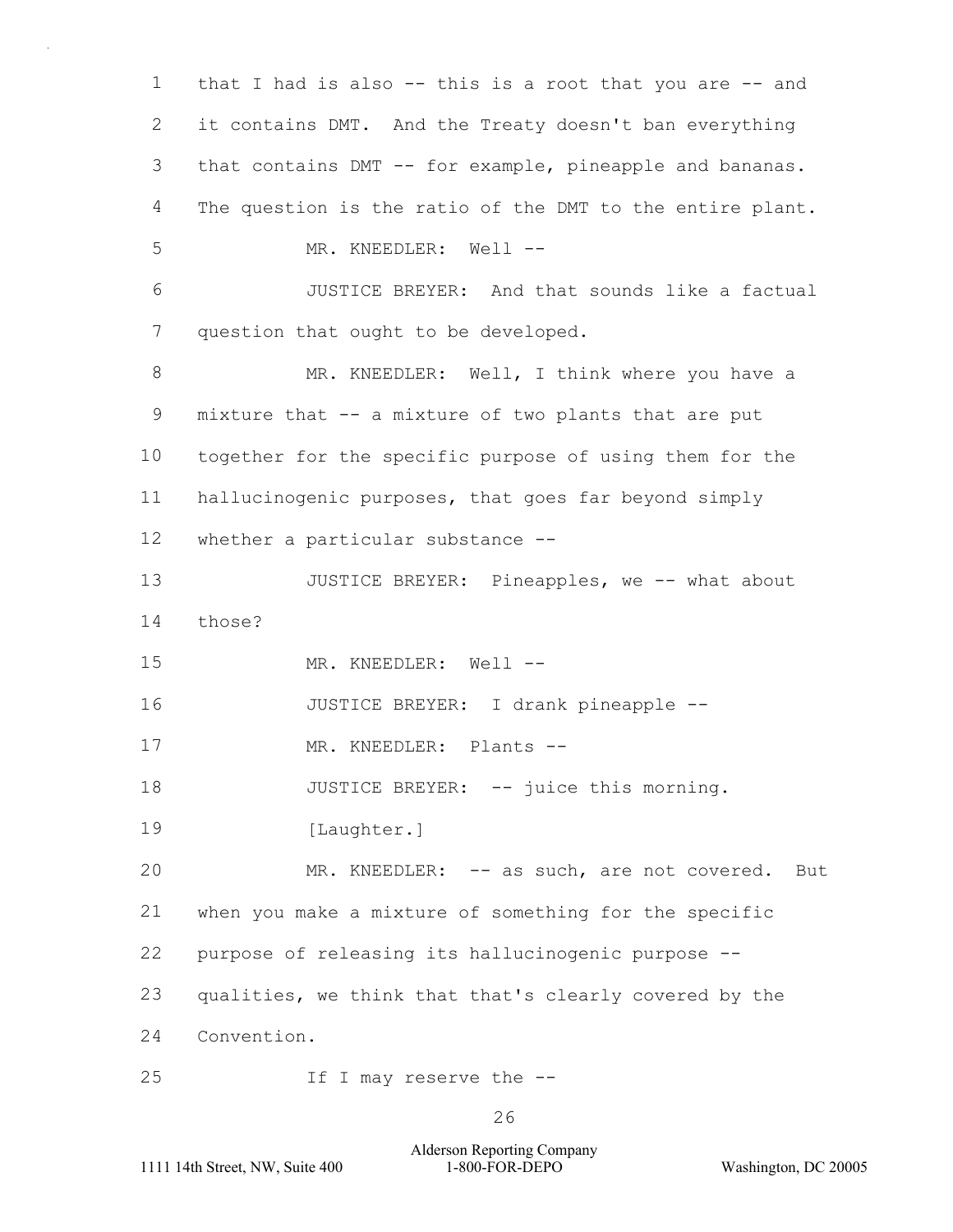1 JUSTICE SOUTER: What do you say -- I'm sorry. 2 MR. KNEEDLER: I was just going to reserve the  $3 - -$ 4 JUSTICE SOUTER: No, you want to reserve your 5 time. Okay. 6 CHIEF JUSTICE ROBERTS: Thank you, Mr. Kneedler. 7 Ms. Hollander. 8 ORAL ARGUMENT OF NANCY HOLLANDER 9 ON BEHALF OF RESPONDENTS 10 MS. HOLLANDER: Mr. Chief Justice, and may it 11 please the Court: 12 The Government's position here, that the Court 13 should completely defer to Congress's generalized finding 14 to wholly exempt Schedule 1 of Controlled Substances Act 15 from RFRA's mandate is fundamentally and structurally 16 incompatible with RFRA. 17 JUSTICE KENNEDY: But you seem to give the fact 18 that it's listed in Schedule 1 zero weight. It seems to 19 me, at the very least, there should be a presumption that 20 this is a compelling interest. 21 MS. HOLLANDER: Yes, Your Honor, and -- 22 JUSTICE KENNEDY: And when the -- and when the 23 evidence is in equipoise, as the district judge thought it 24 would, that presumption, it seems to me, carries the day 25 for the Government.

Alderson Reporting Company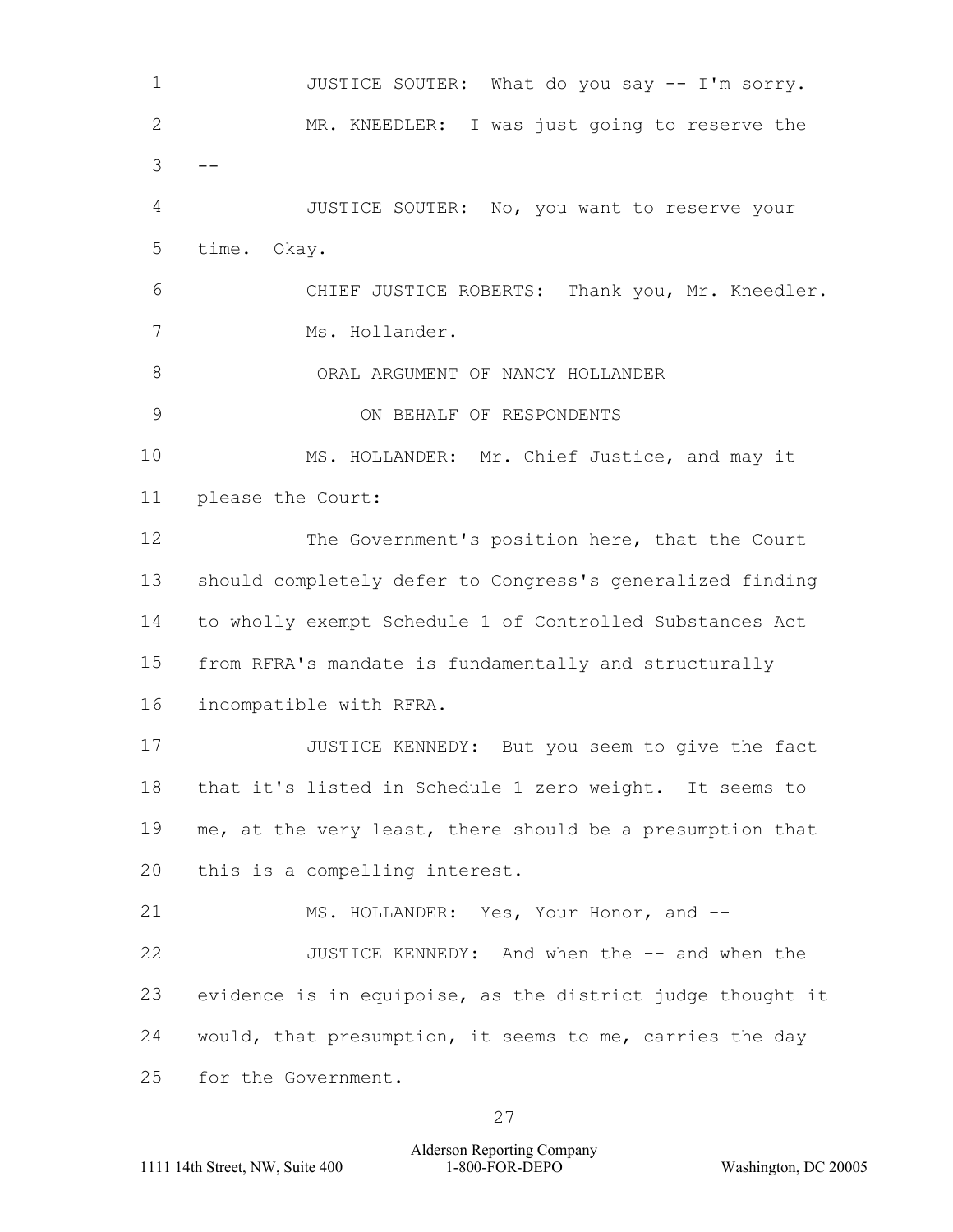1 MS. HOLLANDER: Your Honor, the District Court -- we give it deference, as did the District Court. Judge Parker specifically found, contrary to what the Government says, that he began by looking at Schedule 1, and he specifically says -- I believe it's on page 212(a) of the petitioner's appendix -- that he had to begin there. And he said, "This Court must give due regard for the fact that Congress put DMT into Schedule 1." But then he applied RFRA. And in applying RFRA, he went on to apply RFRA and to specifically find that applying RFRA, which requires not only a compelling interest, but a compelling interest to the person, that the Government did not meet its burden in this case of showing harm, any risk of harm, to these members, or any risk of diversion.

15 And I'd like to go back, for a moment, to the issue of peyote, because, first of all, if you look at the congressional record in 1965, for what that's worth, there's not one mention -- and it's on page -- starts on page 480 of the joint appendix -- there's no mention of Indian tribes, there's no mention of sovereign issues with the Indian tribes. There's a mention of the Native American Church and the First Amendment and why this exemption has to be made. And, in fact, our record is -- 24 JUSTICE SCALIA: Do we know whether you can be a member of that church without being an Indian?

# 1111 14th Street, NW, Suite 400 1-800-FOR-DEPO Washington, DC 20005 Alderson Reporting Company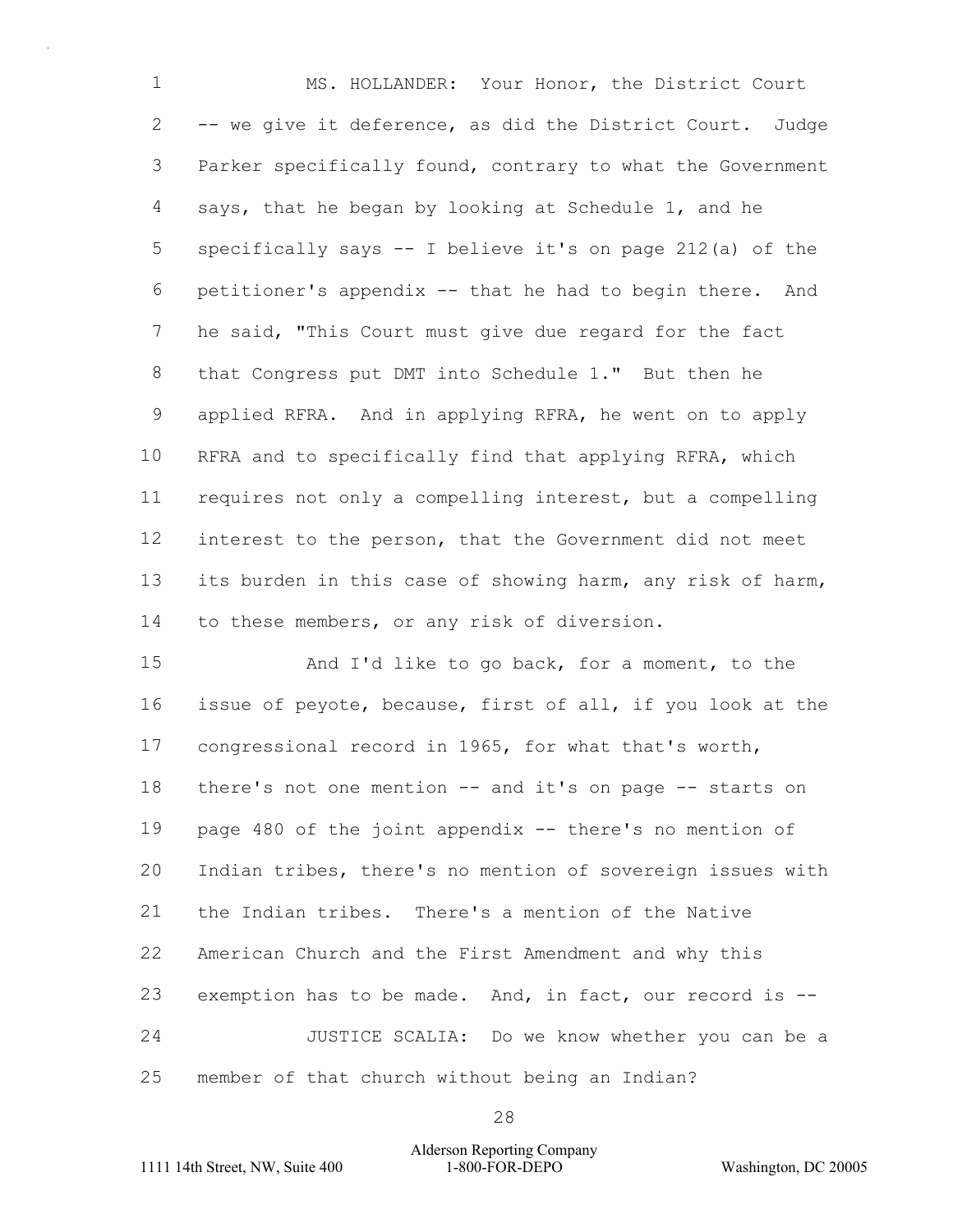1 MS. HOLLANDER: Yes, sir, we do, Your Honor. We know that. And it is throughout our brief. There's many mentions of it, the fact that there have been non-Native- American members since the beginning of the Native American Church. I would direct the Court to the easiest one, which is at the joint appendix at page 500, which is a memo from a DEA legal counsel talking about this. And, in fact, at the hearing in our case, on the very last day -- it was on November 2nd, 2001, at page 1933 -- Mr. Adam Zubin, representing the Government, specifically said, and I quote, "The Federal Government places no restrictions on who can participate in the Native American Church." 13 So, we have two things. We have the exemption in 1965 -- 15 CHIEF JUSTICE ROBERTS: So, your theory would be if you had a religious group that -- whose doctrine was that you should proselytize through hoasca, and they want everybody to come, and they're aggressive in doing that,

and distributing hoasca, that the Government should be in

a position of saying, "This religious group can use it,

but that religious group can't"?

22 MS. HOLLANDER: Your Honor, it would depend, again, on the facts of that case.

24 CHIEF JUSTICE ROBERTS: Yes, they're the kind of the -- the ones I just gave you. In other words, if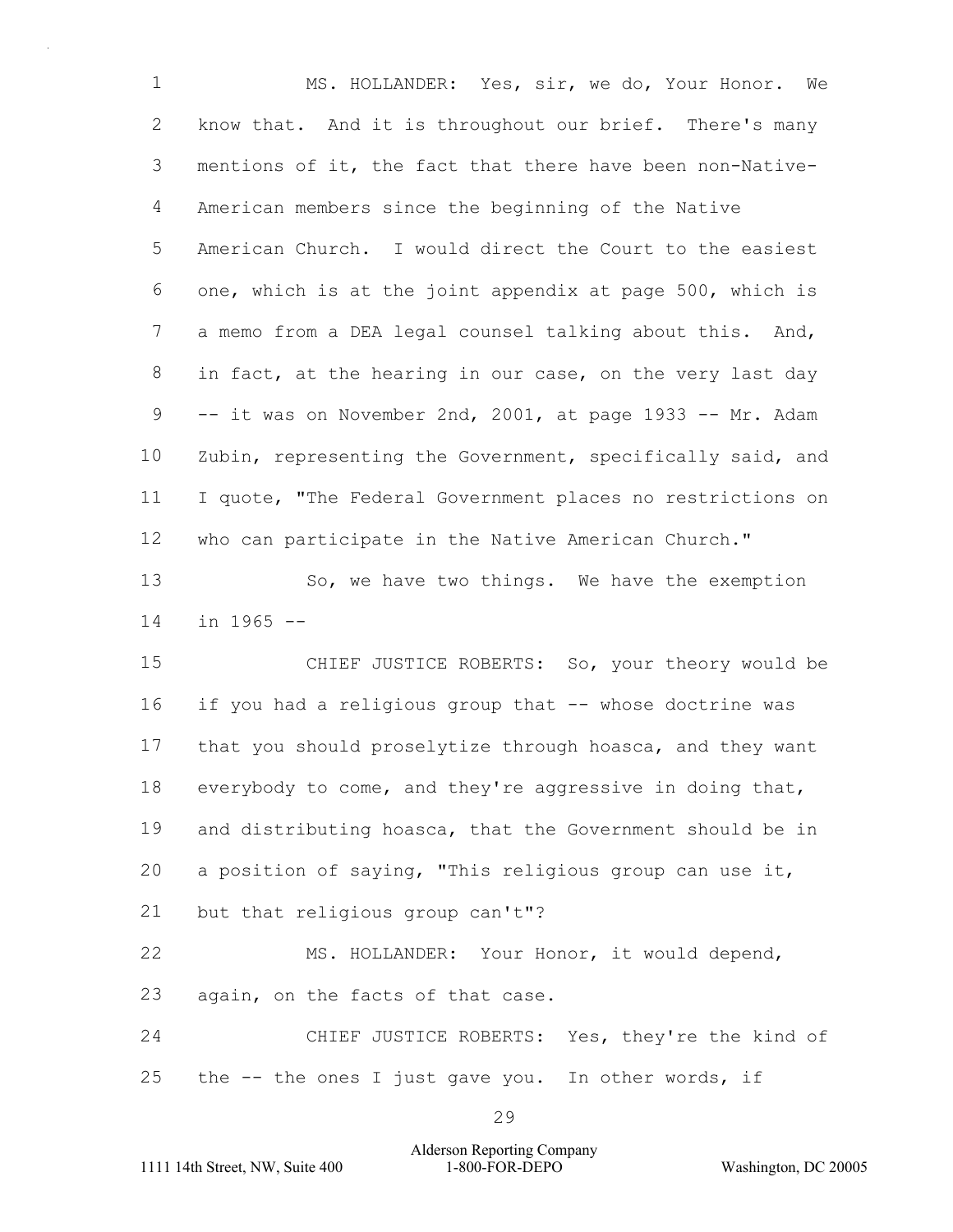1 there's going to be a greater threat of diversion to -- 2 it's not limited to the members of a very cohesive and 3 limited group, but it's -- they're -- they aggressively 4 try to reach out, but it's all part of a sincere religious 5 belief, that we should, in applying RFRA, draw 6 distinctions between the group you represent and that 7 hypothetical group? 8 MS. HOLLANDER: The distinctions -- yes and no, 9 and let me explain, Your Honor -- Mr. Chief Justice -- the 10 distinction is that if the Government could meet a 11 compelling interest and actually show a risk of diversion  $12 - -$ 13 CHIEF JUSTICE ROBERTS: Well, I'm assuming they  $14$  show  $-$ 15 MS. HOLLANDER: -- that they --16 CHIEF JUSTICE ROBERTS: -- that there is -- 17 MS. HOLLANDER: -- showed it --18 CHIEF JUSTICE ROBERTS: Yes. 19 MS. HOLLANDER: -- then they would have 20 different facts. And the different facts in that case 21 would mean that, in that case, the Government would win. 22 Now, I'd like to point out, although I realize 23 you've just presented me with a hypothetical -- however, 24 there are 250,000 members of the Native American Church, 25 and the record in our case is that there's never been any

1111 14th Street, NW, Suite 400 1-800-FOR-DEPO Washington, DC 20005 Alderson Reporting Company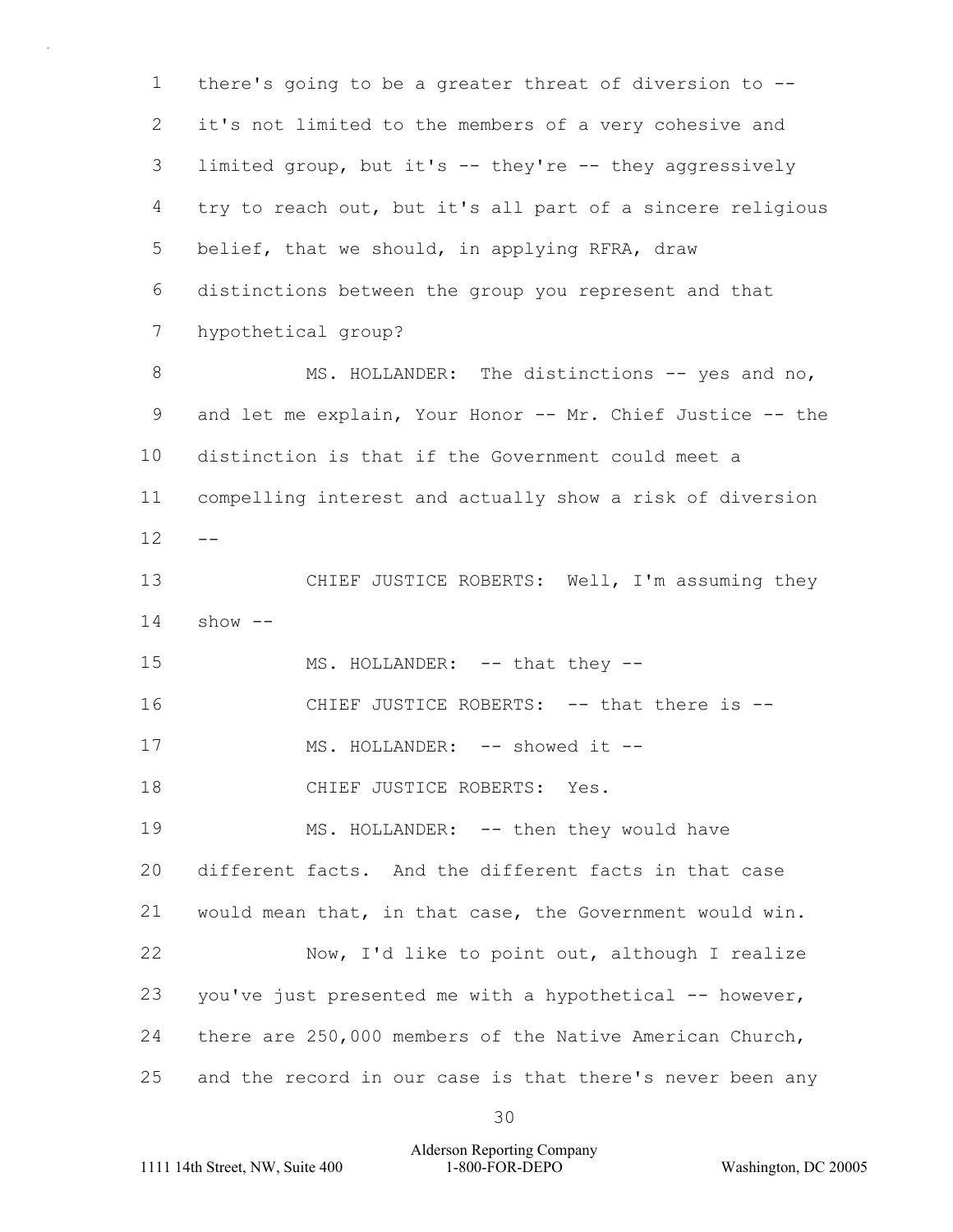1 evidence of any diversion. And, although the Government  $2$  has  $-$ 

3 JUSTICE O'CONNOR: Well, if we -- 4 JUSTICE STEVENS: May I just -- 5 JUSTICE O'CONNOR: -- think that the Treaty --6 the Convention entered into in 1971 -- makes clear that 7 hoasca is covered, then does that provide a compelling 8 interest for the Government, because it requires the 9 Government to prohibit the importation? If we think, as a 10 matter of law, the Convention covers hoasca. 11 MS. HOLLANDER: No, Your Honor, it doesn't, 12 because, again, the Government has -- we have to look at 13 the Treaty, just like we look at any other law -- RFRA 14 clearly says -- 15 JUSTICE O'CONNOR: Well, if we conclude, looking 16 at the Treaty, that it prohibits hoasca, covers it, and 17 that it provides that nations that enter into the 18 Convention must avoid importation of it, then is that a 19 compelling interest under RFRA? 20 MS. HOLLANDER: It may -- yes, Your Honor --21 JUSTICE O'CONNOR: It is? 22 MS. HOLLANDER: -- it may be a compelling 23 interest, but it still may not satisfy RFRA, because RFRA 24 specifically requires that it be a compelling interest to 25 the person. And we -- the Government would have to put on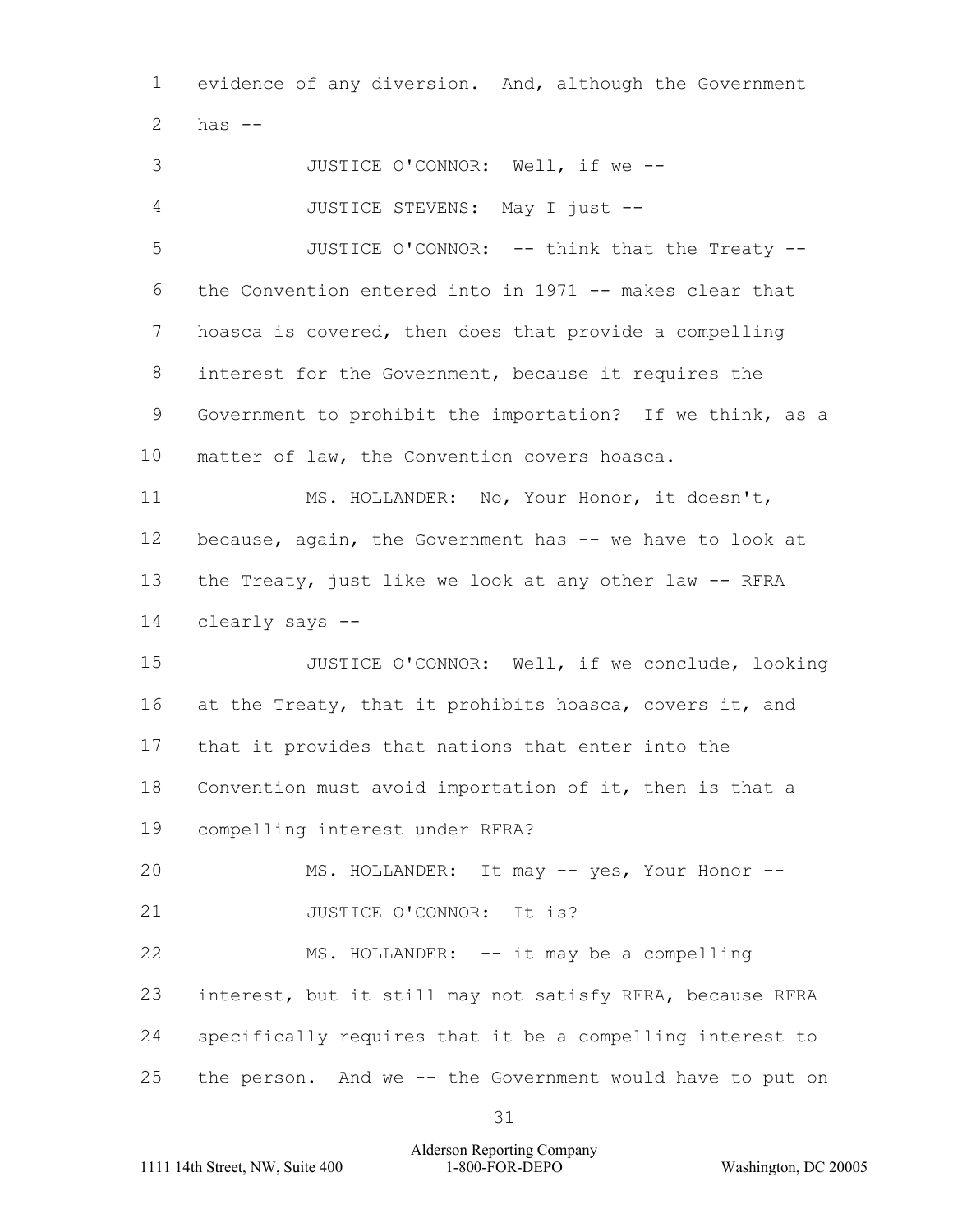evidence. And even though is a question of law, that doesn't preclude the District Court hearing evidence which he has not heard at -- to this point -- put on evidence showing that the -- that the compelling interest the Government has asserted in this case, which is that it would lose its leadership position in the international community, would really be a compelling interest, and that it could not be accommodating.

9 JUSTICE BREYER: Well, that isn't the compelling interest. The compelling interest is, we signed a Treaty, and you follow it. Now, how can you say that the Government wouldn't have a compelling interest in following a Treaty where they -- where they promised to 14 ban the substance? I mean, they're not -- they're just saying RFRA doesn't apply where that's at stake. Now, what's the argument against that? You're saying the argument against that is, maybe it really isn't a compelling interest? Well, okay. Why not? I mean, it 19 sounds to me as if it would be. They have a Treaty. They have to live up to their word, period. What's wrong with that? 22 MS. HOLLANDER: There's nothing wrong with that, Your Honor. The -- what's wrong with that is that RFRA requires the Government to go further than that.

25 JUSTICE BREYER: It does? All right. That's an

1111 14th Street, NW, Suite 400 1-800-FOR-DEPO Washington, DC 20005 Alderson Reporting Company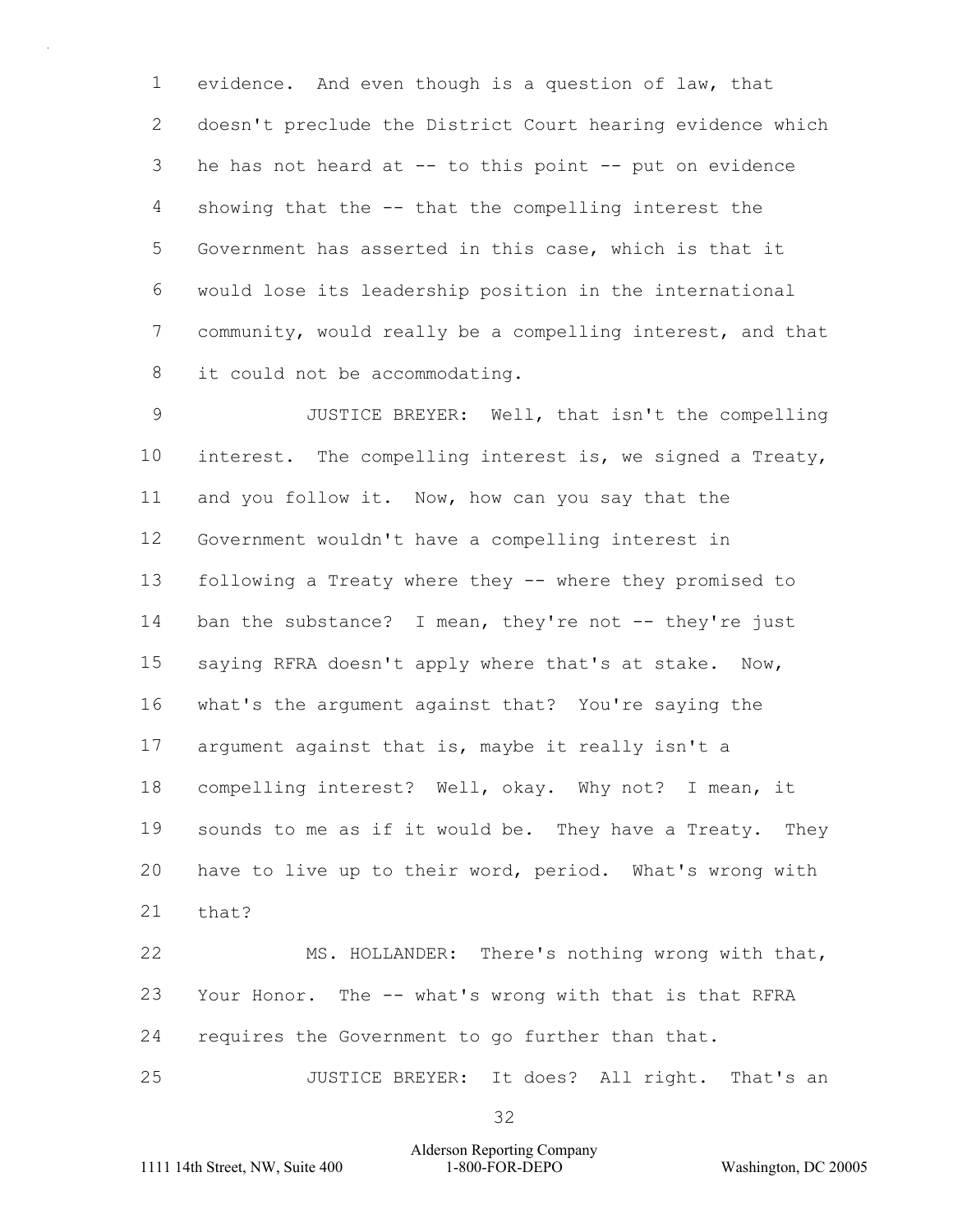issue, I guess. I'd have to decide: Is a compelling and -- does it require the Government to go further? But you concede that if it doesn't require the Government to go further, you lose.

5 MS. HOLLANDER: If the Treaty does include hoasca, which we believe that it doesn't.

7 JUSTICE BREYER: All right. So, that's a different issue. Why doesn't it?

9 MS. HOLLANDER: Why doesn't it? It doesn't. And the -- and, interestingly, the executive took the reverse position that it's taking here throughout the history of this Treaty until this litigation, and it doesn't cover hoasca, because it doesn't cover plants, or infusions from plants. And that is the position. And the reason why the U.S. would not lose its leadership position is that that's the position of Brazil, which allows religious use --

18 JUSTICE SCALIA: I don't care whose position it is. The language does not admit of that exception. There's nothing in the language of it that would suggest that exception at all. What language do you rely upon for that exception? 23 MS. HOLLANDER: The Treaty -- we have to rely,

 Your Honor, on the Treaty as a whole. And what -- 25 JUSTICE SCALIA: As a whole, anywhere in it --

# 1111 14th Street, NW, Suite 400 1-800-FOR-DEPO Washington, DC 20005 Alderson Reporting Company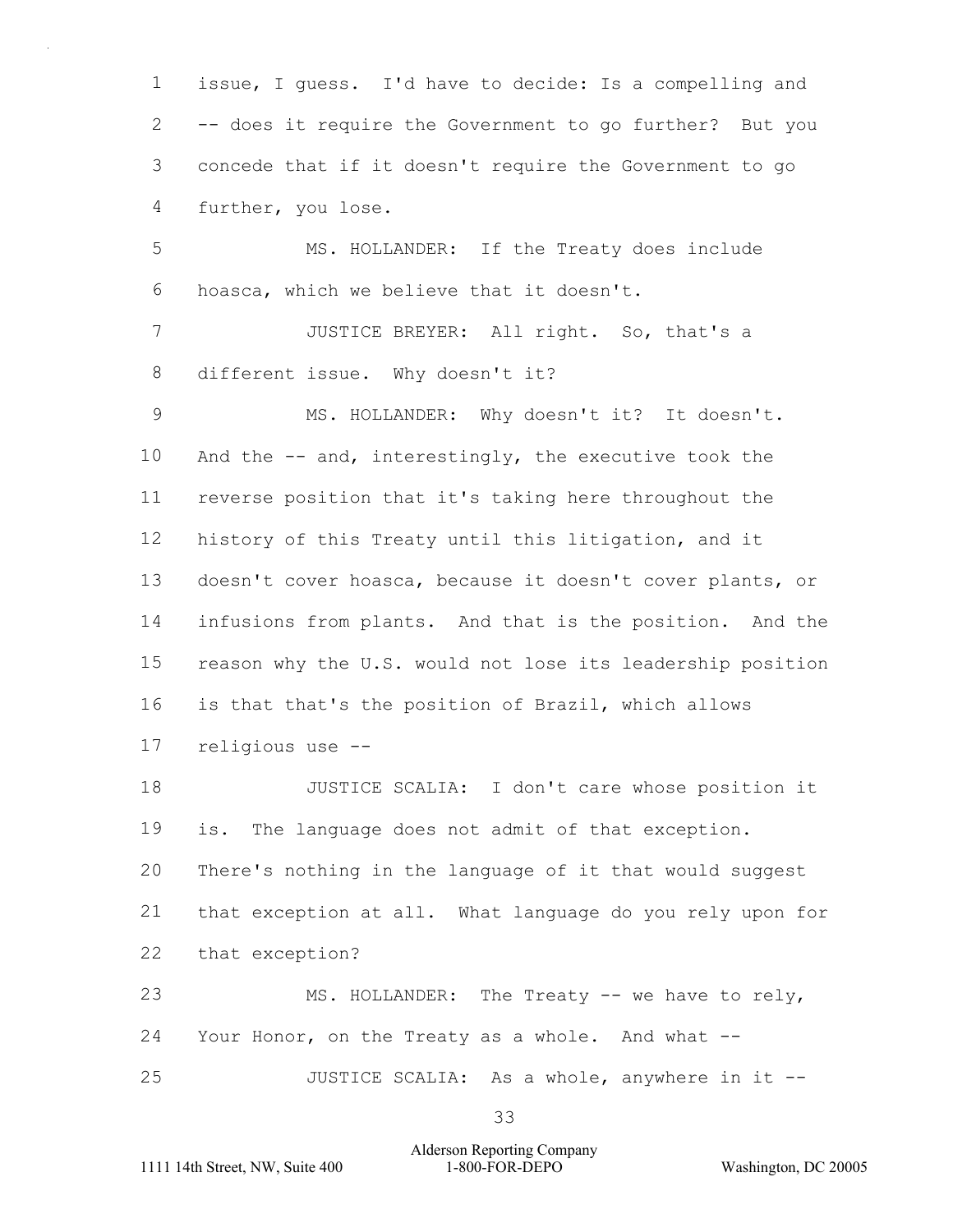| $\mathbf 1$   | give me language anywhere in the whole Treaty that --       |  |
|---------------|-------------------------------------------------------------|--|
| $\mathbf{2}$  | MS. HOLLANDER: What the --                                  |  |
| 3             | JUSTICE SCALIA: -- suggests that exception.                 |  |
| 4             | MS. HOLLANDER: The Treaty that the -- the                   |  |
| 5             | language that suggests that exception is, first of all, in  |  |
| 6             | Article 32, that talks about the traditional use of         |  |
| 7             | plants. It is in the fact that plants are not covered.      |  |
| 8             | And so, $a$ --                                              |  |
| $\mathcal{G}$ | JUSTICE SOUTER: No, but a --                                |  |
| 10            | MS. HOLLANDER: -- preparation --                            |  |
| 11            | JUSTICE SOUTER: -- solution that includes the               |  |
| 12            | substance DMT is covered, by definition, as I understand    |  |
| 13            | it. Tea is a solution, and it includes DMT. Isn't that      |  |
| 14            | the end of the issue?                                       |  |
| 15            | MS. HOLLANDER: No, Your Honor, it isn't. And                |  |
| 16            | the reason it isn't is, if we look -- several places, one   |  |
| 17            | is the conduct of our Treaty partners, none of whom agree   |  |
| 18            | with that position $--$ we look at $--$                     |  |
| 19            | JUSTICE SOUTER: What's wrong -- can you tell                |  |
| 20            | me, on the face of it, what's wrong with it? I mean, $I$ -- |  |
| 21            | if I have tea at 5 o'clock, I think I'm drinking a          |  |
| 22            | solution that includes the little things that come out of   |  |
| 23            | the tea leaves. And that's what we've got involved here.    |  |
| 24            |                                                             |  |
| 25            | JUSTICE SCALIA: Maybe our Treaty partners are               |  |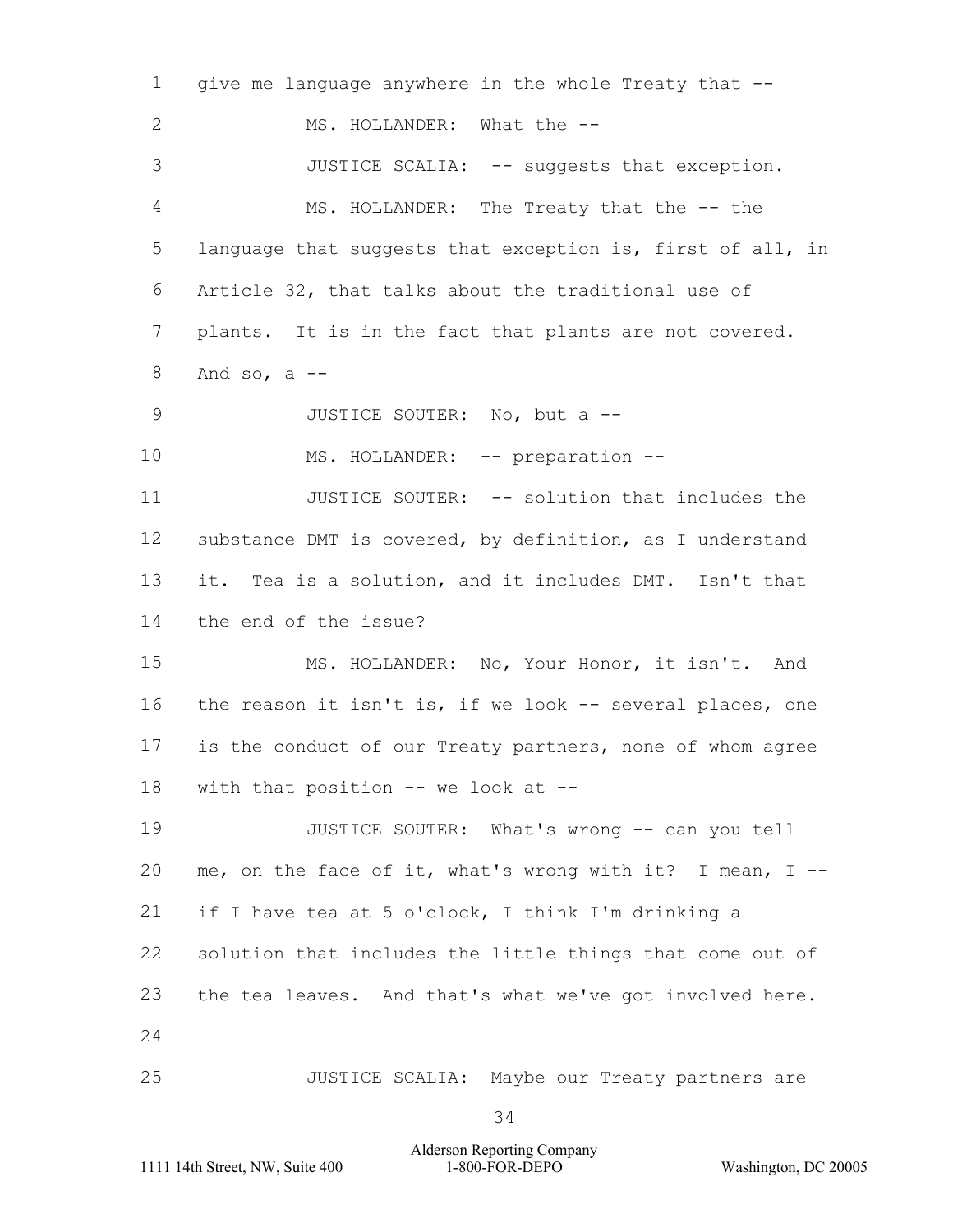1 just violating the Treaty.

2 MS. HOLLANDER: Well, Your Honor, if they are, 3 then we are, also -- 4 JUSTICE O'CONNOR: Well -- 5 MS. HOLLANDER: -- because --6 JUSTICE SOUTER: Tell me what's wrong with the 7 analysis of the solution? 8 MS. HOLLANDER: The --9 JUSTICE BREYER: I have specific language from 10 the Treaty's commentary in front of me that supports you. 11 Are you not going to read that? 12 [Laughter.] 13 MS. HOLLANDER: I was -- 14 JUSTICE SCALIA: She's not going to read it, 15 because I asked her for language in the -- 16 MS. HOLLANDER: In the Treaty. 17 JUSTICE SCALIA: -- Treaty. In --18 MS. HOLLANDER: I was --19 JUSTICE SCALIA: -- the Treaty --20 MS. HOLLANDER: I -- 21 JUSTICE SCALIA: -- not in the legislative 22 history of the Treaty. 23 [Laughter.] 24 MS. HOLLANDER: I was -- I was trying to answer 25 Justice Scalia's question. But let me say this. And of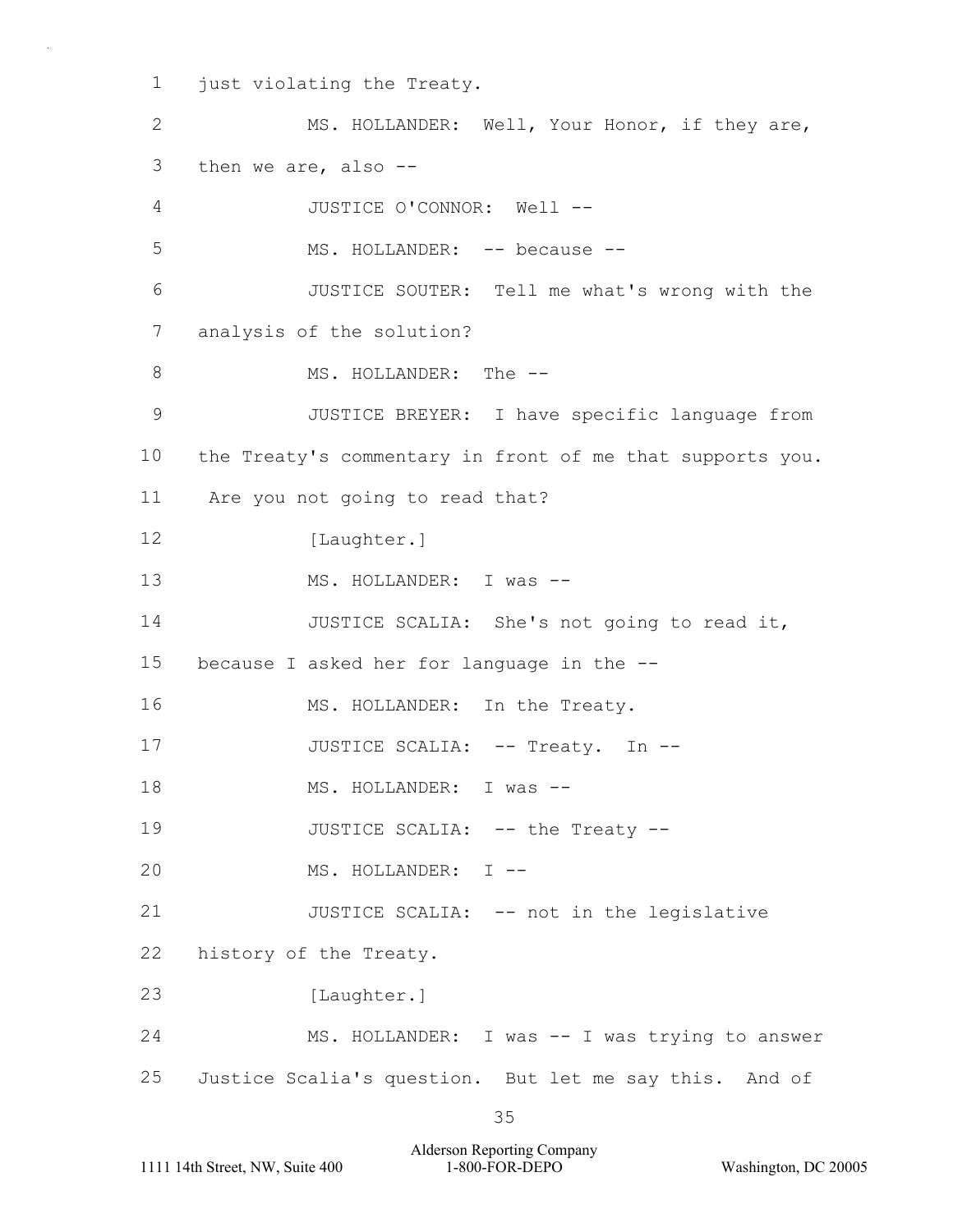course I would read the language of the commentary and the INCB and the opinion of our former ambassador, Herbert Okun, in Brazil and France. But let me also say, if I may, that the position of the executive, until this -- until this litigation, has been the same. And the reason we know that is precisely what you said, Your Honor. Mescaline is also covered by the Treaty. Peyote is not. The Native -- 9 CHIEF JUSTICE ROBERTS: Well, I --10 MS. HOLLANDER: -- American --11 CHIEF JUSTICE ROBERTS: -- thought that's because we made a special reservation for peyote. 13 MS. HOLLANDER: No, Mr. Chief Justice. We did make a special reservation, but it didn't matter yet, because it's never been covered. That reservation, if you 16 go back and look at what the Senate said at the time, and what -- there are no plants. They're just not listed in 18 the Treaty. They purpose of the reservation was, in an abundance of caution, in case it would be -- in case it would be added in the future, then plants, and solutions

from plants, would be covered. But as it stands now,

members of the Native American Church drink a tea

containing peyote and --

24 JUSTICE SOUTER: Well, are you --

25 MS. HOLLANDER: -- mescaline.

1111 14th Street, NW, Suite 400 1-800-FOR-DEPO Washington, DC 20005 Alderson Reporting Company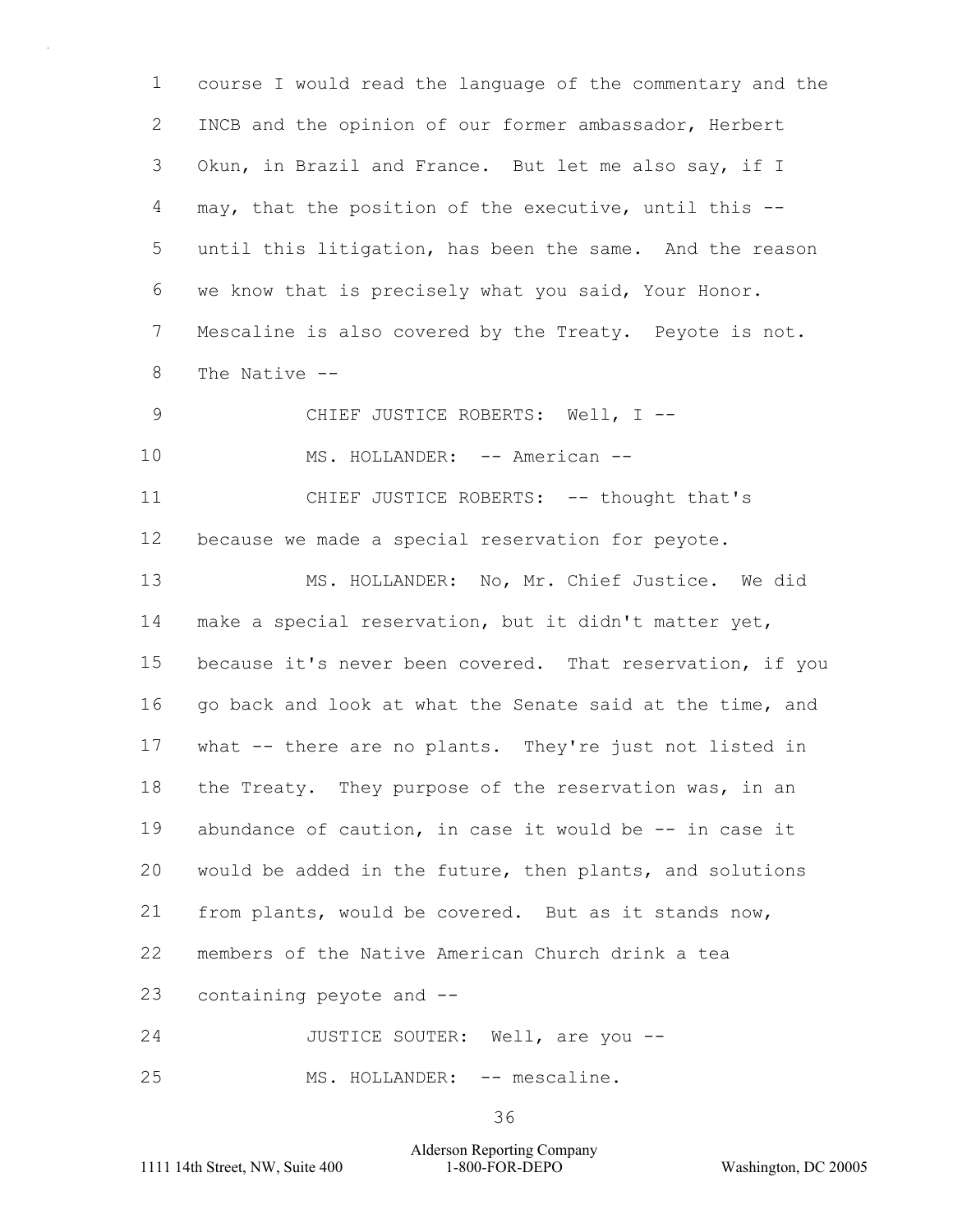1 JUSTICE SOUTER: -- saying that there are --2 there's basically an ambiguity in the Treaty, that 3 solutions derived from plants are not covered, but 4 solutions that include DMT are covered, and there -- 5 therefore, there is a question? 6 MS. HOLLANDER: The -- yes, the ambiguity arises 7 because what the Treaty means is that if you were to 8 extract the DMT and then add it to something, which can't 9 be done here and could have no religious meaning for the 10 UDV, and we're not even sure if -- chemically, if it's 11 possible. If you were to extract it and then add it, then 12 you would have a solution containing DMT. And that's -- 13 JUSTICE SOUTER: But solution is defined by the 14 number of steps in the process that gets the substance 15 into the water? Is that -- 16 MS. HOLLANDER: Well --17 JUSTICE SOUTER: -- correct? 18 MS. HOLLANDER: -- Your Honor, I didn't write 19 this Treaty, and  $I$  -- and I must say --20 [Laughter.] 21 JUSTICE SOUTER: Oh, I'm not blaming you --22 MS. HOLLANDER: -- that it --23 JUSTICE SOUTER: -- for it --24 MS. HOLLANDER: -- that it --25 JUSTICE SOUTER: -- but I --

37

1111 14th Street, NW, Suite 400 1-800-FOR-DEPO Washington, DC 20005 Alderson Reporting Company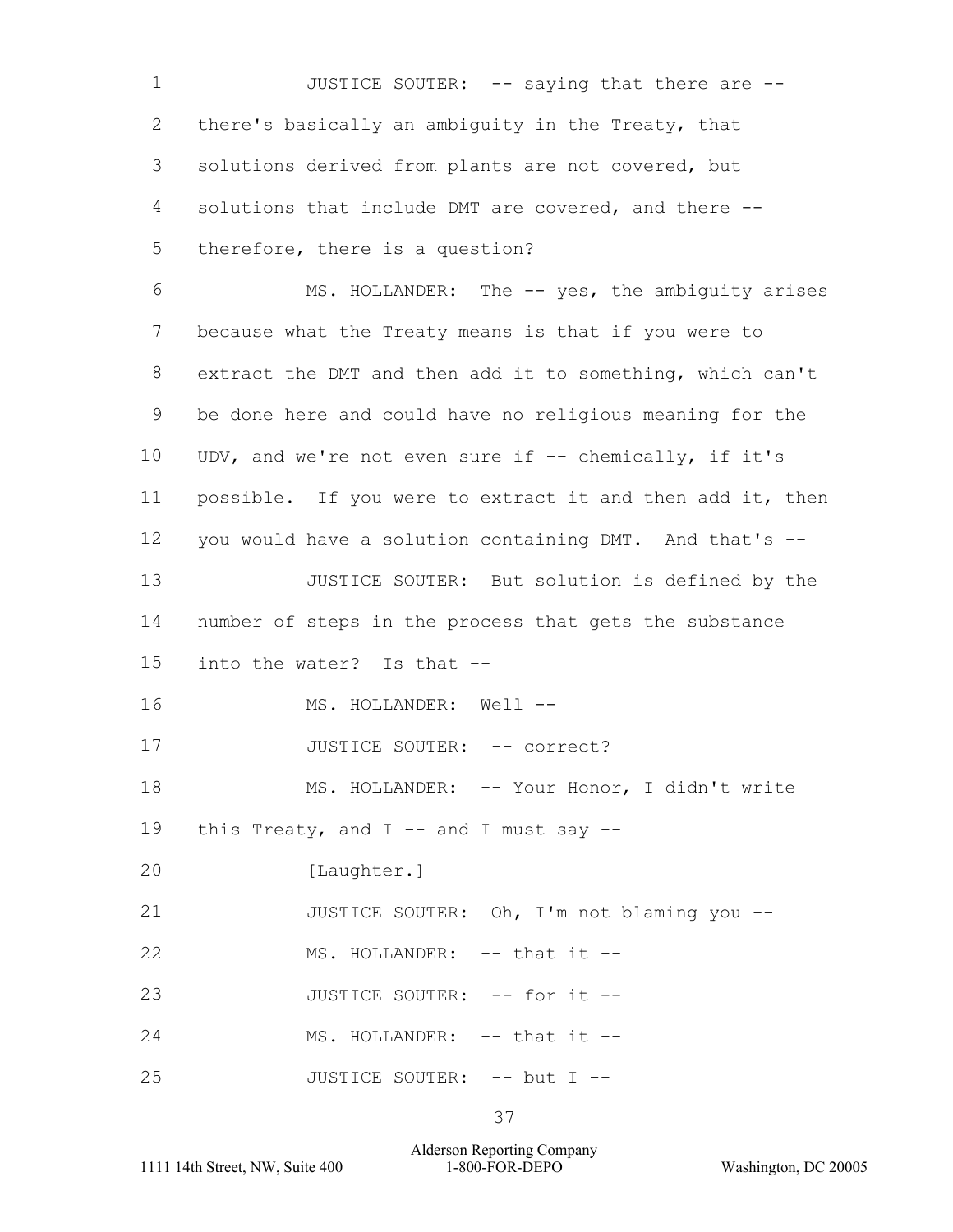| $\mathbf 1$   | MS. HOLLANDER: -- that it --                               |
|---------------|------------------------------------------------------------|
| 2             | [Laughter.]                                                |
| 3             | MS. HOLLANDER: It's not the clear -- the                   |
| 4             | clearest writing, but we know -- we know what its meaning  |
| 5             | is, and we do have to look at the travaux, which goes into |
| 6             | long detail about why they even mention plants, because of |
| 7             | their fear, in the future, that plants might be covered.   |
| 8             | Now, other plants are covered --                           |
| $\mathcal{G}$ | JUSTICE SCALIA: Can --                                     |
| 10            | MS. HOLLANDER: -- in a different Treaty.<br>But            |
| 11            |                                                            |
| 12            | JUSTICE SCALIA: Can I make a suggestion as to              |
| 13            | why, even if it is covered by the Treaty, it may not be a  |
| 14            | compelling State interest to comply with the Treaty?       |
| 15            | JUSTICE SOUTER: Say yes. Let me him make that              |
| 16            |                                                            |
| 17            | MS. HOLLANDER:<br>Yes.                                     |
| 18            | [Laughter.]                                                |
| 19            | MS. HOLLANDER: I'm just waiting.                           |
| 20            | [Laughter.]                                                |
| 21            | CHIEF JUSTICE ROBERTS: It was the right answer.            |
| 22            | MS. HOLLANDER: I'm just trying --                          |
| 23            | JUSTICE SCALIA: Because I haven't --                       |
| 24            | MS. HOLLANDER: -- to be polite.                            |
| 25            | JUSTICE SCALIA: -- it made. I -- I mean, isn't             |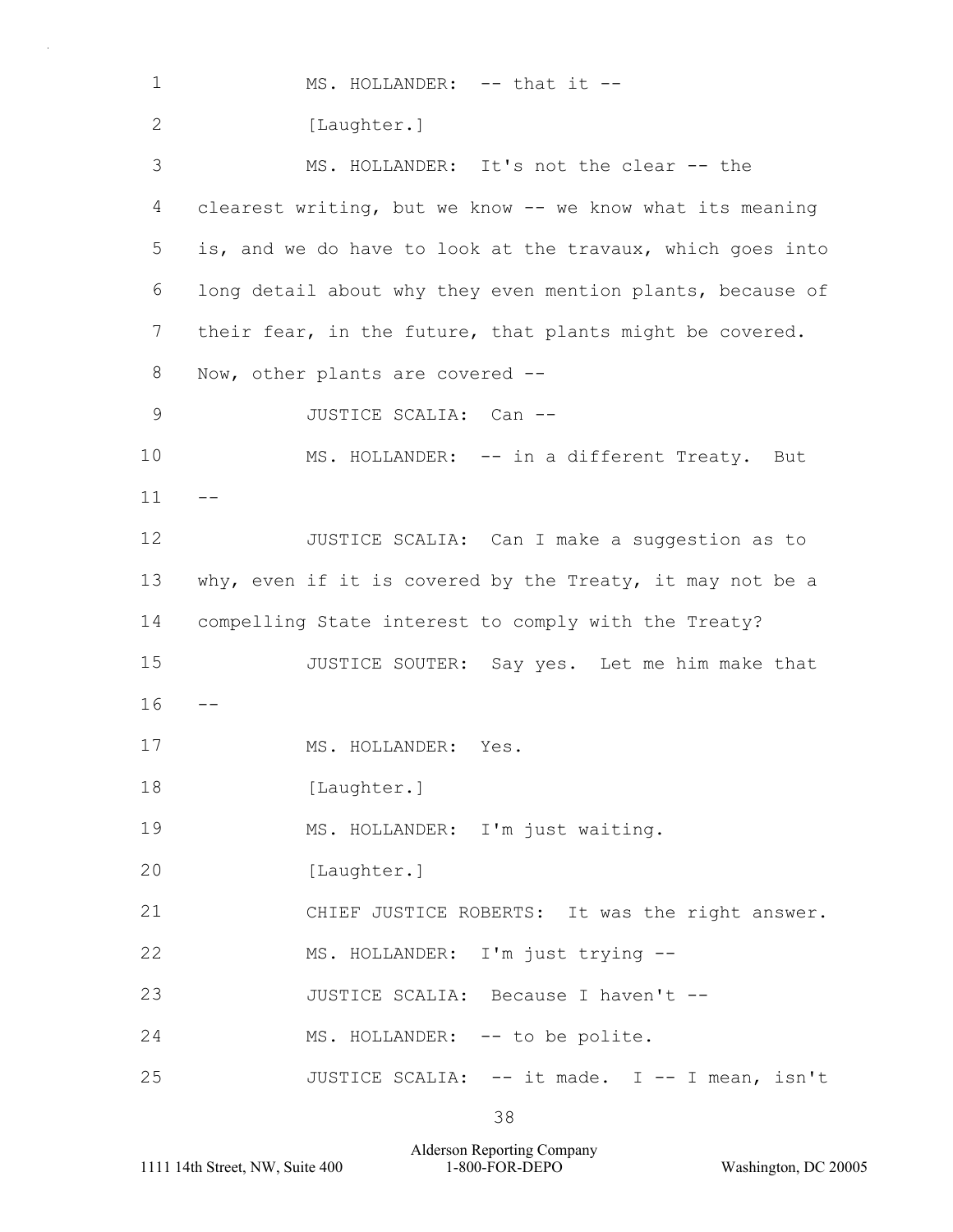1 it well-established that statutes trump treaties, that if 2 Congress decides, in a subsequent statute, to ignore a 3 Treaty, it may do so? Now, if this RFRA can trump a 4 statute, it would seem to me, a fortiori, it can trump a 5 Treaty. 6 MS. HOLLANDER: Yes, it can, Your Honor. It can 7 trump the Treaty, and that -- and that is --8 JUSTICE SCALIA: So, compliance --9 MS. HOLLANDER: -- correct. 10 JUSTICE SCALIA: -- with a Treaty is not 11 necessarily a compelling State interest. 12 MS. HOLLANDER: It is not. And -- but we don't 13 even have to go that far, because, if we do the RFRA 14 analysis, the Government must show a compelling interest 15 to the person and, in addition -- 16 JUSTICE KENNEDY: But, surely --17 MS. HOLLANDER: -- the --18 JUSTICE KENNEDY: -- surely RFRA doesn't say 19 that you disregard treaties or you disregard statutes in 20 determining what's a compelling interest. 21 MS. HOLLANDER: No. You don't disregard them, 22 Your Honor, but -- 23 JUSTICE KENNEDY: And getting back to the first 24 question that Justice Breyer asked -- and then we got off 25 on what the Treaty really means -- but assuming that the

1111 14th Street, NW, Suite 400 1-800-FOR-DEPO Washington, DC 20005 Alderson Reporting Company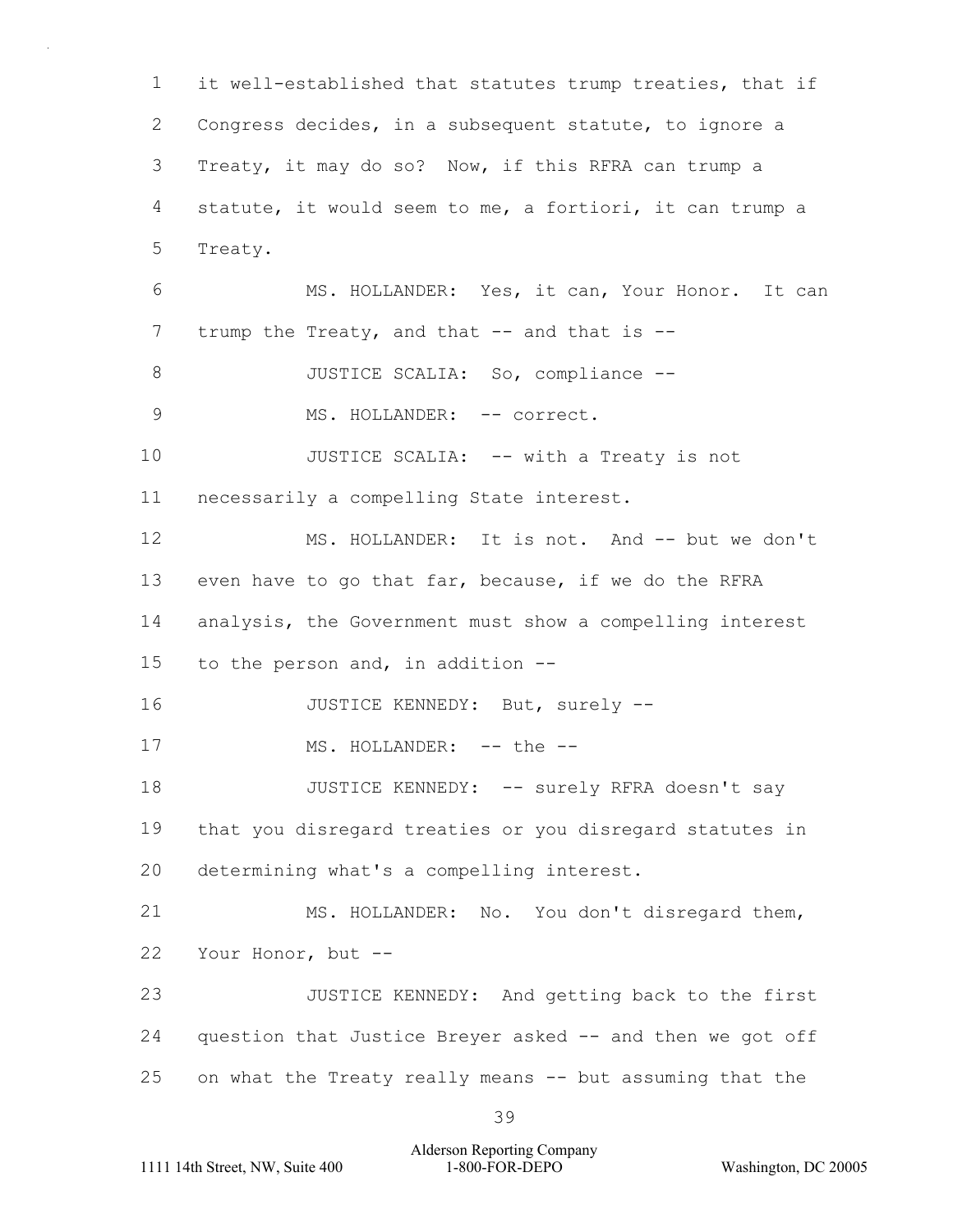Treaty does prohibit the importation of this substance -- assuming that -- is there any evidence that the District Court thought that this was a compelling interest? 4 MS. HOLLANDER: Well, the -- no, the District Court -- 6 JUSTICE KENNEDY: None at all. 7 MS. HOLLANDER: -- analyzed the Treaty differently, and analyzed the Treaty to not apply to hoasca, for all the reasons that are -- that are in his opinion in our brief. And, therefore -- 11 JUSTICE KENNEDY: So, if we disagree with you on the Treaty, then the appellate court's opinion doesn't really even address the point whether or not this and/or 14 the statute, together, can be a compelling interest. 15 MS. HOLLANDER: That's correct. If you disagree with the District Court on that, then the case should be remanded for it to -- for additional -- 18 JUSTICE BREYER: I don't know if there isn't a factual question here. I mean, I thought Justice Scalia, if it were to be up to him, did take into account official commentaries to treaties. But maybe he doesn't. Anyway, I take them into account. And I -- and in respect to that, I read this as saying, specifically, that the plants -- it doesn't include the substance if it is a substance clearly distinguished from the substance constituting its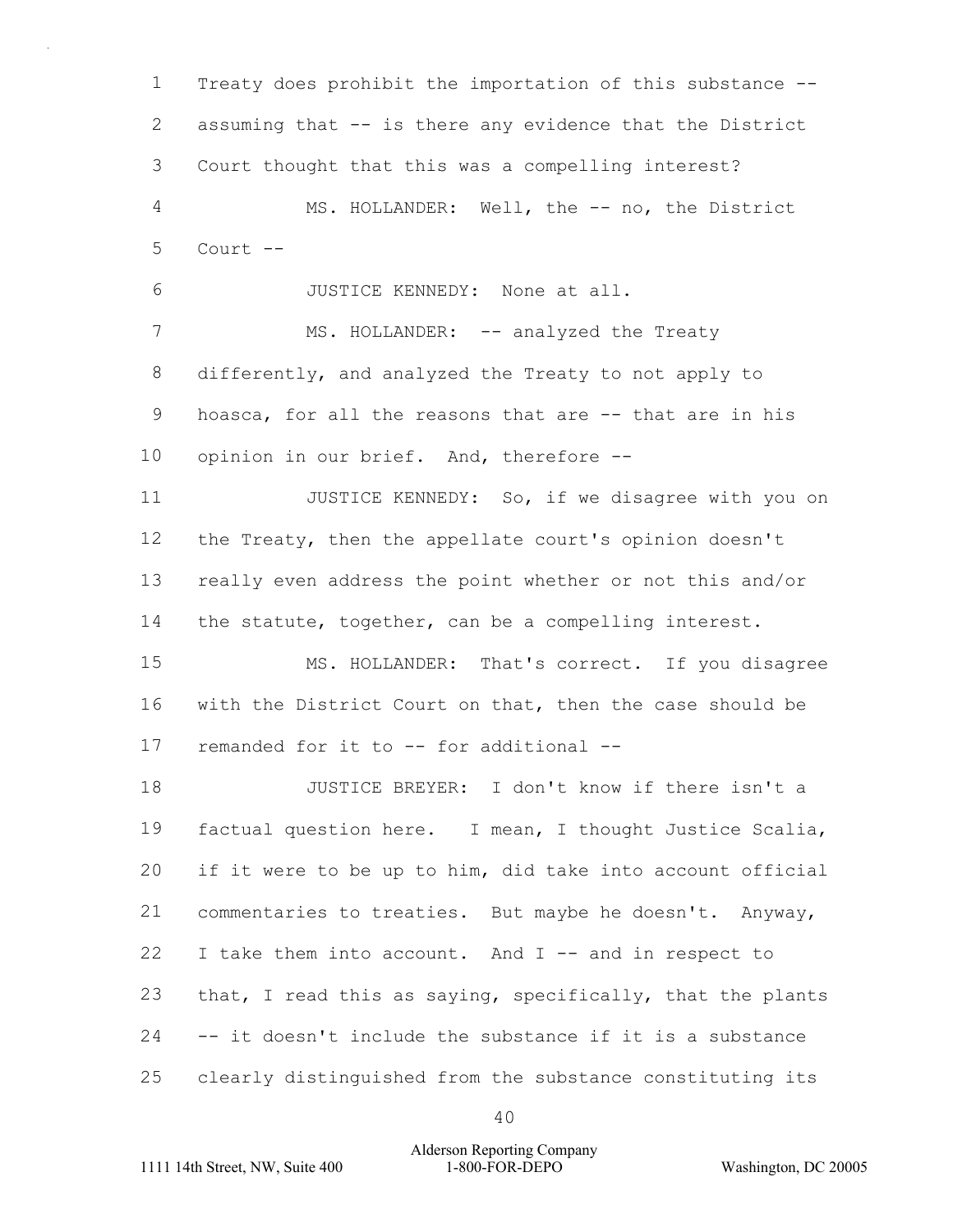active principal -- and the example they give is mimosa root, which contains DMT.

3 MS. HOLLANDER: That's true. And -- 4 JUSTICE BREYER: And then, that's also true of the bananas and pineapples, et cetera. And there's a court holding that hoasca's out of it, in France and one in the Netherlands, all of which I think was relevant to a Treaty. All right? Now, the Government has come in with a counterargument and said it clearly does cover, I guess, even mimosa roots, where they are imported solely for the purpose of extracting DMT. Now, what's the response to that? 13 MS. HOLLANDER: The response to that, Your Honor, is that there is no DMT extracted in this case. 15 Although the Government said that in their brief, there is no evidence of that, and it is contrary to the evidence -- 17 CHIEF JUSTICE ROBERTS: Well, it has to be extracted at some point to be -- to get into -- I'm right here -- to get into the tea, right? It's extracted by the preparation of the tea. 21 MS. HOLLANDER: No, Mr. Chief --22 CHIEF JUSTICE ROBERTS: The plants are not -- the plants are not imported, right? Just the tea. 24 MS. HOLLANDER: The tea is imported. But the --

25 CHIEF JUSTICE ROBERTS: Okay.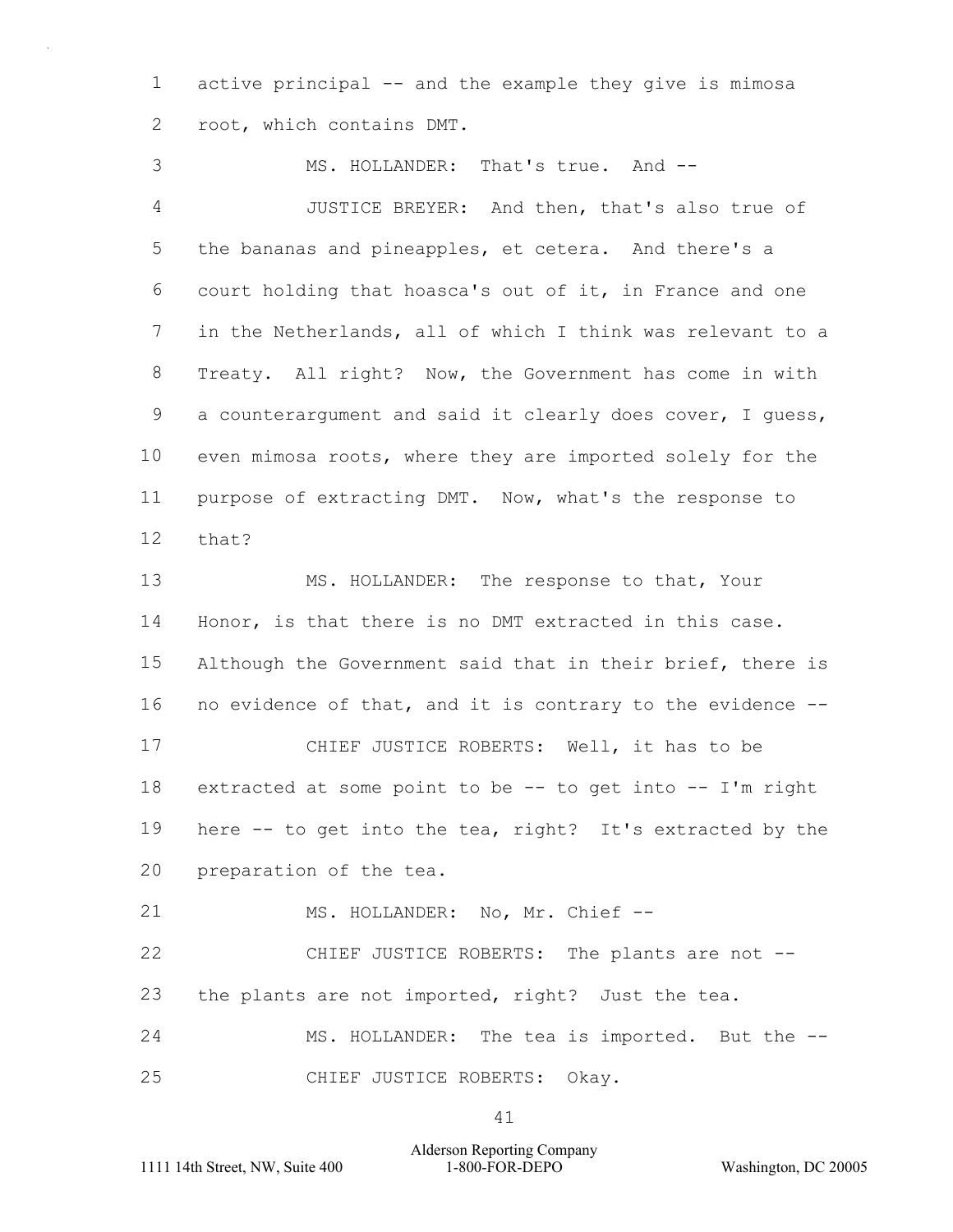1 MS. HOLLANDER: -- but the tea is made just like 2 you would make tea if you mixed chamomile and mint, and  $3$  then  $-$ 4 CHIEF JUSTICE ROBERTS: Right. 5 MS. HOLLANDER: -- and then you took the leaves 6 out. What you have -- 7 CHIEF JUSTICE ROBERTS: Right. 8 MS. HOLLANDER: -- in that tea is a collection 9 of a tremendous number of alkaloids. And what the 10 commentary is saying is that you would have to pull this 11 alkaloid out. And that would be a chemical process. 12 There's further -- there's further -- 13 CHIEF JUSTICE ROBERTS: I guess I -- if I could 14 just go back to the point. You're emphasizing that the 15 Treaty doesn't cover the importation of plants. But 16 you're not importing plants, you're -- 17 MS. HOLLANDER: That --18 CHIEF JUSTICE ROBERTS: -- importing a mixture 19 that must contain the covered hallucinogen or it doesn't 20 have its effect. 21 MS. HOLLANDER: That's correct. However, under 22 the Treaty, it's not -- it's not covered by the Treaty, 23 because it is not separate. If DMT were separated, then 24 it would be covered by the Treaty. And, actually, if you 25 look at the 1988 Treaty, going even farther, and its

1111 14th Street, NW, Suite 400 1-800-FOR-DEPO Washington, DC 20005 Alderson Reporting Company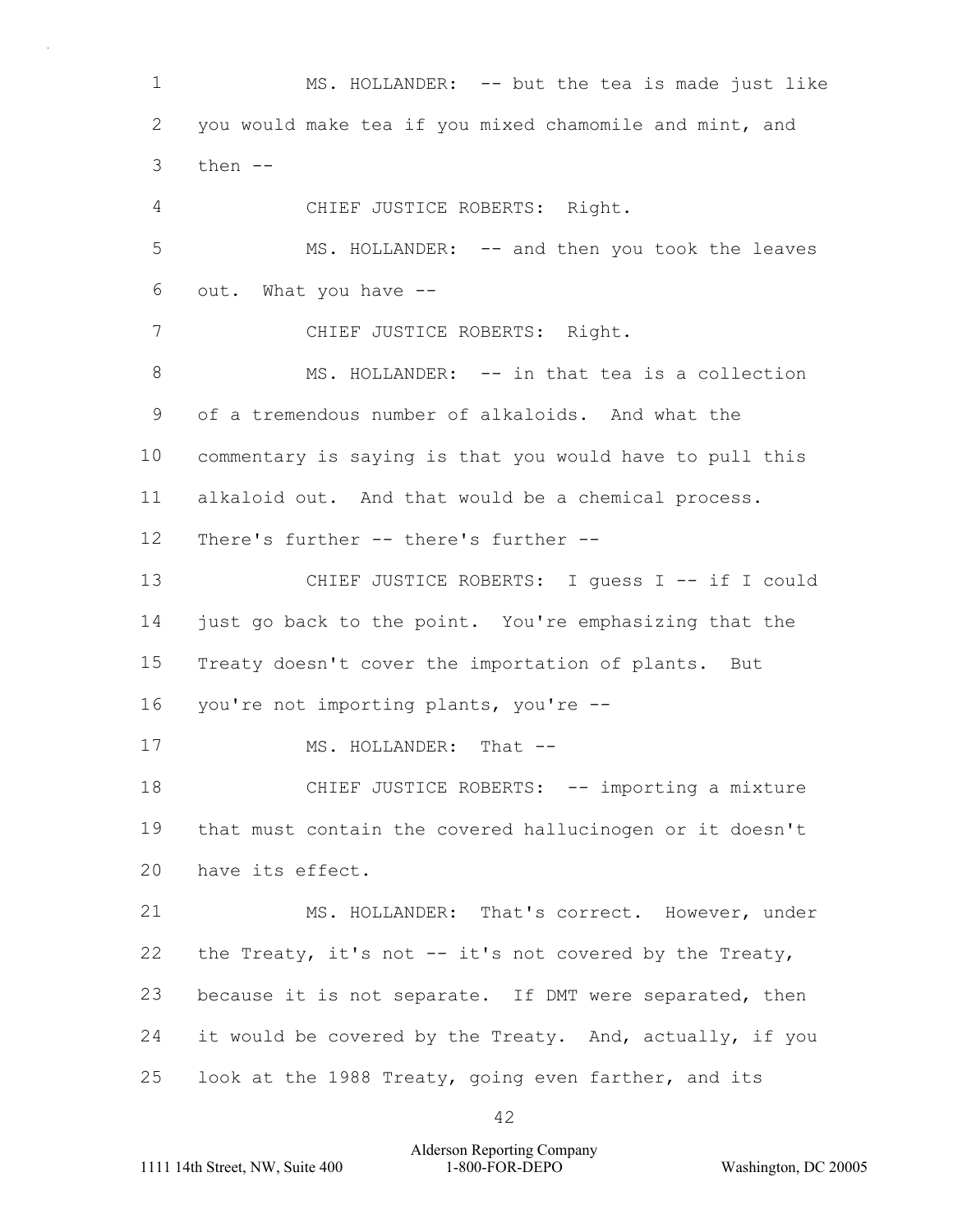commentary, the commentary in the 1988 Treaty, which has to be read in connection with the 1971 Treaty, specifically defines preparation as the extraction -- 4 CHIEF JUSTICE ROBERTS: So, under your -- 5 MS. HOLLANDER: -- of the drug. 6 CHIEF JUSTICE ROBERTS: -- theory, a marijuana tea would not be covered by the Treaty. 8 MS. HOLLANDER: Not by this Treaty. But that -- marijuana, coca leaves and poppies are specifically covered by the 1961 Treaty. 11 CHIEF JUSTICE ROBERTS: Yes, but they're not 12 being imported, they're transformed into this tea. And you -- saying the active substance isn't there independently, so it's not covered. And that seems to me to be a -- an erroneous reading of the Treaty. 16 MS. HOLLANDER: Well, the difference, for example, with marijuana, is that if you look at the 1961 Treaty, it says "the plant, all parts of the plant, everything from the plant." It's all covered. What the 1971 Treaty did was different. And if you read the 1971 Treaty and the 1988 Treaty and their commentaries, if I can rely on their commentaries, and the International Narcotics Control Board, what they are expressing is a concern for the traditional religious and mystical use of plants in religion, and that's what they were concerned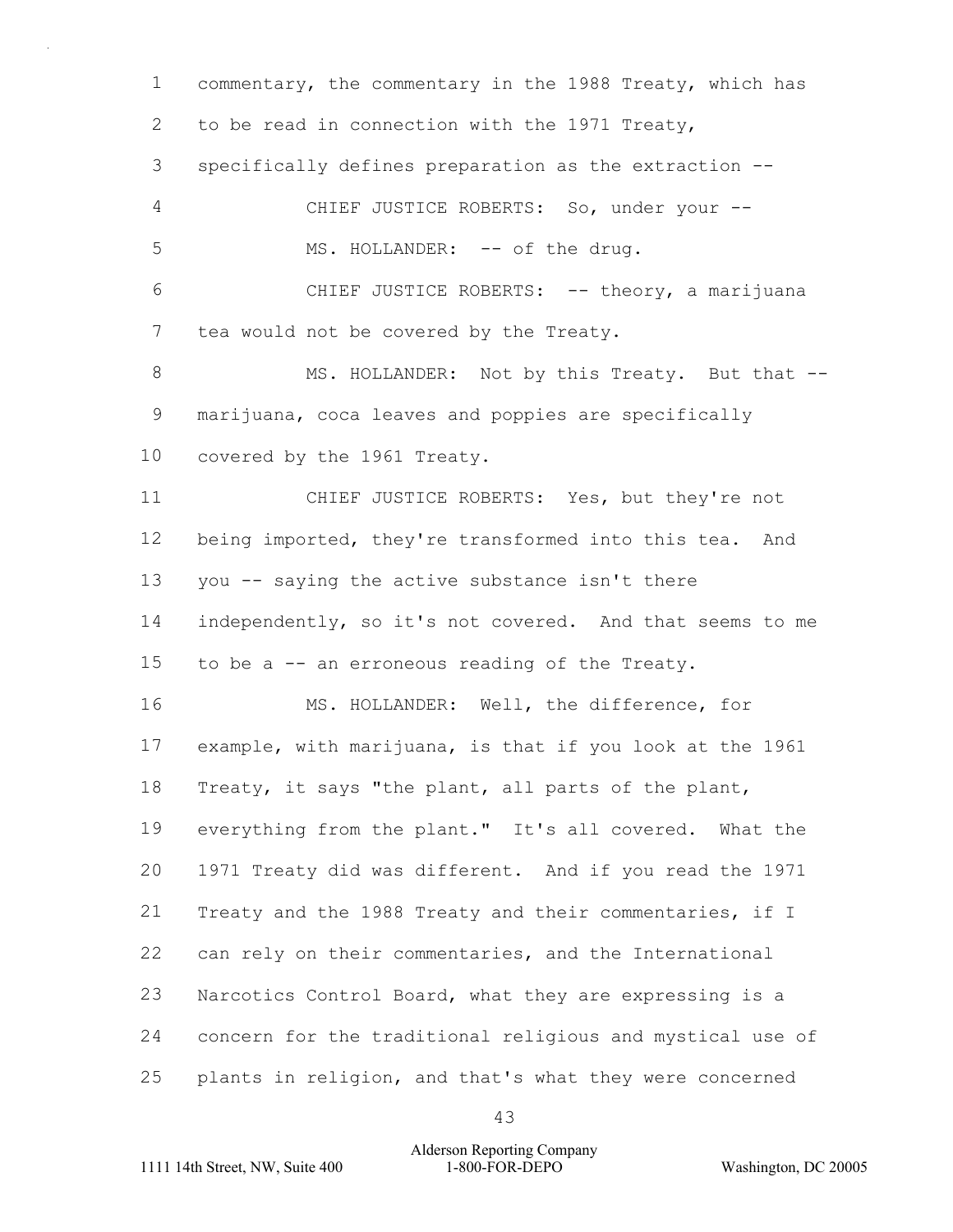about, and that's why they didn't put this in, and that's why they specifically have, in the commentary, that the example of mimosa -- and they also have an example of peyote in the same paragraph 12, where they -- 5 JUSTICE SCALIA: About commentary or travaux, I don't mind using them for treaties, so long as they don't contradict the Treaty. Do we have any case where we use the -- les travaux preparatoires to actually contradict the language of the Treaty? 10 MS. HOLLANDER: Not to my --11 JUSTICE SCALIA: And that's what, it seems to me, is going on here. 13 MS. HOLLANDER: No, Your Honor, it's not contradicting the Treaty, because the Government is taking this one sentence preparation, and the Government has a definition of it, for this litigation only, that is contrary to the definition in the Treaty the way it is 18 interpreted by the travaux and by the commentary, and by this executive, which means that the executive's position here is really entitled to no deference; because, otherwise, the tea drunk by the Native American Church, the peyote tea, would also be covered. 23 JUSTICE BREYER: But, as -- I understand the Treaty. What the Treaty says is, you can't import substances listed in Schedule 1. Then you look at

#### 1111 14th Street, NW, Suite 400 1-800-FOR-DEPO Washington, DC 20005 Alderson Reporting Company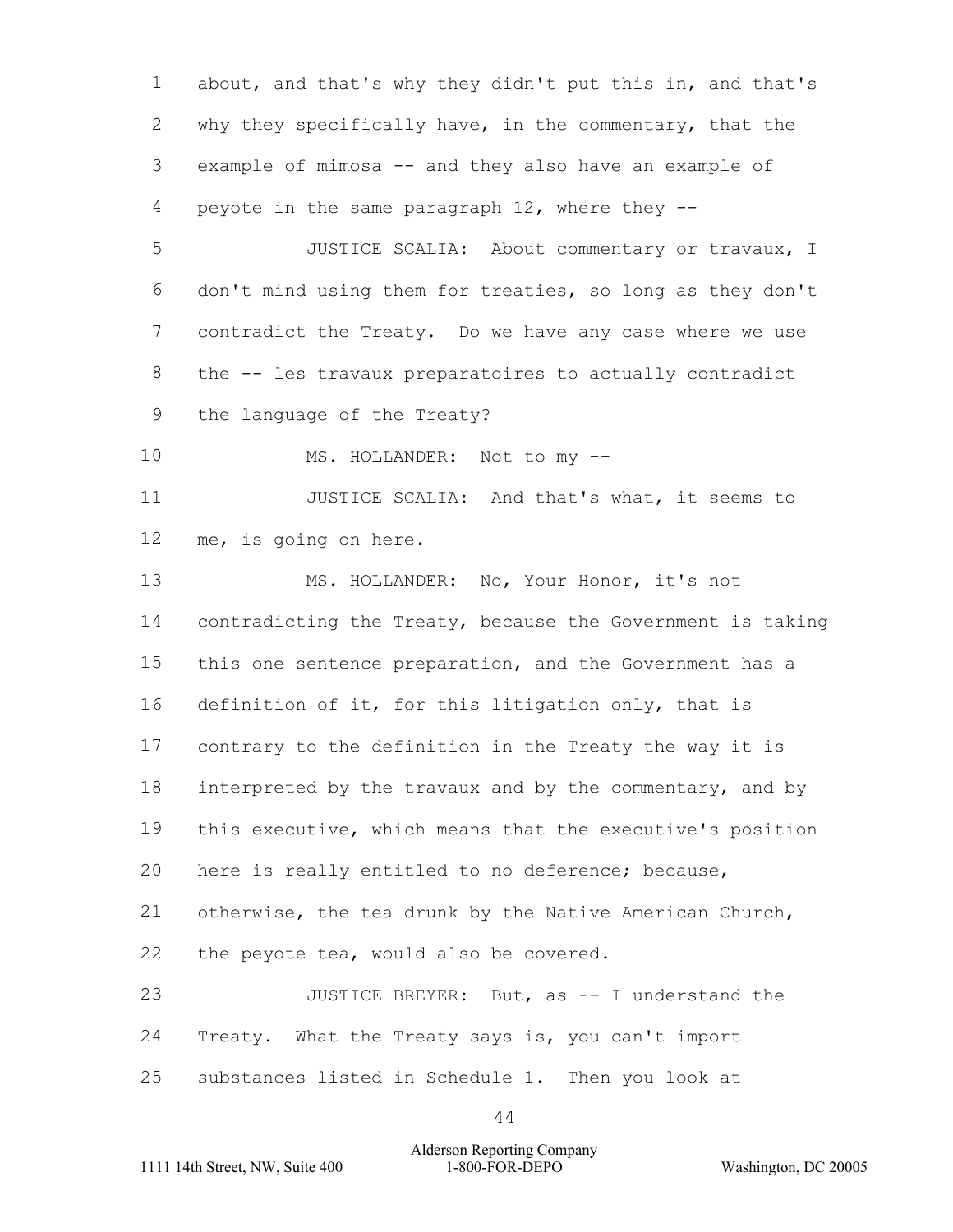1 Schedule 1, and it doesn't say hoasca.

2 MS. HOLLANDER: That's --3 JUSTICE BREYER: It says "DMT." And then it has another -- and, interpreting that, it says the fact, if you look at that list and it says "DMT," means what it says: You can't import DMT. It's a drug importation statute, and it doesn't cover plants that contain the substance DMT. Otherwise, we'd have -- throw out bananas and -- or mimosa, anyway. And we're not looking to intent on that. Now, that's a possible interpretation that doesn't contradict anything. And -- 12 CHIEF JUSTICE ROBERTS: Well, except that you don't import the plants, right? 14 MS. HOLLANDER: That's correct. And we don't import DMT. We import a tea that contains an enormous number of alkaloids. And it was clear in -- 17 JUSTICE BREYER: You're in trouble. That's harder, then, if it's -- 19 MS. HOLLANDER: It was -- it's clear -- 20 JUSTICE STEVENS: But, of course, the reason you import it is because it contains this particular substance. 23 [Laughter.] 24 MS. HOLLANDER: That's correct, Your Honor. That is correct. However, the Treaty wanted to be -- the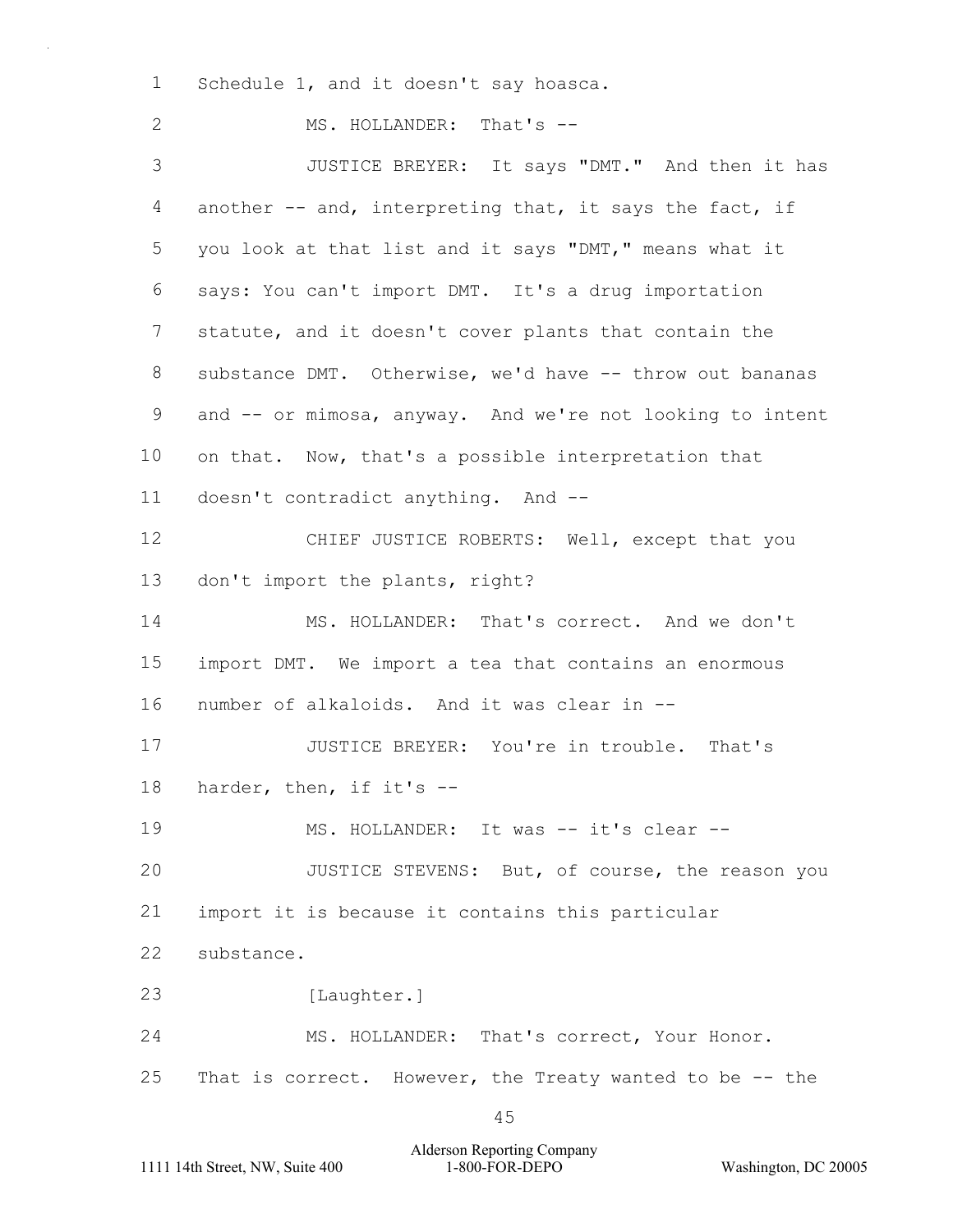1 Treaty writers were very careful to not impinge on 2 traditional religious use. And RFRA -- and there's one 3 more thing that I've been trying to say, and that is that 4 RFRA requires not just a compelling interest, but a 5 compelling interest to the person, and it requires least-6 restrictive means. 7 JUSTICE SCALIA: I don't know what you mean by 8 that. You said that before, too. 9 MS. HOLLANDER: Least --10 JUSTICE STEVENS: Could you explain that again? 11 You said a compelling interest to the -- what person? 12 CHIEF JUSTICE ROBERTS: To the person. To what 13 person? 14 MS. HOLLANDER: To the aggrieved person. To 15 this particular -- 16 JUSTICE SOUTER: Isn't the compelling interest 17 in enforcing it against the aggrieved person. Isn't that 18 what you mean? 19 JUSTICE SCALIA: Right. 20 MS. HOLLANDER: That's right. That's correct.  $21$  But  $-$ 22 JUSTICE SCALIA: Oh, okay. 23 MS. HOLLANDER: -- but RFRA also requires that 24 the Government prove, if it proves a compelling interest, 25 to enforce it against the person, and if it gets there, it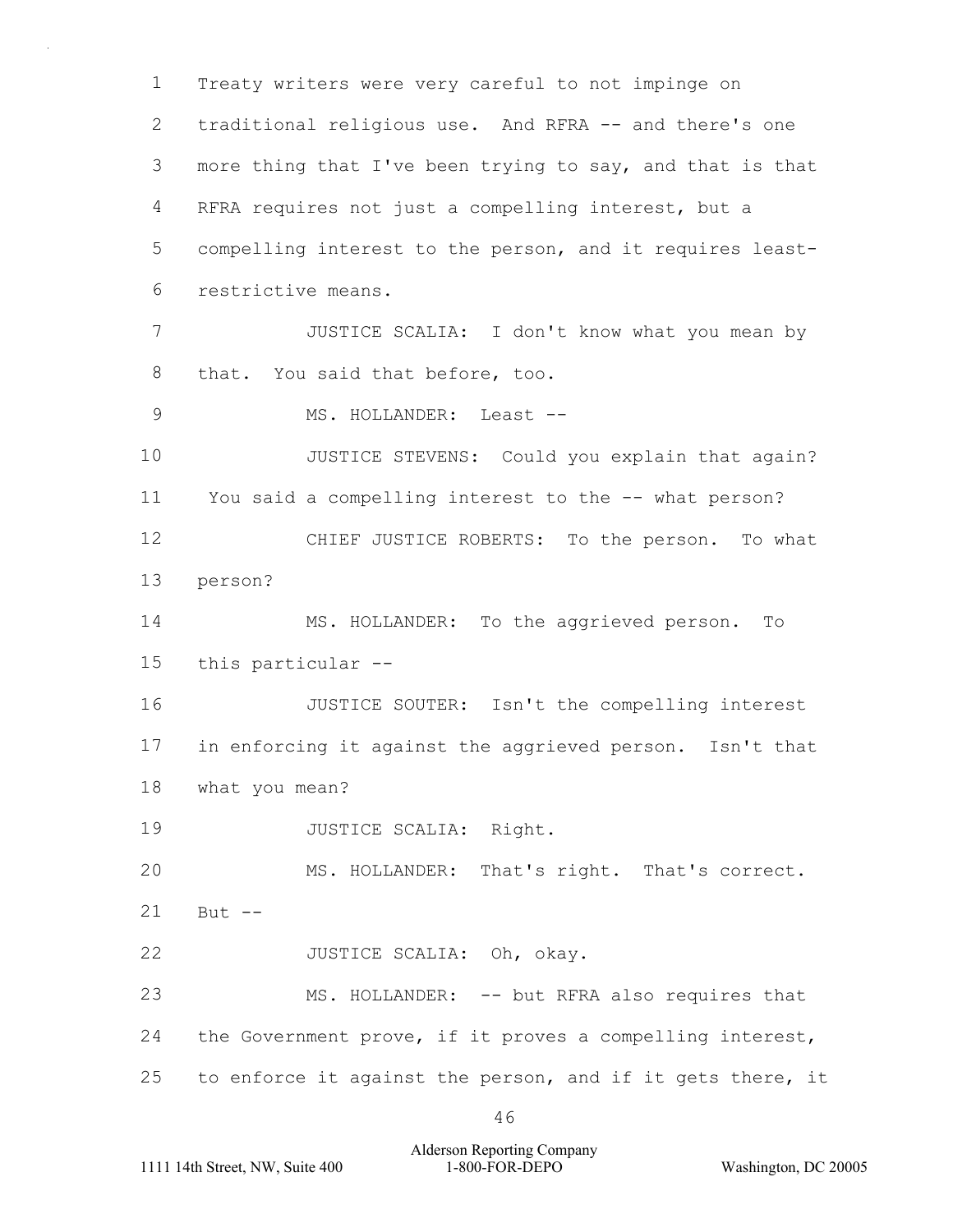also must prove that it is furthering that compelling interest by the least restrictive means. Now --

3 JUSTICE GINSBURG: But if the interest is defined, as Mr. Kneedler did -- that is, these drugs are "No, absolutely prohibited." -- then how can you have any less restrictive means? It seems to me that you can -- I understand your argument about a compelling State interest has to be judged in context -- to the person, to this church. But if Mr. Kneedler is correct that the compelling State interest is that this is a proscribed drug, then there can't be any least restrictive means. 12 MS. HOLLANDER: Well, I disagree, Your Honor. For example, other countries that have domestic policies have found ways to accommodate that have not violated the Treaty. For example, Switzerland provides needles and heroin to its -- to its drug users. And the United States has not objected that this is a violation of the Treaty. 18 JUSTICE SCALIA: What about --19 MS. HOLLANDER: And --20 JUSTICE SCALIA: I worry about the general proposition we would be adopting if we say, you know, one narrow exception is not a -- doesn't contravene a

compelling State interest. What about -- I assume there

is still a Federal law against bigamy that applies in

25 Federal territories. Now, what if, you know, a small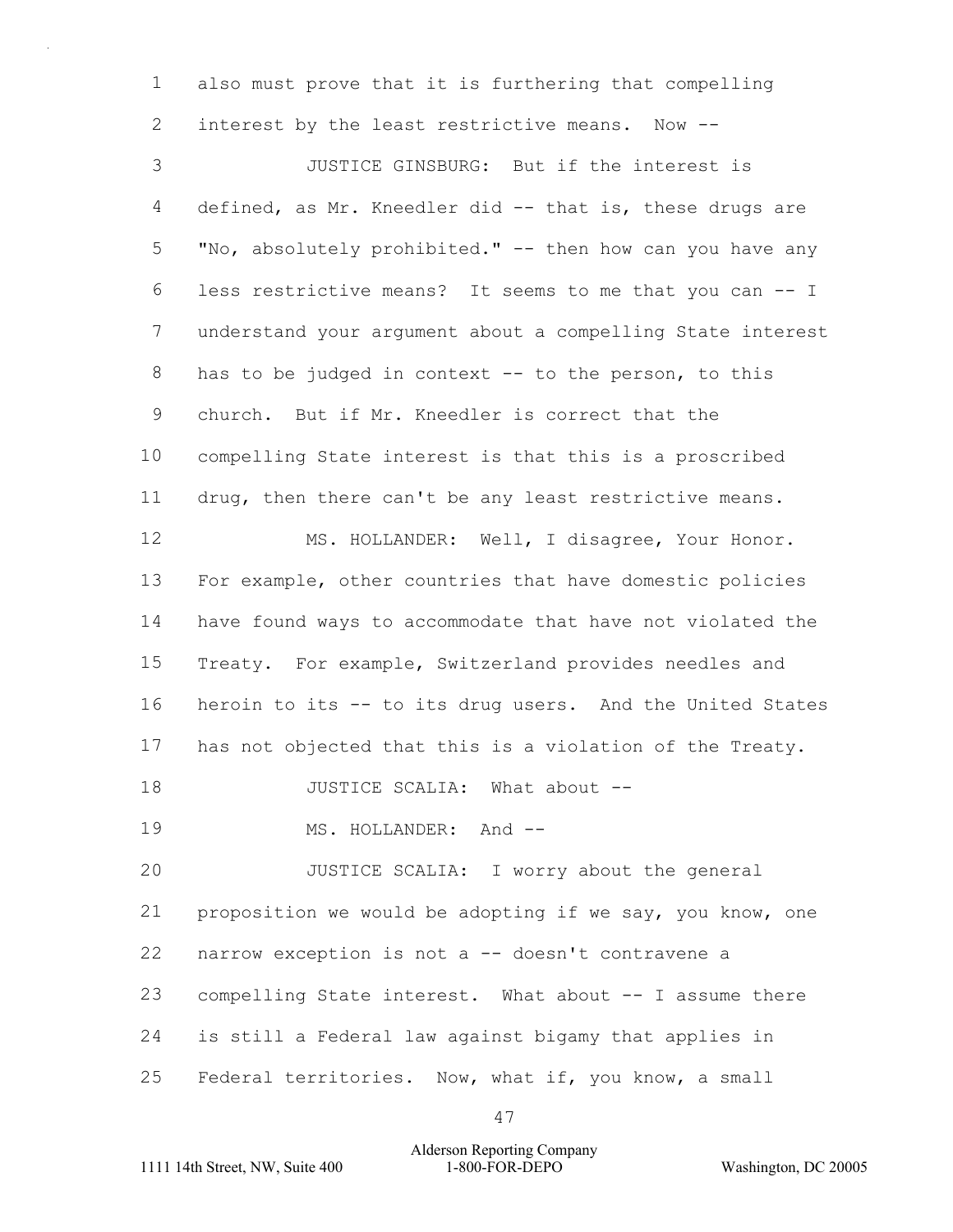religious group comes forward and said, you know, "We -- our religion requires bigamy. There are not a whole lot of us. We're just a little tiny group. So, we demand, under RFRA, an exemption from this absolute law. Why does it have to be absolute? It's just a little tiny exception, only a few of us." 7 MS. HOLLANDER: Well --8 JUSTICE SCALIA: At least for now. 9 [Laughter.] 10 MS. HOLLANDER: Until they reproduce. 11 [Laughter.] 12 MS. HOLLANDER: Your Honor, the analysis would be the same. First, that religion would have to prove it was a sincere religion and meet that burden. And then the Government could come forward with a compelling interest that -- and the -- and perhaps find the same thing that was found in Reynolds, which was not a strict scrutiny case, but may come out the same way -- the sanctity of marriage, the other issues. And those would be issues of fact for a district judge to decide, under his discretion. 21 And it -- all RFRA does is give every religious organization, the minority ones and the majority ones, the opportunity to go into court as an aggrieved person and make their claim and see whether the Government can meet its burden.

# 1111 14th Street, NW, Suite 400 1-800-FOR-DEPO Washington, DC 20005 Alderson Reporting Company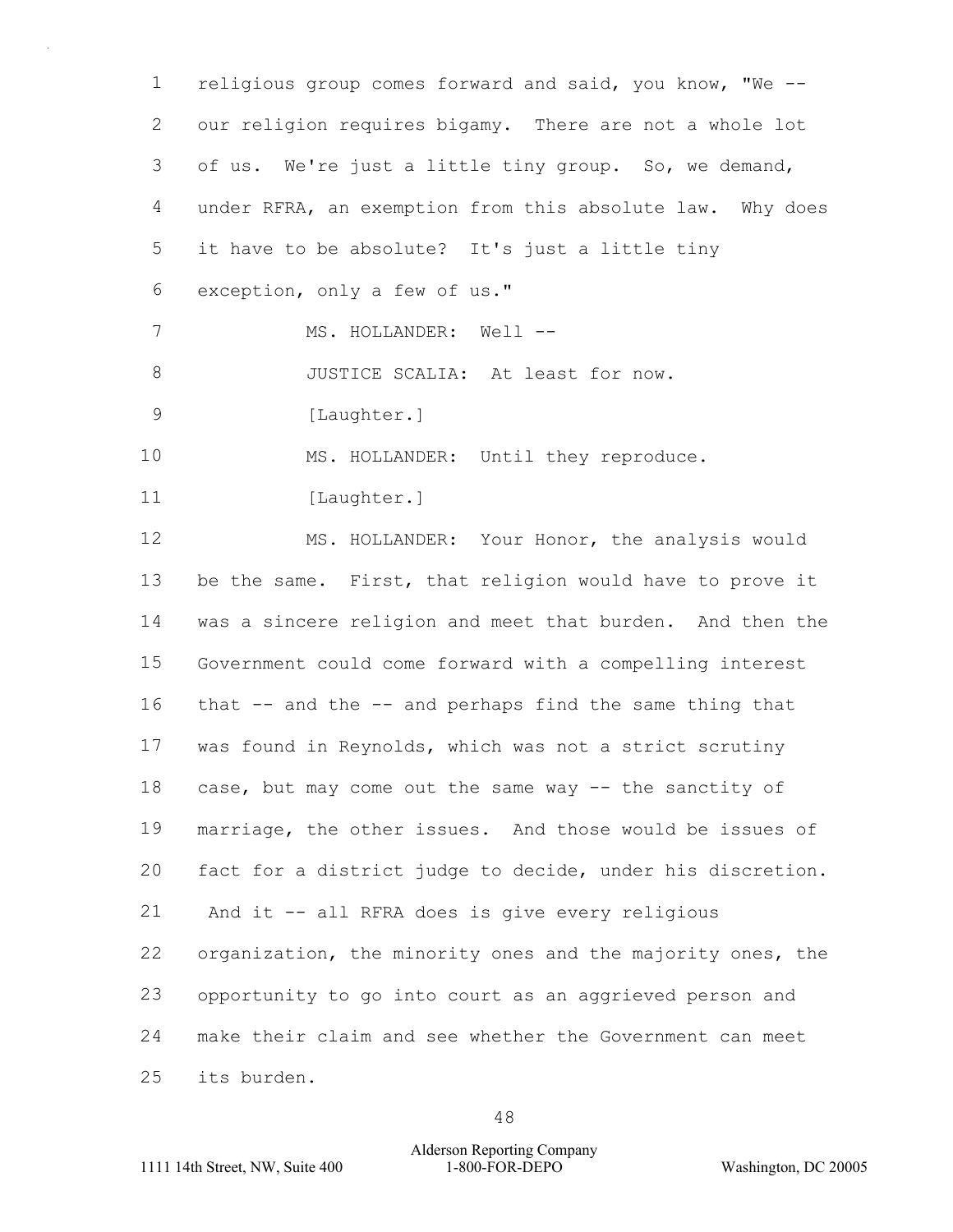1 JUSTICE STEVENS: May I ask you a question -- tangential just a little, but going back to the Chief Justice's question earlier about diversion? And his suggestion was, if they're -- proselyte the religion, you get all sorts of converts who will just use it in the same way as the small number use it now. Would that be diversion, or would it be diversion -- diverting it to some people who are not members of the religion? 9 MS. HOLLANDER: Well --10 JUSTICE STEVENS: What does the word "diversion" mean in this context? 12 MS. HOLLANDER: "Diversion," Your Honor, is a 13 term of art here. And I thought I answered it that way, but maybe I was unclear. It means diversion from licit use to illicit use. So, it's -- 16 JUSTICE STEVENS: Well, but then, getting more members to -- converted to the religion would not be diversion. 19 MS. HOLLANDER: No, it would not be diversion. There would only be a problem if the Government, for example, showed -- 22 JUSTICE STEVENS: Okay. 23 MS. HOLLANDER: -- that there was some diversion outside. And that's why I used the example of the Native American Church; there's never been any diversion.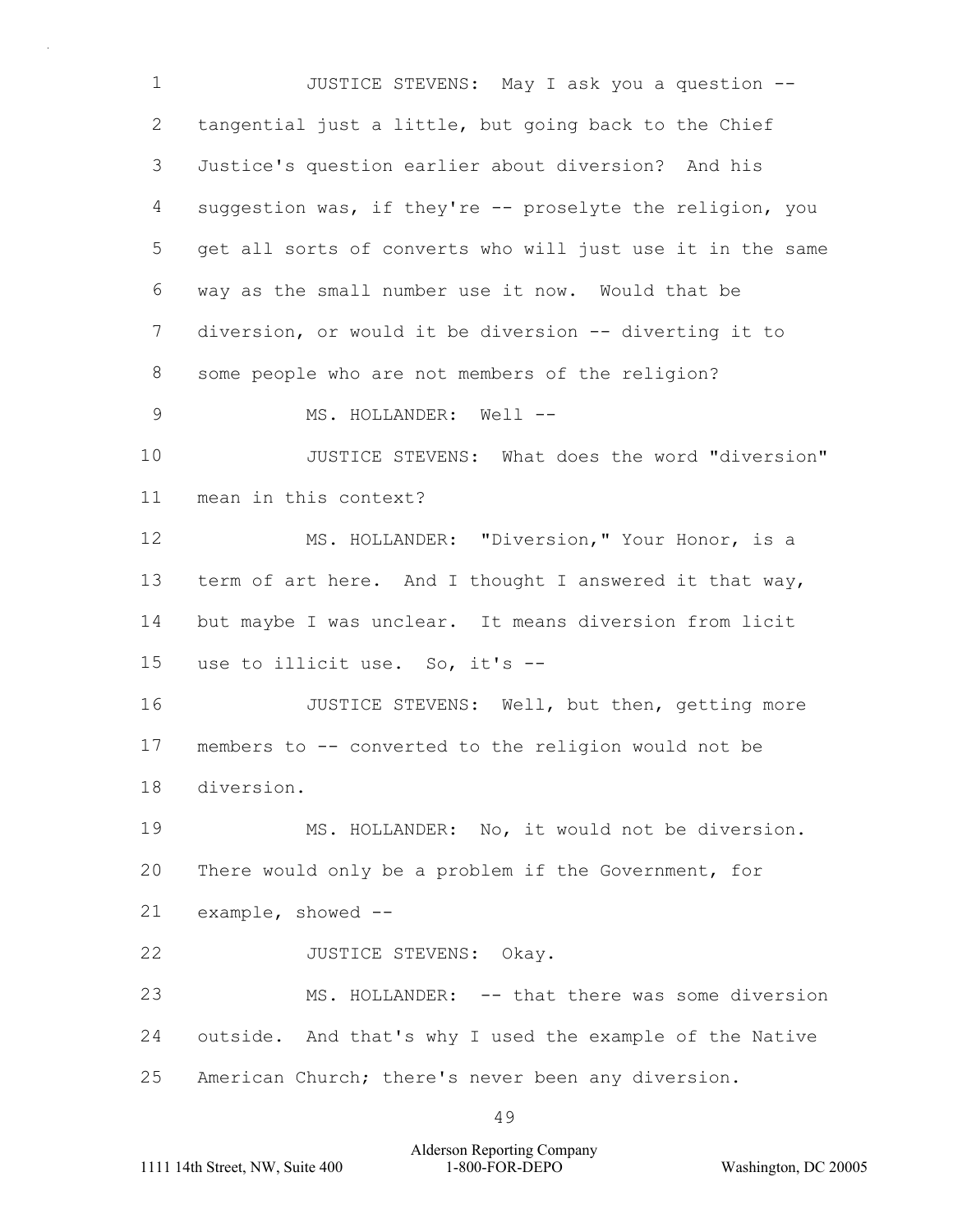1 I'd like to go back to one other issue that perhaps I didn't make clear. What the -- it's true that the UDV does not import the plants. But it's those plants that are sacred to the UDV. It can't substitute them. Not only is DMT in bananas and pineapple, but Phalaris grass, for example, that -- and there's a picture of one 7 in our joint appendix at page 518, I believe -- grows in this country. A recreational user could just go and, you know, mix the Phalaris --

10 JUSTICE BREYER: Yes, but --

11 MS. HOLLANDER: -- grass.

12 JUSTICE BREYER: -- I don't see -- I mean, I see I was not right. You do import drums of tea. And they say, in the Treaty, that a preparation is a solution or mixture containing a substance. And it would seem to be a solution or a mixture containing DMT. And the commentary that I thought helped you does concern plants, but you're not importing plants. So, now I'm rather troubled to see if there is any way that this Treaty is interpreted in a manner that allows you to win. What is it?

21 MS. HOLLANDER: Well, the -- what the commentary says is that it is not a covered preparation, that an infusion or tea made from the roots of a plant is not a covered preparation, and that --

25 JUSTICE GINSBURG: Ms. Hollander, may I just, on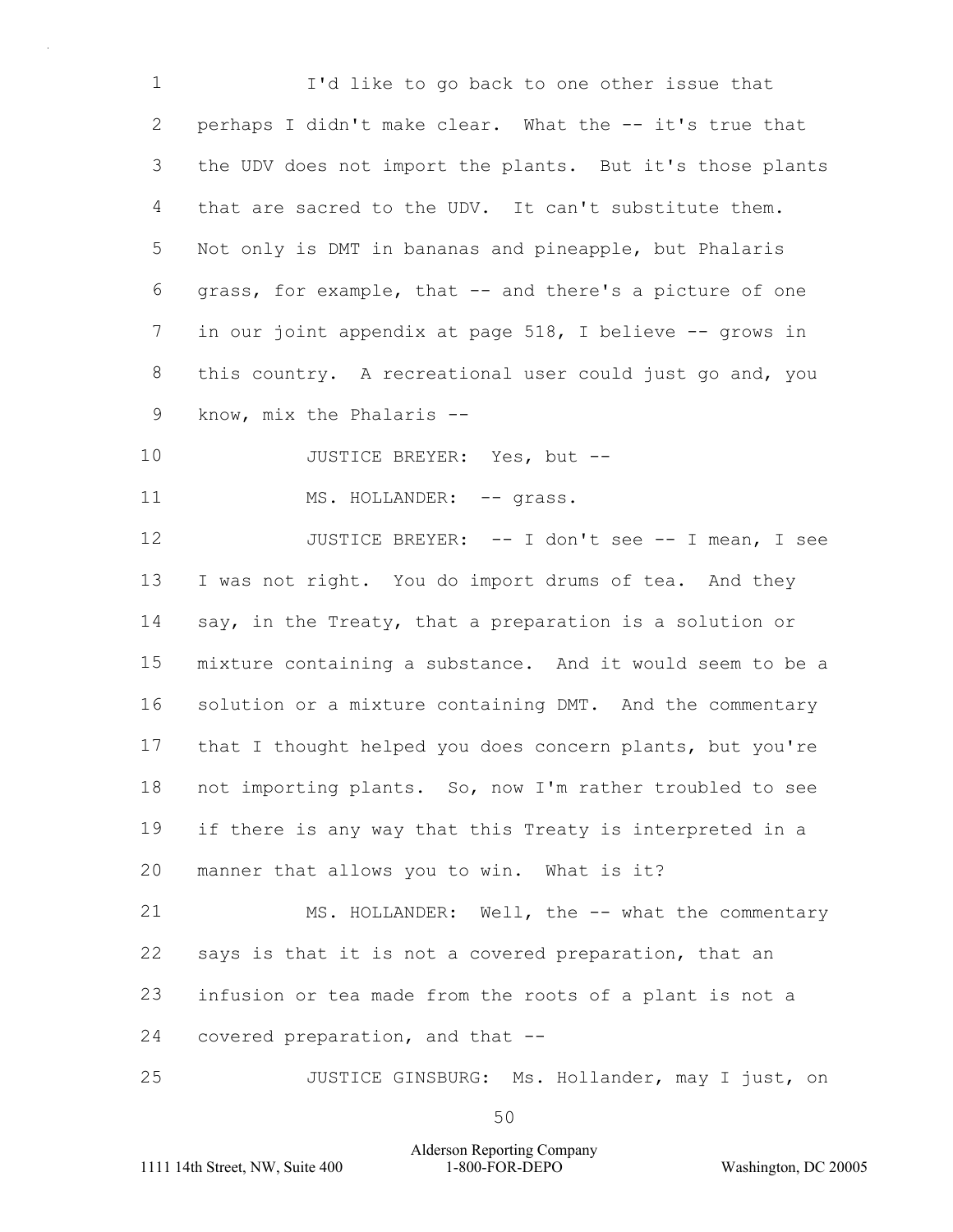this point -- it's the same question I raised with Mr. Kneedler. We're talking about a preliminary injunction. Your side, I think, said, "Go for the permanent injunction. We have a lot more to put in." The presentation on the Treaty was rather thin, below. I take it from Mr. Kneedler's argument that he's saying the preliminary injunction, or not, is really the thing. If the Government wins, no preliminary injunction. There's not going to be any show for a permanent injunction. But, on your side of it, what more would you be putting in? Let's say you prevail at the preliminary injunction stage. 12 Would you then say, "See, Judge, now you can enter a permanent injunction"? Or you -- would you be putting in more evidence? And if so, what kind?

15 MS. HOLLANDER: Well, we certainly have a great deal of more evidence, Your Honor, that we can put in. We have substantial evidence on the Treaty, and evidence we haven't even talked about here, proving that this hoasca is not covered by the Treaty. We have additional health and safety evidence. We have additional evidence to show lack of diversion. We have additional evidence that Judge Parker talks about to show targeting of the religion and selective prosecution. We have a great deal more evidence 24 we can put on. But, of course, it depends on what the Government puts on. Because, at this point, the

# 1111 14th Street, NW, Suite 400 1-800-FOR-DEPO Washington, DC 20005 Alderson Reporting Company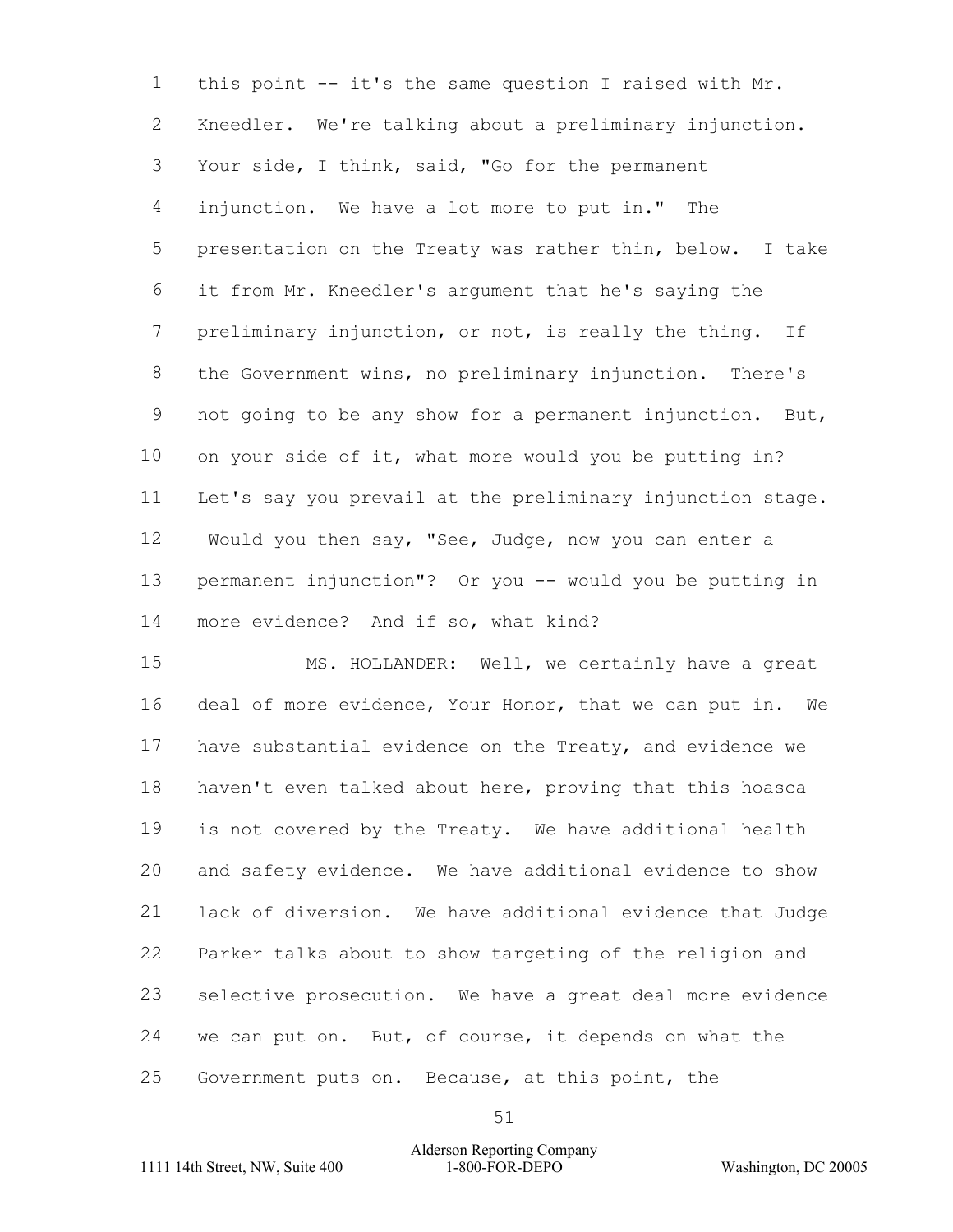Government has not met any of its burdens.

2 Now, you're correct about the Treaty. None of that has gone on. The Government resisted any evidence about the Treaty, resisted the very best evidence, which was the International Narcotics Control Board's opinion that hoasca is not covered by the Treaty. And we now have 7 -- we now have more that we would put on.

8 And, you know, what the church and its members seek is just the right to practice their religious faith, as Congress guaranteed them in RFRA. Because Congress guaranteed and recognized that religious liberty is a core value in this country. Two courts below found, on a lengthy factual record, that the Government had not met the burdens Congress imposed. This Court should do -- even if this Court believes that it's a close question -- should do then what it did in Ashcroft v. ACLU, affirm the preliminary injunction, remand this case for a trial on the merits.

19 If this Court were to do anything less than that, it's really to deny Congress's intent and Congress's policy here, because Congress's policy is that religious freedom, religious liberty, shall not be burdened unless, and until, the Government meets its burdens. The District Court clearly found, and said, that the Government did not show a risk of harm, did not show a risk of diversion;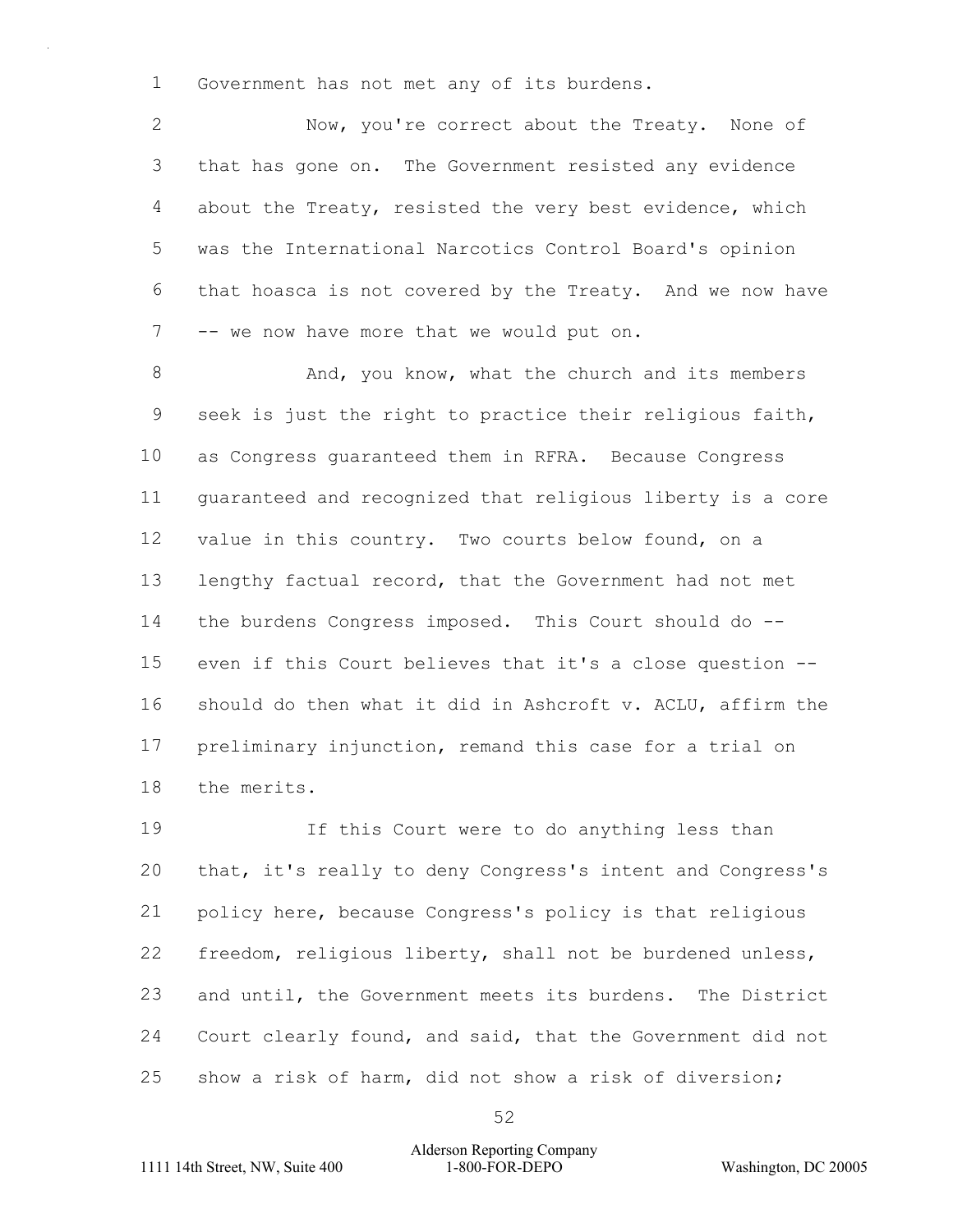and, therefore, he found that the Government did not meet its compelling interests in this case. And we would ask the Court to affirm the preliminary injunction, remand this case to the District Court. 5 Thank you. 6 CHIEF JUSTICE ROBERTS: Thank you, Ms. Hollander. 8 Mr. Kneedler, you have 4 minutes left. 9 REBUTTAL ARGUMENT OF EDWIN S. KNEEDLER 10 ON BEHALF OF PETITIONERS 11 MR. KNEEDLER: Thank you, Mr. Chief Justice. **If I may focus first on the question of**  importation, no country in the world would permit the exportation and importation of preparations that contain a substance listed under the Convention, because the express words of the -- of the Convention prohibit it. And the commentary that is cited does -- all it says it that 18 plants, as such, are not covered. The plants themselves are not included in the schedule. It then has footnotes describing how the plants may be used, how -- in a mixture or a solution that contain the DMT or some other subject. 22 And that's precisely the sort of thing that the Convention was designed to prohibit. And -- 24 CHIEF JUSTICE ROBERTS: But what -- but what does that benefit you? I mean -- I guess this is Justice

Alderson Reporting Company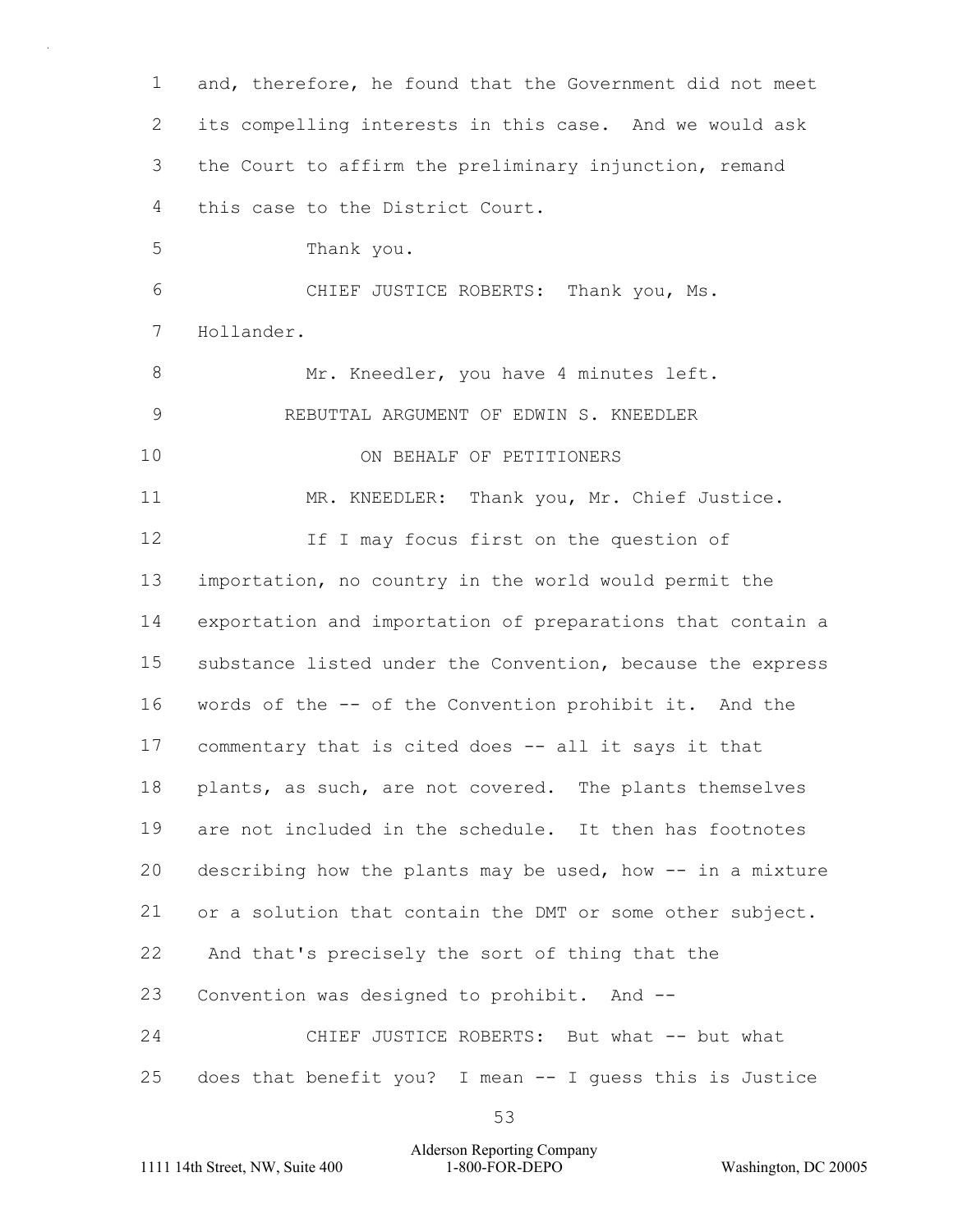Scalia's question he asked earlier -- the Treaty is -- it seems to me if you're willing to override a duly enacted statute, the Treaty shouldn't have any greater status. 4 MR. KNEEDLER: Well, I don't think RFRA does override it. What RFRA does is take the compelling interests that the Government already has in enacted laws or treaties, as they are, and then you apply -- you apply RFRA to them. And that's -- 9 CHIEF JUSTICE ROBERTS: You think the Treaty gives you a more compelling governmental interest than the Controlled Substances Act? 12 MR. KNEEDLER: I certainly do. And the two together, I think, are doubly compelling, because the Government -- the United States has a compelling interest in encouraging this, and section 801(a) -- 16 JUSTICE SCALIA: More than doubly. It has to be doubly, plus a little, if you said that one is even more than the other. 19 [Laughter.] 20 JUSTICE SCALIA: But that's okay. 21 MR. KNEEDLER: But Congress itself, in the statute implementing this Convention, said it is essential to have international cooperation in the protection of the -- of the drugs covered by the statute. So, you have a statutory determination that this is critical, anyway.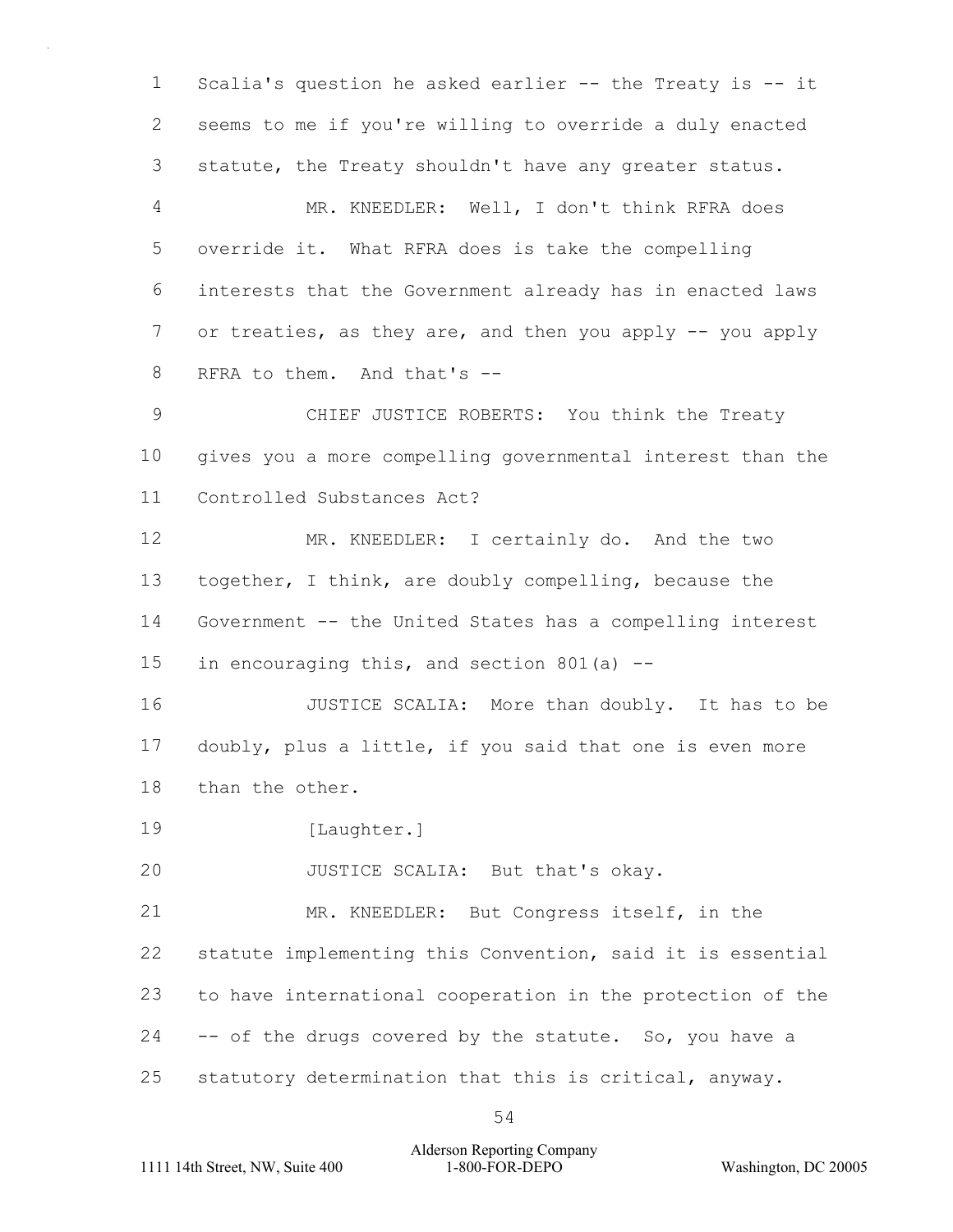1 CHIEF JUSTICE ROBERTS: So, we have to agree with you, though, that our Treaty partners in this area have, sort of, a zero-tolerance approach to enforcing the Treaty.

5 MR. KNEEDLER: No, not at all. First, the United -- as a general matter, of course, the United States has a compelling interest in living up to its treaties. But, under this Treaty, in particular, the United States has to be in a position to go to other countries, maybe countries that are dragging their feet about whether to take enforcement measures, and say, "You have an obligation to strictly construe this Convention." 13 And if they are able to come back and say that you have - 14 - you, yourselves, have not been doing that, that undermines the ability of the United States in enforcing a Treaty designed to prohibit international trafficking in controlled substances. And nothing in this Court's First Amendment cases would have suggested that there is a free-exercise right --

20 JUSTICE BREYER: Well, that's actually why I've been looking. I'm bothered by it, because it -- if the Treaty is absolute, we reserve for peyote, which would mean the religious use of peyote by the Native American tribes is exempt, but other people who have identical religions, use identical substances, they're stuck. And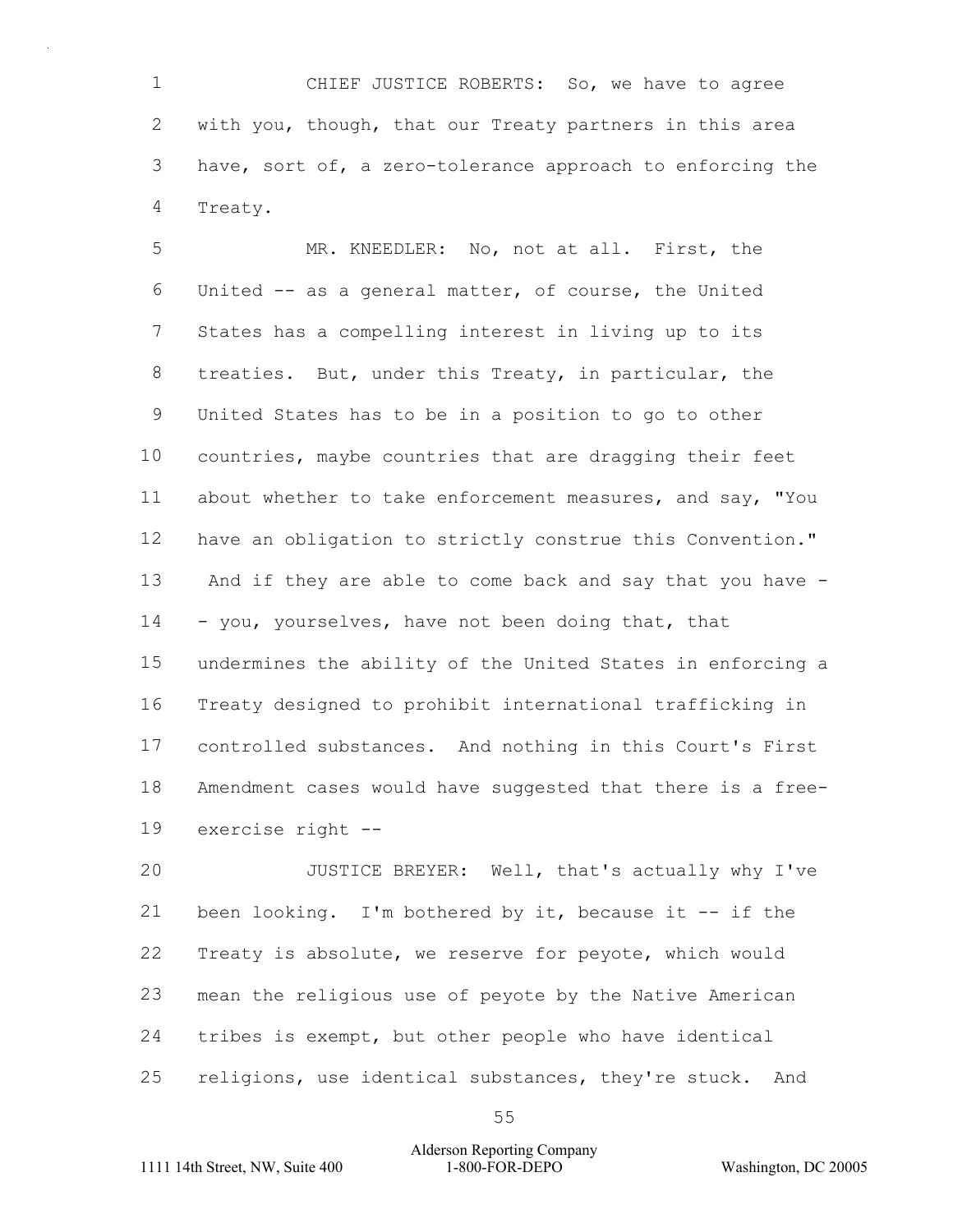that, it seems to me, is a rather rough problem under the First Amendment. 3 MR. KNEEDLER: Well --4 JUSTICE BREYER: One religion singled out. And, therefore, I'm looking for some way in this Treaty not to reach that conclusion -- 7 MR. KNEEDLER: Well, with --8 JUSTICE BREYER: -- for the constitutional reason. 10 MR. KNEEDLER: -- with respect to peyote, the Convention does not allow the importation or exportation or international trafficking in any substance that there

 is a reservation taken for. It is a reservation only for the domestic use of plants that are native to that country. So, peyote cannot be exported or imported under this -- under this Convention. And so, the idea -- so, there's nothing inconsistent with respect to the fundamental threshold question of importation, but, even so, we think, in Congress's specific Indian power, that

that -- that that could be different.

21 JUSTICE GINSBURG: Mr. --

22 MR. KNEEDLER: The --

23 JUSTICE GINSBURG: -- Kneedler, if you prevail, would there be anything left over to be argued about in the -- for permanent injunction?